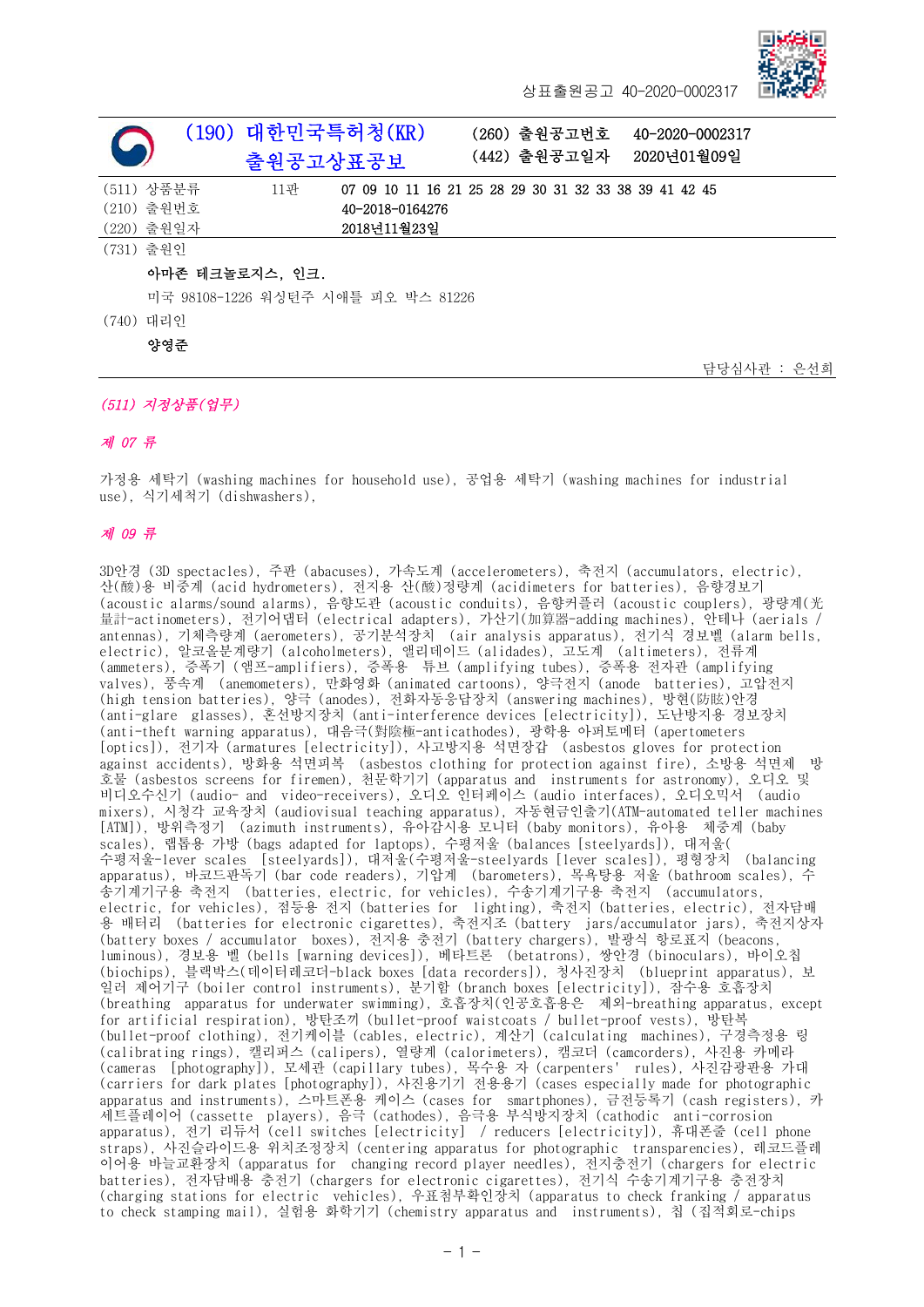[integrated circuits]), 초킹코일 (choking coils [impedance]), 실험용 색층분석장치 (chromatography apparatus for laboratory use), 크로노그래프(시간기록장치- chronographs [time recording apparatus]), 영 화촬영용 카메라 (cinematographic cameras), 노광(露光)된 영화필름 (cinematographic film, exposed), 회 로차단기 (circuit closers), 차단기 (circuit breakers), 원형계산자 (circular slide rules), 레코드청소장 치 (cleaning apparatus for phonograph records), 녹음디스크청소장치 (cleaning apparatus for sound), 녹 음디스크 (recording discs), 접사렌즈 (close-up lenses), 사고/방사선조사(照射) 및 화재대비용 피복 (clothing for protection against accidents, irradiation and fire), 방화피복 (clothing for protection against fire / garments for protection against fire), 실험실 전용피복 (clothing especially made for laboratories), 전기동축케이블 (coaxial cables), 전기코일 (coils, electric), 동전작동식 기계장치 (mechanisms for coin-operated apparatus), TV세트용 동전작동식 기계장치 (coin-operated mechanisms for television sets), 집전극 (collectors, electric), 정류용 전기장치 (electric apparatus for commutation), 정류자 (commutators), 오디오 및 비디오용 콤팩트디스크 (compact discs [audio-video]), CD-ROM (compact discs [read-only memory]), 콤팩트디스크 플레이어 (compact disc players), 비교측정기 (comparators), 측정용 콤파스 (compasses for measuring), 컴퓨터기억장치 (computer memory devices), 기록 된 컴퓨터프로그램 (computer programs, recorded), 컴퓨터키보드 (computer keyboards), 기록된 컴퓨터 작 동프로그램 (computer operating programs, recorded), 컴퓨터주변기기 (computer peripheral devices), 기록 된 컴퓨터소프트웨어 (computer software, recorded), 내려받기 가능한 컴퓨터프로그램 (computer programs [downloadable software]), 컴퓨터 게임 소프트웨어 (computer game software), 내려받기 가능한 컴퓨터소프 트웨어 애플리케이션 (computer software applications, downloadable), 컴퓨터 하드웨어 (computer hardware), 기록된 또는 내려받기 가능한 컴퓨터 소프트웨어 플랫폼 (computer software platforms, recorded or downloadable), 기록된 또는 내려받기 가능한 컴퓨터 화면보호기용 소프트웨어 (computer screen saver software, recorded or downloadable), 컴퓨터 (computers), 축전기(콘덴서-condensers [capacitors] / capacitors), 전기도체 (conductors, electric), 커넥티드 팔찌 (측정기구-connected bracelets [measuring instruments]), 전선용 접속구 (connections for electric lines), 전기컨넥터 (connectors [electricity]), 콘택트렌즈 (contact lenses), 전기접점 (contacts, electric), 현미경슬라이드용 용기 (containers for microscope slides), 콘택트렌즈용 용기 (containers for contact lenses), 전기용 제어판 (control panels [electricity]), 전기전환기 (converters, electric), 절연동선 (copper wire, insulated), 무선 전화기 (cordless telephones), 광학용 보정렌즈 (correcting lenses [optics]), 우주구조학기구 (cosmographic instruments), 계산기 작동식 기계장치 (mechanisms for counter-operated apparatus), 위조 동전검출기 (counterfeit coin detectors), 계수기 (counters), 커플러 (couplers [data processing equipment]), 전기접속구 (couplings, electric / connections, electric), 전기 콘센트 덮개 (covers for electric outlets), 스마트폰용 커버 (covers for smartphones), PDA용 커버 (covers for personal digital assistants [PDAs]), 태블릿 컴퓨터용 커버 (covers for tablet computers), 충돌실험용 인체모형 (crash test dummies), 실험실용 도가니 (crucibles [laboratory]), 실험실용 회분접시 (cupels [laboratory]), 정 류기 (current rectifiers), 사이클로트론 (cyclotrons), 사진암실용 램프 (darkroom lamps [photography]), 사진암실 (darkrooms [photography]), 데이터처리장치 (data processing apparatus), 감압챔버 (decompression chambers), 장식용 자석 (decorative magnets), 자기테이프용 자기제거장치 (demagnetizing apparatus for magnetic tapes), 밀도계 (densimeters), 농도계 (densitometers), 공업용 또는 군사용 금속탐 지기 (metal detectors for industrial or military purposes), 검파기 (detectors), 비의료용 진단기구 (diagnostic apparatus, not for medical purposes), 진동판 (diaphragms [acoustics]), 이화학장치용 격막 (diaphragms for scientific apparatus), 사진기용 조리개 (diaphragms [photography]), 구술(口述)녹음기 (dictating machines), 현미경검사용 회절장치 (diffraction apparatus [microscopy]), 디지털사진틀 (digital photo frames), 디지털 사인 (digital signs), 디지털 기상대 (digital weather stations), PDA (personal digital assistants [PDAs]), 방향지시나침판 (directional compasses), 비조명용 전기식 방전관 (discharge tubes, electric, other than for lighting / electric discharge), 거리측량기 (distance measuring apparatus), 거리기록장치 (distance recording apparatus / apparatus for recording distance), 과학용 증류장치 (distillation apparatus for scientific purposes), 배전함 (distribution boxes [electricity]), 배전판 (distribution boards [electricity]), 배전제어판 (distribution consoles [electricity]), 잠수마스크 (divers' masks), 잠수복 (diving suits), DNA 칩 (DNA chips), 개호출용 호각 (dog whistles), 전기식 도어벨 (electric door bells), 투약용 디스펜서 (dosage dispensers), 도시미터 (dosimeters), 이동전화기용 내려받기 가능한 벨소리 (downloadable ring tones for mobile phones), 내려받 기 가능한 음악 파일 (downloadable music files), 내려받기 가능한 이미지파일 (downloadable image files), 이동전화기용 내려받기 가능한 그래픽 (downloadable graphics for mobile phones), 사진용 드레이너 (drainers for use in photography), 사진용 선반 (photographic racks), 양장점용 자 (dressmakers' measures), 사진용 건조대 (drying racks [photography]), 사진인화용 건조장치 (drying apparatus for photographic prints), 전선관 (ducts [electricity]), DVD 플레이어 (DVD players), 동력측정계 (dynamometers), 잠수용 귀마개 (ear plugs for divers), 영화필름용 편집기구 (apparatus for editing cinematographic film), 에그타이머 (egg timers [sandglasses]), 모래시계 (hourglasses), 검란기(egg-candlers), 전기도관 (electricity conduits), 송전선용 재료 (materials for electricity mains [wires, cables]), 스포트라이트설치용 대전(帶電)레일 (electrified rails for mounting spot lights), 전기 울타리 (electrified fences), 철도전철기(轉轍器)의 원격제어용 전기역학장치 (electro-dynamic apparatus for the remote control of railway points), 신호의 원격제어용 전기역학장치 (electro-dynamic apparatus for the remote control of signals), 전해조 (electrolysers), 전자기코일 (electromagnetic coils), 전자펜 (electronic pens [visual display units]), 전자수첩 (electronic agendas), 휴대용 전자번역기 (electronic pocket translators), 상품용 전자꼬리표 (electronic tags for goods), 전자게시판 (electronic notice boards), 내려받기 가능한 전자 출판물 (electronic publications, downloadable), 전자서적리더기 (electronic book readers), 동물훈련용 전자 목걸이 (electronic collars to train animals), 연동도어용 전자접근제어장치 (electronic access control systems for interlocking doors), 악기용 전기식 및 전자식 효과장치 (electric and electronic effects units for musical instruments), 전자식 쌍방향 화이트보드 (electronic interactive whiteboards), 전자식 키홀더(원격제어장치-electronic key fobs being remote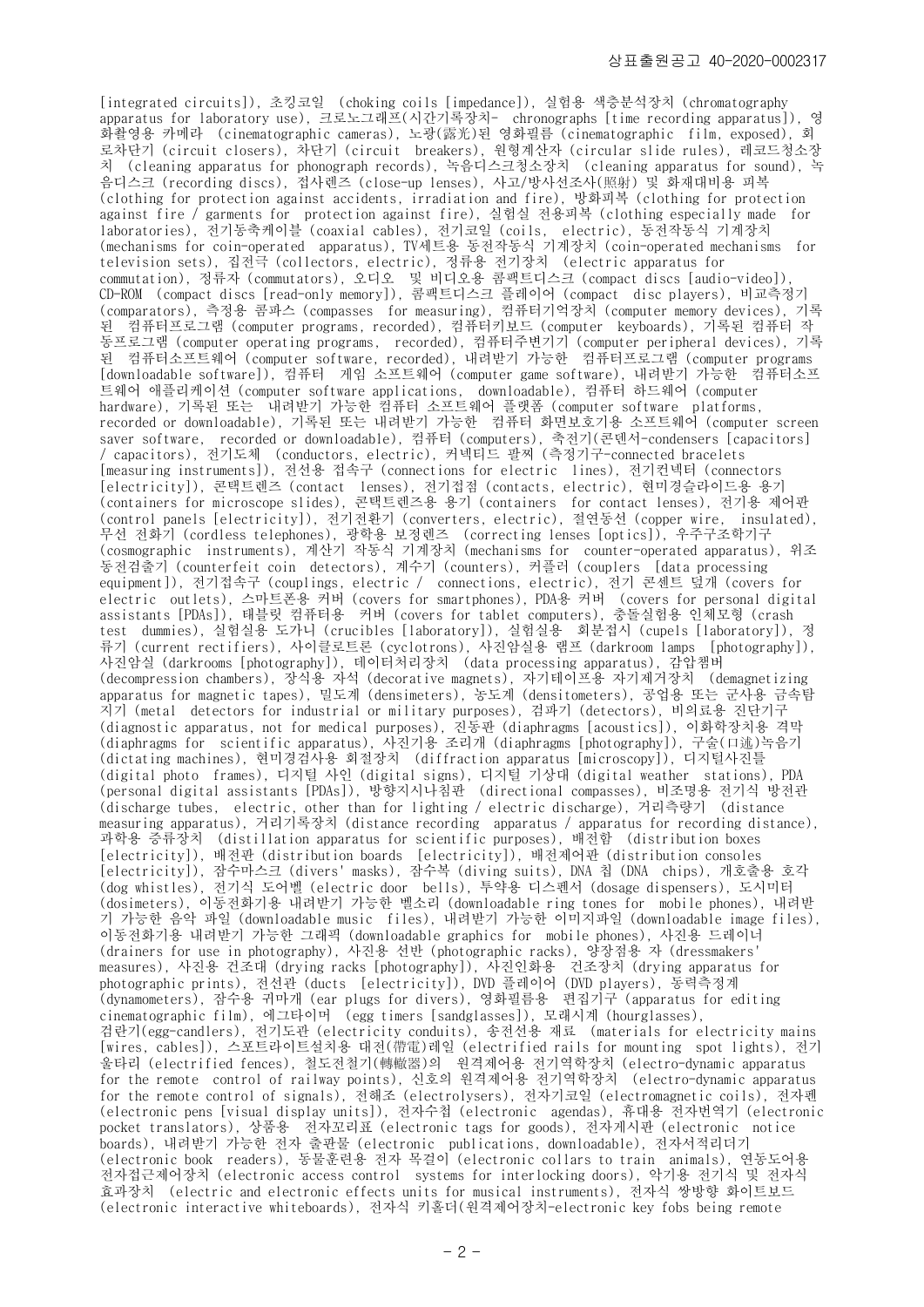control apparatus), 내려받기 가능한 전자 악보 (electronic sheet music, downloadable), 전자식 숫자 디 스플레이 (electronic numeric displays), 코드화된 자기카드 (encoded magnetic cards), 인코드된 신원확인용 자석팔찌 (encoded identification bracelets, magnetic), 코드화된 열쇠카드 (encoded key cards), 사진용 확대장치 (enlarging apparatus [photography]), 실물환등기 (epidiascopes), 이퀄라이저( 오디오장치-equalizers [audio apparatus] / equalisers [audio apparatus]), 측력계 (ergometers), 노출계 (exposure meters [light meters]), 접안렌즈 (eyepieces), 접안렌즈를 포함한 기구 (instruments containing eyepieces), 안경 (eyewear), 팩시밀리 (facsimile machines), 실험기구용 발효장치 (apparatus for fermentation [laboratory apparatus]), 광섬유케이블 (fiber optic cables / fiber optic cables), 필 름절단장치 (film cutting apparatus), 노광(露光)된 필름 (films, exposed), 호흡마스크용 여과기 (filters for respiratory masks), 사진용 필터 (filters [photography]), 사진용 자외선필터 (filters for ultraviolet rays, for photography), 손가락사이즈측정기 (finger sizers), 소화기 (fire extinguishers), 화 재경보기 (fire alarms), 소화용(消火用) 두들기는 기구 (fire beaters), 화재 피난장치 (fire escapes), 소 화호스용 노즐 (fire hose nozzles), 소방차 (fire engines), 소방용 펌프 (fire pumps), 소방정 (fire boats), 소화용(消火用) 모포 (fire blankets), 소방용 호스 (fire hose), 소화기 (fire extinguishing apparatus), 사진용 섬광전구 (flash-bulbs [photography]), 섬광식 신호 (flashing lights [luminous signals]), 점멸신호등 (blinkers [signalling lights]), 사진용 플래쉬라이트 (flashlights [photography]), 플로피디스크 (floppy disks), 유량계 (flowmeters), 형광스크린 (fluorescent screens), 비폭발식 무중신호 (fog signals, non-explosive), 식품분석장치 (food analysis apparatus), 사진슬라이드용 프레임 (frames for photographic transparencies), 주파수계 (frequency meters), 실험실용 노(爐-furnaces for laboratory use), 실험실용 오븐 (ovens for laboratory use), 실험실용 특수비품 (furniture especially made for laboratories), 퓨즈선 (fuse wire), 퓨즈 (fuses), 방연광 광석 검파기 (galena crystals [detectors]), 갤바니전지 (galvanic cells), 갤바니 배터리 (galvanic batteries), 검류계 (galvanometers), 가스시험기구 (gas testing instruments), 가솔린계기 (gasoline gauges / petrol gauges), 가스계량기 (gasometers [measuring instruments]), 게이지 (gauges), 인화용 광택기구 (glazing apparatus for photographic prints), 위성 위치 확인 시스템 장치 (Global Positioning System [GPS] apparatus), 사고방 지용 장갑 (gloves for protection against accidents), 잠수용 장갑 (gloves for divers), 공업용 X-선 방호 장갑 (gloves for protection against X-rays for industrial purposes), 스포츠용 고글 (goggles for sports), 전지용 그리드 (grids for batteries), 휴대용 전자사전 (hand-held electronic dictionaries), 전 화기용 핸즈프리키트 (hands-free kits for telephones), 녹음기 또는 VTR 헤드청소용 테이프 (head cleaning tapes [recording]), 스포츠용 헤드가드 (head guards for sports), 헤드폰 (headphones), 온도조절장치 (heat regulating apparatus), 태양사진장치 (heliographic apparatus), 치마단용 표지 (hemline markers), 고 주파장치 (high-frequency apparatus), 전기코일용 홀더 (holders for electric coils), 홀로그램 (holograms), 확성기용 나팔 (horns for loudspeakers), 인공지능이 탑재된 휴머노이드 로봇 (humanoid robots with artificial intelligence), 액체비중계 (hydrometers), 습도계 (hygrometers), 전선식별용 섬조 (identification threads for electric wires), 전선 식별용 시스 (identification sheaths for electric wires), 자기식(磁氣式) 신분카드 (identity cards, magnetic), 원격점화용 전기장치 (igniting apparatus, electric, for igniting at a distance), 원격전기점화장치 (electric apparatus for remote ignition), 세균 배양기 (incubators for bacteria culture), 수송기계기구용 타이어의 저압자동표시기 (automatic indicators of low pressure in vehicle tyres / automatic indicators of low pressure in vehicle tires), 유도자 (inductors [electricity]), 적외선탐지기 (infrared detectors), 집적회로 (integrated circuits), IC카드 (integrated circuit cards [smart cards]), 스마트카드(IC카드-smart cards [integrated circuit cards]), 대화형 터치스크린 단말기 (interactive touch screen terminals), 상호통신장치 (intercommunication apparatus), 컴퓨터용 인터페이스 (interfaces for computers), 전기용 인버터 (inverters [electricity]), 송장(送狀)작성기계 (invoicing machines), 이온화장치(공기 및 물 처리용은 제외-ionization apparatus not for the treatment of air or water), 지그 (jigs [measuring instruments]), 컴퓨터용 조이스틱(컴퓨터게임 용은 제외-joysticks for use with computers, other than for video games), 음악용 주크박스 (juke boxes, musical), 동전작동식 자동음악연주장치(주크박스 coin-operated musical automata [juke boxes]), 컴퓨터용 주크박스 (juke boxes for computers), 접속함(接續函-junction boxes [electricity]), 전기케이블용 접속슬 리브 (junction sleeves for electric cables), 작업용 무릎보호대 (knee-pads for workers), 실험실용 쟁반 (laboratory trays), 실험실용 원심분리기 (laboratory centrifuges), 실험실용 로봇 (laboratory robots), 유즙비중계 (lactodensimeters), 유즙비중계 (lactometers), 랩톱컴퓨터 (laptop computers), 비의료용 레이 저 (lasers, not for medical purposes), 렌즈후드 (lens hoods), 천체사진용 렌즈 (lenses for astrophotography), 편지저울 (letter scales), 표척(측량기구-levelling staffs [surveying instruments]), 수준표척 (rods [surveying instruments]), 수준의 (levelling instruments), 수평위치결정용 수평레벨기 (levels [instruments for determining the horizontal]), 구명장치 (lifesaving apparatus and equipment), 구명부표 (life buoys), 구명재킷 (life jackets), 구명벨트 (life belts), 구명뗏목 (life-saving rafts), 자연재해용 구명캡슐 (life-saving capsules for natural disasters), 전기식 조광기 (light dimmers [regulators], electric / light regulators [dimmers], electric), 발광식 전자포인터 (light-emitting electronic pointers), 발광다이오드 (light-emitting diodes [LED]), 조명기구안정기 (lighting ballasts), 피뢰침 (lightning conductors), 피뢰기 (lightning arresters), 피뢰침 (lightning rods), 진폭제한기 (limiters [electricity]), 전기자물쇠 (locks, electric), 로그 (logs [measuring instruments]), 전기손실지 시계 (electric loss indicators), 확성기계기구 (loudspeakers), 환등기 (magic lanterns), 자기테이프 (magnetic tapes), 자기선 (magnetic wires), 자기(磁氣)데이터매체 (magnetic data media), 자기식(磁氣式) 인코더 (magnetic encoders), 컴퓨터용 자기테이프장치 (magnetic tape units for computers), 비의료용 자 기공명영상 진단장치 (magnetic resonance imaging [MRI] apparatus, not for medical purposes), 자석 (magnets), 광학용 확대경 (magnifying glasses [optics]), 항해용 콤파스 (marine compasses), 수심 측정기 (marine depth finders), 턱촌목 (marking gauges [joinery]), 식별용 부표 (marking buoys), 무선안테나용 지주 (masts for wireless aerials), 계산기구 (mathematical instruments), 측정기구 (measures), 피혁두께 측정기구 (appliances for measuring the thickness of leather), 측정장치 (measuring apparatus), 전기식 측정장치 (measuring devices, electric), 측정용 유리기구 (measuring glassware), 측량용 유리기구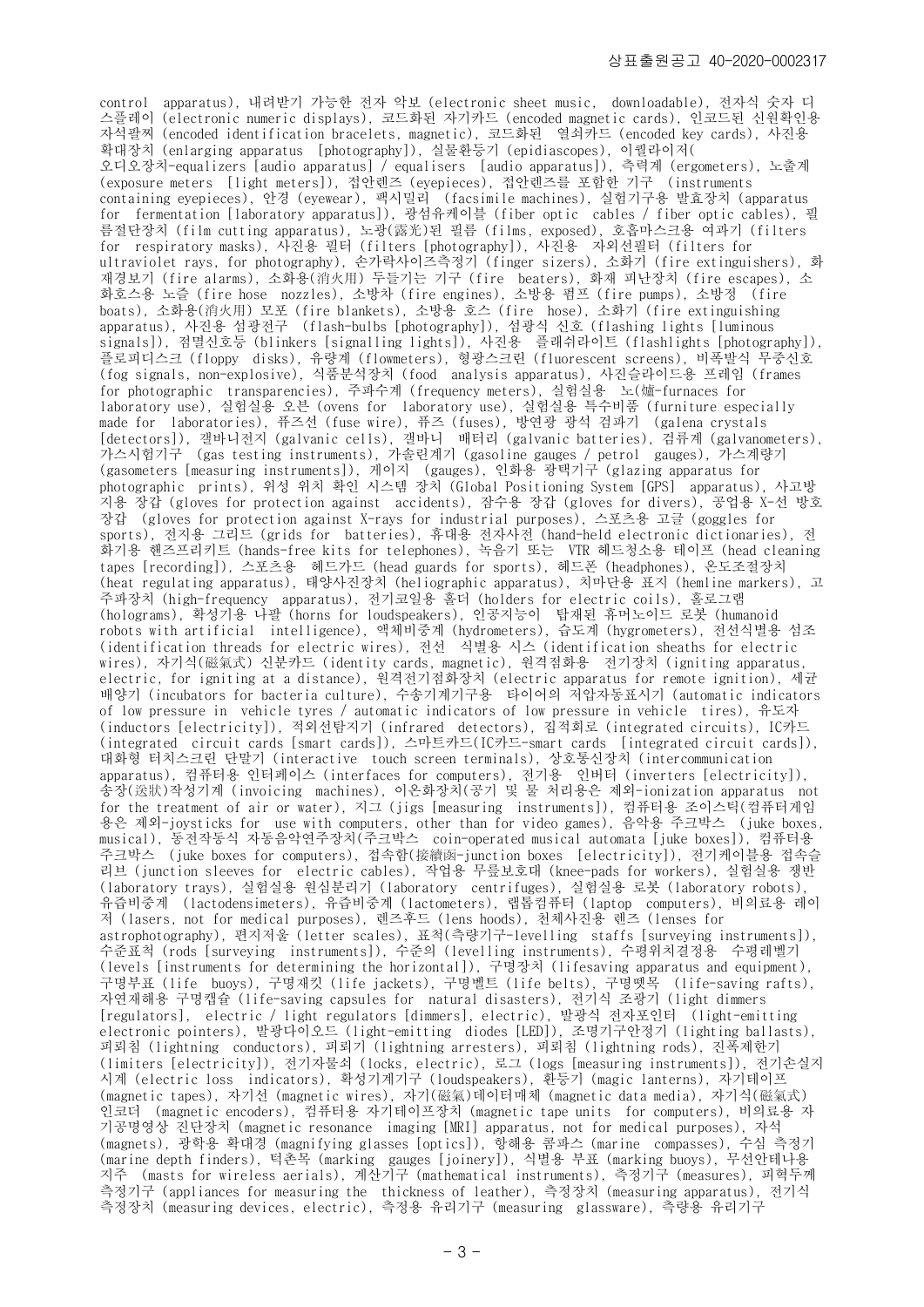(graduated glassware), 측정기구 (measuring instruments), 피부두께측정기 (apparatus for measuring the thickness of skins), 측정용 숟가락 (measuring spoons), 메가폰 (megaphones), 비디오게임기용 메모리카드 (memory cards for video game machines), 수은수준기 (mercury levels), 기상관측용 기구 (meteorological balloons), 기상관측용구 (meteorological instruments), 메트로놈 (metronomes), 광학기구용 미동측정나사 (micrometer screws for optical instruments), 마이크로미터 (micrometers), 마이크로미터계기 (micrometer gauges), 마이크로폰 (microphones), 마이크로프로세서 (microprocessors), 현미경 (microscopes), 마이크로 톰 (microtomes), 수송기계기구용 주행거리기록계 (mileage recorders for vehicles / kilometer recorders for vehicles), 검사작업용 거울 (mirrors for inspecting work), 광학거울 (mirrors [optics]), 이동전화기 (mobile telephones), 휴대폰 (cell phones / cellular phones), 모뎀 (modems), 화폐계수 및 선별기계 (money counting and sorting machines), 비의료용 모니터링장치 (monitoring apparatus, other than for medical purposes), 컴퓨터모니터 (monitors [computer hardware]), 컴퓨터모니터용 프로그램 (monitors [computer programs]), 마우스 (mouse [computer peripheral]), 마우스 패드 (mouse pads), 스포츠용 마우스 가드 (mouth guards for sports), 항해기기 (nautical apparatus and instruments), 해상용 신호장치 (naval signalling apparatus), 수송기계기구용 항법장치 (navigation apparatus for vehicles [on-board computers]), 항법기구 (navigational instruments), 레코드플레이어용 바늘 (needles for record players / styli for record players), 측량콤파스용 바늘 (needles for surveying compasses), 네온사인 (neon signs), 사고대비용 보호망 (nets for protection against accidents), 다이빙 및 수영용 노즈클립 (nose clips for divers and swimmers), 노트북컴퓨터 (notebook computers), 광학용 대물렌즈 (objectives [lenses] [optics]), 관측기구 (observation instruments), 팔분의 (octants), 저항계 (ohmmeters), 광학식 환등기 (optical lanterns / optical lamps), 광학렌즈 (optical lenses), 광학유리 (optical glass), 광전도필라멘 트 (optical fibres [light conducting filaments] / optical fibers [light conducting filaments]), 집광 기 (optical condensers), 광학식 문자판독장치 (optical character readers), 광학데이터매체 (optical data media), 광디스크 (optical discs), 오실로그래프 (oscillographs), 산소운반장치 (oxygen transvasing apparatus), 오존발생기 (ozonisers [ozonators]), 주차미터기 (parking meters), 입자가속기 (particle accelerators), 보수계 (pedometers), 문에 장치하는 핍홀 (peepholes [magnifying lenses] for doors), 잠망 경 (periscopes), 페트리 접시(세균배양접시-Petri dishes), 음반 (phonograph records), 녹음디스크 (sound recording discs), 복사기 (photocopiers [photographic, electrostatic, thermi]), 사진전송기 (phototelegraphy apparatus), 광전지 (photovoltaic cells), 이화학장치 및 기구 (apparatus and instruments for physics), 코안경 (pince-nez), 피펫 (pipettes), 피토관 (Pitot tubes), 평판( 측량기구-plane tables [surveying instruments]), 면적계 (planimeters), 축전지용 극판 (plates for batteries), 플로터 (plotters), 소켓/플러그 및 기타 접점(전기 코넥터-plugs, sockets and other contacts [electric connections]), 연추선의 추 (plumb bobs), 연추선 (plumb lines), 휴대용 전자계산기 (pocket calculators), 편광계 (polarimeters), 이동식 미디어 플레이어 (portable media players), 정밀측정기기 (precision measuring apparatus), 정밀저울 (precision balances), 밸브압력지시계용 플러그 (pressure indicator plugs for valves), 압력계 (pressure gauges / manometers), 압력측정장치 (pressure measuring apparatus), 압력지시계 (pressure indicators), 프린트회로 (printed circuits), 인쇄 회로기판 (printed circuit boards), 컴퓨터용 프린터 (printers for use with computers [included in this class]), 광학용 프 리즘 (prisms [optics]), 과학용 탐침 (probes for scientific purposes), 프로세서 (processors [central processing units]), 중앙처리장치(프로세서-central processing units [processors]), 영사스크린 (projection screens), 영사기 (projection apparatus), 개인용 사고대비장구 (protection devices for personal use against accidents), 비의료용 X-선방호장치 (protection devices against X-rays, not for medical purposes), 비행용 보호복 (protective suits for aviators), 보호헬맷 (protective helmets), 방호 마스크 (protective masks [included in this class]), 스포츠용 보호헬멧 (protective helmets for sports), 컴퓨터 스크린용 보호필름 (protective films adapted for computer screens), 스마트폰용 보호필름 (protective films adapted for smartphones), 각도기 (protractors [measuring instruments]), 사무용 펀 치카드기계 (punched card machines for offices), 벨용 푸쉬버튼 (push buttons for bells), 고온계 (pyrometers), 분량계 (quantity indicators), 레이더기계기구 (radar apparatus), 페이저 (radio pagers), 공업용 방사선장치 (radiological apparatus for industrial purposes), 공업용 방사선투시스크린 (radiology screens for industrial purposes), 라디오 (radios), 무선전신기 (radiotelegraphy sets), 무선전 화기 (radiotelephony sets), 철도수송용 안전기구 (railway traffic safety appliances), 거리 측정기 (range finders), 텔레미터 (telemeters), 판독기(데이터 처리장비-readers [data processing equipment]), 차량용 후방카메라 (rearview cameras for vehicles), 레코드플레이어 (record players), 교통사고방지용 착 용반사용구 (reflective articles for wear, for the prevention of accidents), 반사식 안전조끼 (reflective safety vests), 굴절도계 (refractometers), 굴절망원경 (refractors), 전기식 조절장치 (regulating apparatus, electric), 계전기 (relays, electric), 공업용 원격제어전기설비 (electric installations for the remote control of industrial operations), 원격제어장치 (remote control apparatus [included in this class]), 구조용 레이저신호기 (rescue laser signalling flares), 전기저항기 (resistances, electric), 공기여과용 마스크 (respirators for filtering air), 방독면 (respiratory masks, other than for artificial respiration), 응급처치 교육용 마네킹 (resuscitation mannequins [teaching apparatus]), 인공호흡훈련 시뮬레이터 (resuscitation training simulators), 레토르트 (retorts), 레토르트 받침대 (retorts' stands), 회전수계수기 (revolution counters), 가감저항기 (rheostats), 승마헬멧 (riding helmets), 링사이즈측정기 (ring sizers), 발광식 또는 기계식 도로표지 (road signs, luminous or mechanical), 수맥탐지봉 (rods for water diviners), 측정용 자 (rulers [measuring instruments]), 측정용 자 (rules [measuring instruments]), 당도계 (saccharometers), 안전망 (safety nets), 구명망 (life nets), 안전방수포 (safety tarpaulins), 안전벨트(수송기계기구좌석 및 스포츠 장비용은 제외-safety restraints, other than for vehicle seats and sports equipment), 염분계 (salinometers), 위성이용항법 장치 (satellite navigational apparatus), 위성신호계측기 (satellite finder meters), 과학용 인공위성 (satellites for scientific purposes), 저울 (scales), 체중분석용 저울 (scales with body mass analysers / scales with body mass analyzers), 스캐너 (scanners [data processing equipment]), 사진용 스크린 (screens [photography]), 사진제판용 스크린 (screens for photoengraving), 나사태핑용 게이지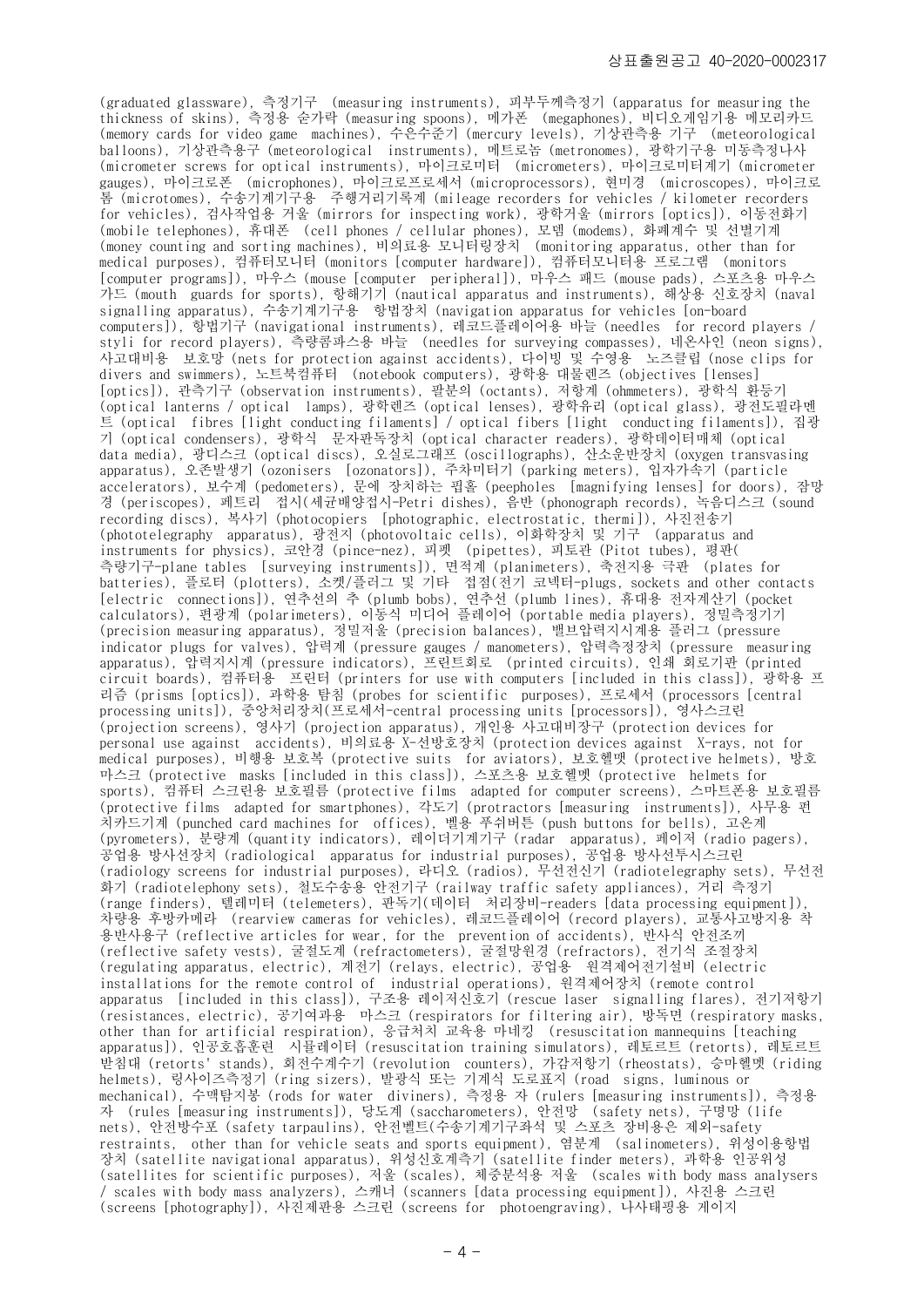(screw-tapping gauges), 보안토큰 (암호화장치-security tokens [encryption devices]), 보안감시용 로봇 (security surveillance robots), 셀카봉 (수동식 모노포드-selfie sticks [hand-held monopods]), 셀카 렌즈 (selfie lenses), 반도체 (semi-conductors), 육분의 (sextants), 전기케이블용 시스 (sheaths for electric cables), 사고/방사선조사(照射) 및 화재용 보호신발 (shoes for protection against accidents, irradiation and fire), 사진기용 셔터릴리즈 (shutter releases [photography]), 사진기용 셔터 (shutters [photography]), 화기용 조준망원경 (sighting telescopes for firearms), 화기용 망원조준기 (telescopic sights for firearms), 신호용 벨 (signal bells), 신호용 랜턴 (signal lanterns), 발광식 또는 기계식 표지 판 (signalling panels, luminous or mechanical), 신호용 호각 (signalling whistles), 신호용 부표 (signalling buoys), 발광식 또는 기계식 신호기 (signals, luminous or mechanical), 기계식 표지 (mechanical signs), 발광식 표지 (signs, luminous), 수송기계기구조종 및 제어용 시뮬레이터 (simulators for the steering and control of vehicles), 사이렌 (sirens), 랩톱용 슬리브 (sleeves for laptops), 슬라 이드캘리퍼스 (slide calipers), 슬라이드영사기 (slide projectors / transparency projection apparatus), 계산자 (slide-rules), 경각계 (slope indicators / clinometers / gradient indicators / inclinometers), 스마트 반지 (smart rings), 스마트안경 (smartglasses), 스마트폰 (smartphones), 연기탐지기 (smoke detectors), 스노클 (snorkels), 태양전지 (solar batteries), 전기생산용 태양전지판 (solar panels for the production of electricity), 용접작업용 헬멧 (solderers' helmets), 솔레노이드 밸브( 전자기적스위치-solenoid valves [electromagnetic switches]), 음파탐지기 (sonars), 녹음매체 (sound recording carriers), 녹음테이프 (sound recording strips), 음향송신장치 (sound transmitting apparatus), 음향녹음장치 (sound recording apparatus), 음향재생장치 (sound reproduction apparatus), 음 향탐지기구 (sound locating instruments), 측연선 (sounding lines), 수심측정장치 및 기계 (sounding apparatus and machines), 측연 (sounding leads), 불꽃방지구 (spark-guards), 통화관 (speaking tubes), 안 경용 줄 (spectacle chains / eyeglass chains), 안경용 코드 (spectacle cords / eyeglass cords), 안경 렌 즈 (spectacle lenses / eyeglass lenses), 안경용 테 (spectacle frames / eyeglass frames), 안경 케이스 (spectacle cases / eyeglass cases), 안경 (spectacles / eyeglasses), 분광사진장치 (spectrograph apparatus), 분광기 (spectroscopes), 수송기계기구용 속도검사장치 (speed checking apparatus for vehicles), 속도계 (speed indicators), 사진용 속도측정장치 (speed measuring apparatus [photography]), 레 코드플레이어용 속도조절기 (speed regulators for record players), 구면계 (spherometers), 수준기 (spirit levels), 사진용품용 스풀 (spools [photography]), 운동용 휘슬 (sports whistles), 소화용(消火用) 스프링 클러장치 (sprinkler systems for fire protection), 측정용 직각자 (square rulers for measuring), 측정용 곱자 (squares for measuring), 무대조명조절용장치 (stage lighting regulators), 사진장치용 받침대 (stands for photographic apparatus), 자동차시동장치용 케이블 (starter cables for motors), 수송기계기구 용 자동조종장치 (steering apparatus, automatic, for vehicles), 승압 변압기 (step-up transformers), 스 테레오 (personal stereos), 입체경 (stereoscopes), 입체경장치 (stereoscopic apparatus), 실험실용 증류기 (stills for laboratory experiments), 스트로보스코프 (stroboscopes), 서브우퍼 (subwoofers), 아황산정량계 (sulfitometers), 선글라스 (sunglasses), 측량기구 (surveying instruments), 측량용 줄 (surveying chains), 측량기기 (surveying apparatus and instruments), 측량용 수준기 (surveyors' levels), 배전반 (switchboards), 배전함(전기-switchboxes [electricity]), 전기스위치 (switches, electric), 측정용 T자 (T-squares for measuring), 태블릿 컴퓨터 (tablet computers), 타코미터 (tachometers), 녹음기 (tape recorders), 택시미터 (taximeters), 교육용 로봇 (teaching robots), 치아보호구 (teeth protectors [included in this class]), 보석장신구 형태의 통신장치 (telecommunication apparatus in the form of jewellery / telecommunication apparatus in the form of jewelry), 전신선 (telegraph wires), 전신장치 (telegraphs [apparatus]), 전화수화기 (telephone receivers), 전화장치 (telephone apparatus), 전화송화 기 (telephone transmitters), 전화선 (telephone wires), 텔레프린터 (teleprinters), 텔레타이프라이터 (teletypewriters), 텔레프롬프터 (teleprompters), 원격파괴장치 (telerupters), 망원경 (telescopes), 대포 용 망원조준기 (telescopic sights for artillery), 텔레비전장치 (television apparatus), 온도지시기 (temperature indicators), 비의료용 온도지시라벨 (temperature indicator labels, not for medical purposes), 전기단자 (terminals [electricity]), 시험관 (test tubes), 재료시험용 기구 및 기계 (material testing instruments and machines), 비의료용 시험장치 (testing apparatus not for medical purposes), 전 기식 도난방지장치 (theft prevention installations, electric), 경위의 (theodolites), 열상카메라 (thermal imaging cameras), 열전자관 (thermionic valves / thermionic tubes), 열습도계 (thermo-hygrometers), 비의료용 온도계 (thermometers, not for medical purposes), 자동온도조절기 (thermostats), 기계기구용 온도조절장치 (thermostats for vehicles), 씬클라이언트 컴퓨터 (thin client computers), 실계수기 (thread counters), 티켓디스펜서 (ticket dispensers), 자동타임스위치 (time switches, automatic), 시간기록장치 (time recording apparatus), 시간기록기계 (time clocks [time recording devices]), 레코드플레이어용 톤암 (tone arms for record players), 프린터 및 복사기용 토너카트 리지(내용물이 없는 것-toner cartridges, unfilled, for printers and photocopiers), 총액계산기 (totalizators), 원뿔형 도로표지 (traffic cones), 교통신호등 (traffic-light apparatus [signalling devices]), 전기변압기 (transformers [electricity]), 전자 트랜지스터 (transistors [electronic]), 전자신 호송신기 (transmitters of electronic signals), 전기통신용 송신기 (transmitters [telecommunication]), 전기통신용 송신장치 (transmitting sets [telecommunication]), 사진용 슬라이드 (transparencies [photography] / slides [photography]), 위성중계기 (transponders), 3극진공관 (triodes), 카메라용 삼각 대 (tripods for cameras), 뇨비중계 (urinometers), USB 플래시 드라이브 (USB flash drives), 진공측정기 (vacuum gauges), 진공관 (vacuum tubes [radio]), 바리오미터 (variometers), 수송기계기구용 라디오 (vehicle radios), 차량고장경고용 삼각표지 (vehicle breakdown warning triangles), 부척 (verniers), 비디 오레코더 (video recorders), 비디오카세트(video cassettes), 비디오게임카트리지 (video game cartridges), 비디오스크린 (video screens), 비디오폰 (video telephones), 비디오유아감시용 모니터 (video baby monitors), 비디오테이프 (videotapes), 사진용 파인더 (viewfinders, photographic), 가상현실 체험용 헤드 셋 (virtual reality headsets), 점도계 (viscosimeters), 헬멧용 바이저 (visors for helmets), 수송기계기 구용 전압조정기 (voltage regulators for vehicles), 전압급승압 방지기 (voltage surge protectors), 전압 계 (voltmeters), 표수(票數)계산기 (voting machines), 집적회로용 웨이퍼 (wafers for integrated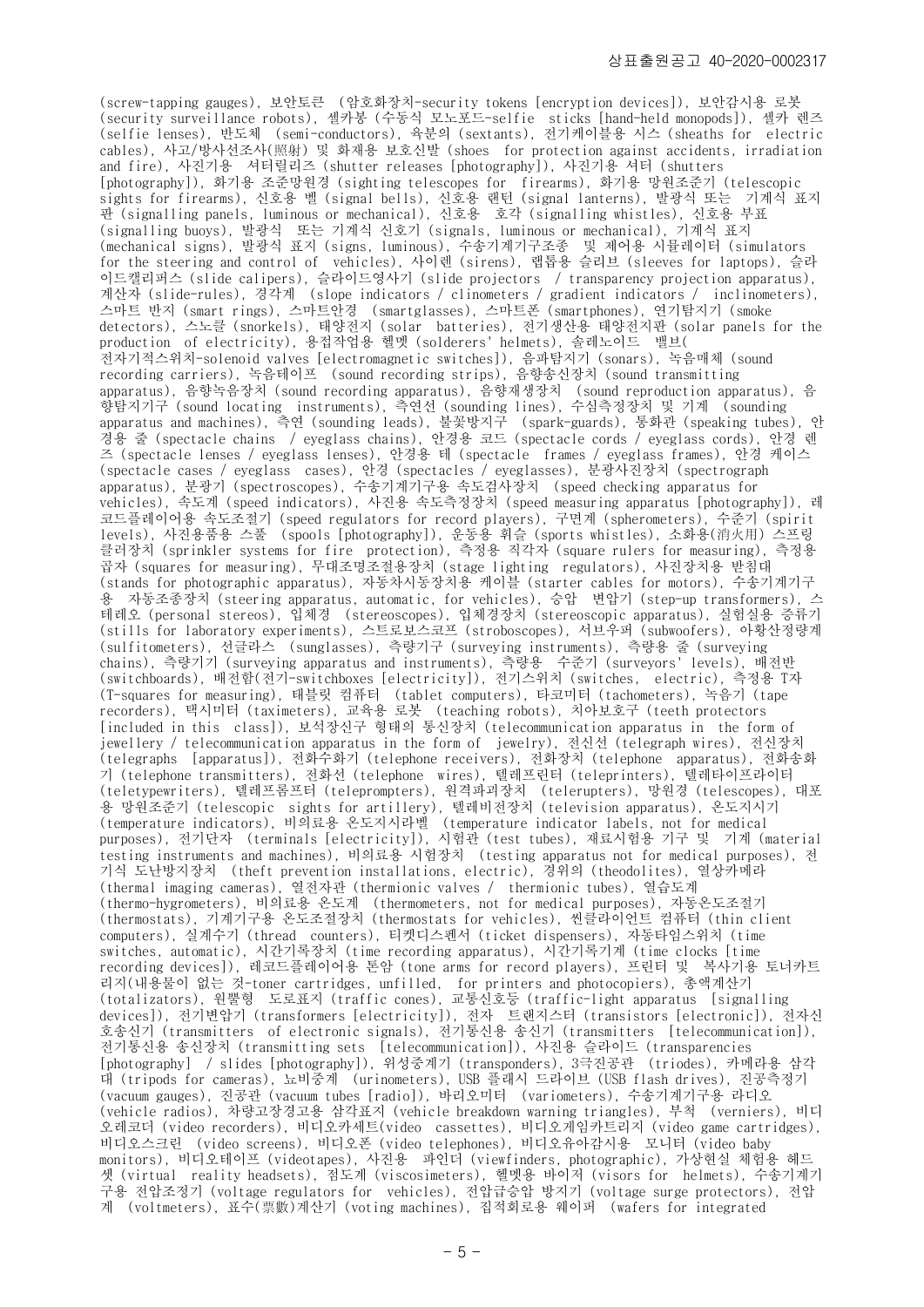circuits), 워키토키 (walkie-talkies), 사진용 세척쟁반 (washing trays [photography]), 수위계 (water level indicators), 전파측정기기 (wavemeters), 착용가능한 활동 추적기 (wearable activity trackers), 웨 어러블컴퓨터 (wearable computers), 웨어러블 비디오 디스플레이 모니터 (wearable video display monitors), 계량대 (weighbridges), 계량기 (weighing machines), 계량기기 (weighing apparatus and instruments), 저울 추 (weights), 경적 (whistle alarms), 풍향계 (wind socks for indicating wind direction), 전선용 커넥터 (wire connectors [electricity]), 자동차용 전선 하네스 (electric wire harnesses for automobiles), 전선 (wires, electric), 작업용 안면보호기구 (workmen's protective face-shields), 컴퓨터용 손목 지지대 (wrist rests for use with computers), 비의료용 X-선관 (X-ray tubes not for medical purposes), 비의료 용 X-선장치 (X-ray apparatus not for medical purposes), 노광(露光)된 X-선필름 (X-ray films, exposed), 비의료용 X-선사진 (X-ray photographs, other than for medical purposes), 비의료용 X-선발생장치 및 시설 (apparatus and installations for the production of X-rays, not for medical purposes), 자동온도조절기 (devices, namely, thermostats), 온도센서 (temperature sensors), 일산화탄소 감지기 (carbon monoxide detectors), 위험 탐지기 (hazard detectors), 가스미터 (gas meters), 조명제어기 (lighting controllers), 수량미터 (water meters), 전자식 수량 제어기 (electronic water controllers), 전자식 스프링쿨러 제어기 (electronic sprinkler controllers), 전자식 워터 밸브 제어기 (electronic water valve controllers), 전자 식 워터 사용 모니터 (electronic water usage monitors), 텔레비전 (televisions), 텔레비전용 리모콘 (remote controls for televisions), 스테레오용 리모콘 (remote controls for stereos), 미디어 디스플레이 장치용 리모콘 (remote controls for media display equipment), 전자식 창문 개폐기 (electronic window openers), 전자식 창문 제어기 (electronic window controllers), 무선 통신 장치 (wireless communications equipment), 홈용 컴퓨터 (home computers), 휴대용 컴퓨터 (handheld computers), 네트워크용 라우터 (network routers), 네트워크통신 장치 (network communications equipment), 웨어러블 컴퓨팅 장치 (wearable computing devices), 전자식 문 개폐기 (electronic door openers), 전자식 문 제어기 (electronic door controllers), 모션 센서 (motion sensors), 진동 센서 (vibration sensors), 전자기식 센서 (electromagnetic sensors), 열센서 (thermal sensors), 초음파 센서 (ultrasonic sensors), 인터콤 스피커 (intercom speakers), 보안 카메라 (security cameras), 보안 로봇 (security robots), 전자식 도어벨 (electronic doorbells), 홈 모니터링 로봇 (home monitoring robots), 홈 서비스 로봇 (home service robots), 냉장고 (refrigerators), 컴퓨터 소프트웨어 (에너지 전달 제어 시스템 및 환경 제어 시스템상의 에너지 효율을 용이하게 하기 위한 것임-computer software that facilitate energy efficiency in energy delivery control systems and environmental control systems), 소프트웨어 (에너지 전달 제어 시스템 및 환 경 제어 시스템상 에너지 효율을 용이하게 하기 위한 것임-software that facilitates energy efficiency in energy delivery control systems and environmental control systems), 소프트웨어 (네트워크 연결 장치 사 이의 데이터/정보 공유 및 전달을 위한 가정/상업/자동화 환경의 모니터링/제어 및 자동화를 위한 네트워크 연결 장치에 사용되는 것임-software for use with networked devices for monitoring, control and automation in residential, commercial, and automotive environments that allow the sharing and transmission of data and information between such devices), 환경 모니터/제어 및 자동화용 소프트웨어 (software for environmental monitoring, control, and automation), 내려받기 가능한 소프트웨어 (사물 인 터넷상 네트워크로 연결된 주방 기기의 연결/운용/관리용임-downloadable software for connecting, operating, and managing networked kitchen appliances in the internet of things (IoT)), 요리용 포크형 온도계 (thermometer fork used in cooking), 계량 컵 (measuring cups), 계량 스푼 (measuring spoons), 모 바일폰용 컴퓨터 애플리케이션 소프트웨어 (스마트 디머/스마트 플러그/스마트 조명 스위치/스마트 넷캠/스 마트 조명 제어용임-computer application software for mobile phones, namely, software for controlling smart dimmers, smart plugs, smart light switches, smart netcams, and smart lights), 스마트 플러그 (smart plugs), 열 설비용 온도 제어 장치 (즉 온도자동조절장치용 라디에이터 밸브-apparatus for controlling temperature in heating installations, namely, thermostatic radiator valves), 경보기 (즉 도난 및 침입 경보기-alarms, namely, burglar and anti-intrusion alarm alerts), 경보기 (차량용은 제외warning alarms [other than for vehicles]), 부저 (buzzers), 확성기캐비넷 (cabinets for loudspeakers), 디지털 멀티미터 (digital multi-meters), 전자미터 (electronic meters), 광학기기(안경 및 사진기기는 제외-optical apparatus and instruments except for glasses and photographic apparatus), 스마트폰에 데 이터를 전송하는 시계 (watches that communicate data to smartphone), 시계모양의 스마트폰 (smartphones in the shape of a watch), 과학교육용 마더보드 (motherboard for science education), 스마트 홈용 사물인터 넷기기 연결 및 제어용 컴퓨터 하드웨어 (computer hardware for use to connect and control internet of things -IoT- devices for smart home), 스마트 홈용 사물인터넷기기 연결 및 제어용 소프트웨어 (software for use to connect and control internet of things -IoT- devices for smart home), 스마트 홈 LCD 모니 터 (smart home LCD monitors), 스마트 홈 비디오 모니터 (smart home video monitors), 난방/환기/에어컨디 셔닝 설비용 전력컨트롤러 (electric power controllers for heating, ventilation, and air conditioning apparatus), 난방/환기/에어컨디셔닝 설비용 무선통신 리모트컨트롤러 (wireless communication remote controllers for heating, ventilation, and air conditioning apparatus), 공기질 원격 모니터링 및 분석용 내려받기 가능한 컴퓨터소프트웨어 (downloadable computer software for remote monitoring and analysis of air quality), 공기질 원격모니터링장치 (air quality remote monitoring apparatus), 전기미터용 검출기 (detectors for electric meters), 에너지관리용 전기제어장치 (electric control devices for energy management), 전기에너지소비량 측정용 모니터 (monitors for measuring electric energy consumption), 전 기식 조명스위치 (electric light switches), 조경용 전기제어기기 (electrical landscaping controllers), 조경용 원격제어장치 (remote control apparatus for landscaping), 건물의 환경/접근 및 보안시스템 제어용 소프트웨어 (software to control building environmental, access and security systems), 스테레오 (stereos), 미디어 LED 디스플레이장치 (media light emitting diode [LED] displays), 미디어 전자 디스플 레이 패널 (media electronic display panels), 전기식 미늘창살 블라인드 제어기 (slatted blind controls [electric]), 창문용 블라인드용 전자 제어기 (window shade electronic controllers), 스마트 홈 무선통신 리모트 컨트롤러 (smart-home wireless communication remote controllers), 홈씨어터용 DVD 플레이어 (DVD player for home theater), 홈씨어터시스템용 스피커 (speakers for home theater system), 홈씨어터용 프로 젝터 (Home theater projectors), 홈씨어터용 비디오스크린 (video screens for home theater), 디지털 미디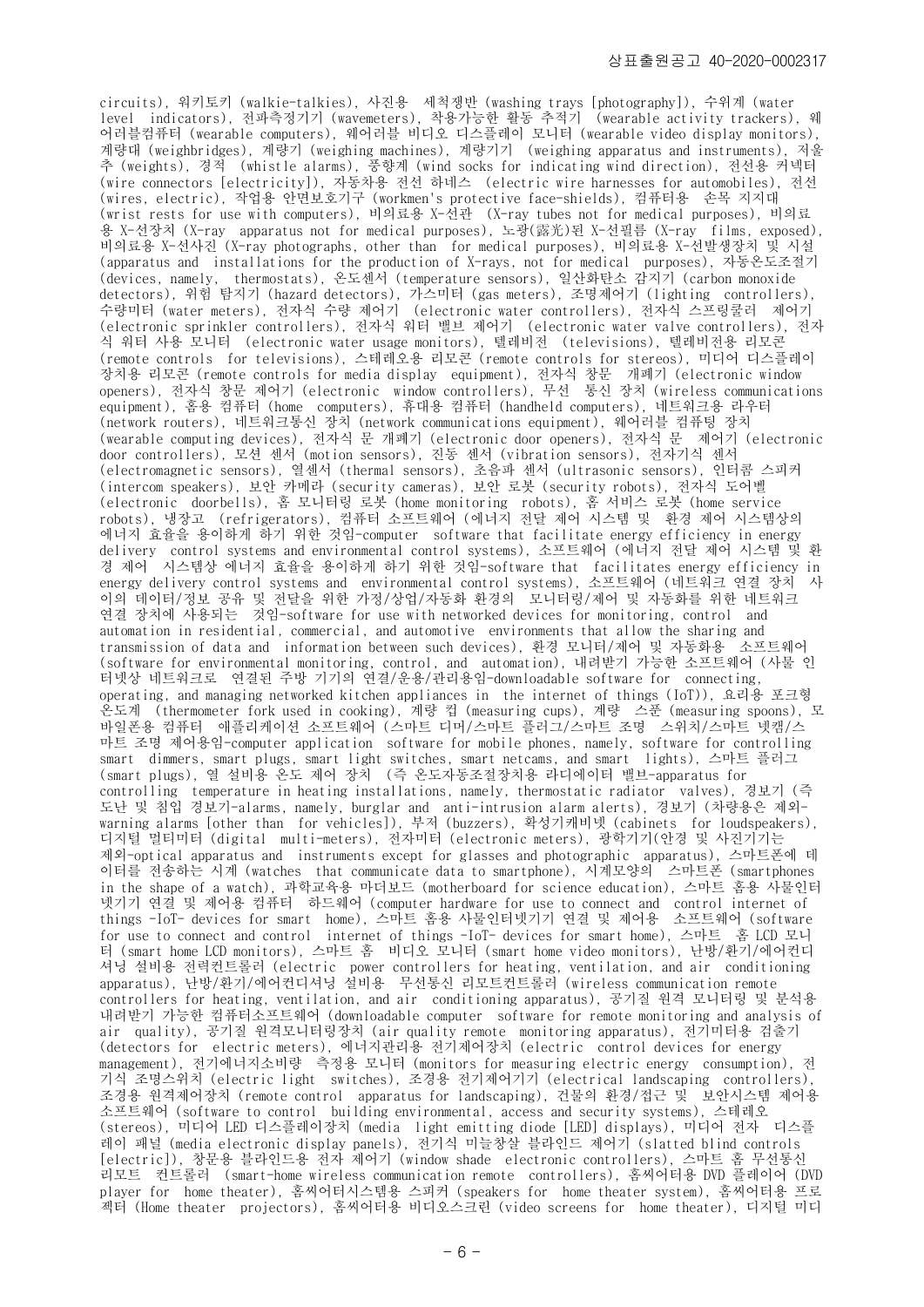어 스트리밍 장치 리모트 컨트롤러 (Remote controllers for digital media streaming apparatus), 휴대용 미디어 플레이어용 리모트 컨트롤러 (Remote controllers for portable media players), 웨어러블 무선통신장 치 (wearable wireless communications devices), 웨어러블 전기통신장치 (wearable electric telecommunications apparatus), 웨어러블 데이터통신장치 (wearable data communications devices), 위치확 인센서 (sensors for determining position), 위치측정 및 제어센서 (position measuring and controlling sensors), 차고 문 전기식 개폐기 (garage door openers [electric]), 동작감지센서 (motion detecting sensors), 보안용 디지털 카메라용 디스플레이 (displays for digital cameras for security), 보안용 디스 플레이 스크린 (display screens for security), 보안용 침입자방지센서 (intruder preventing sensors for security), 보안감시장치 (security surveillance apparatus), 보안경고장치 (security warning apparatus), 보안용 전자식 키홀더 (Electronic security key fobs), 웨어러블 모바일폰용 보안장치 (Wearable mobile phone security devices), 인터콤 전자제어기 (intercom electronic controllers), 인터콤 원격전자제어기 (intercom electronic remote controllers), 인터콤 통신제어기 (intercom communications controllers), 디지털 도어락 (digital door locks), 보안경보기용 키패드 (keypads for security alarms), 전기식 출입보 안 게이트 (Electric access security gate), 전기식 출입보안 게이트용 무선통신 리모트컨트롤러 (wireless communication remote controllers for electric access security gate), 웨어러블 비의료용 전자식 헬스 모 니터링장치 (wearable electronic health monitoring apparatus (non-medical purpose)), 디지털 비디오플레 이어 (digital video players), 가정용 기구 전력컨트롤러 (household appliance electric power controllers), 식품용 저울 (food weighing scales), 가정용 온도계 (household thermometers), 온도센서 (지 능적 및 쌍방향 가전제품임-temperature sensors (intelligent and interactive white goods)), 습도센서 ( 지능적 및 쌍방향 가전제품임-humidity sensors (intelligent and interactive white goods)), 동작감지센서 (지능적 및 쌍방향 가전제품임-motion detecting sensors (intelligent and interactive white goods)), 카 메라 (지능적 및 쌍방향 가전제품임-Cameras (intelligent and interactive white goods)), 전기식 스마트 전원 소켓 (지능적 및 쌍방향 가전제품-electric smart power sockets (intelligent and interactive white goods)), 스마트 조명 전기 스위치 (지능적 및 쌍방향 가전제품임-smart light electric switches (intelligent and interactive white goods)), 통신용 교환기 (지능적 및 쌍방향 가전제품임-telecommunication exchangers (intelligent and interactive white goods)), 가정 및 건물 모니 터용 보안경보 시스템 (security alarm alert systems for monitoring homes and other buildings), 비디오 게임용 키보드 (keyboards adapted for video game), 비디오 게임용 마우스 (mouse adapted for video game), 비디오게임 제어기용 충전기 (video game controller chargers), 비디오게임 사용에 적합한 시청각 헤 드셋 (audiovisual headsets adapted for use in playing video games), LCD 게임기용 전원공급장치 (power supplies for game apparatus with liquid crystal displays), LCD 게임기용 전기케이블 (Electrical cables for game apparatus with liquid crystal displays), LCD 게임기용 배터리 충전기 (battery chargers for game apparatus with liquid crystal displays), 스마트 전기 플러그 (전기 커넥터-지능적 및 쌍방향 가전제품임- Smart electric plugs (electric connector-intelligent and interactive white goods)), 전기 플러그 (전기 커넥터-지능적 및 쌍방향 가전제품임- Electric plugs (electric connector-intelligent and interactive white goods)),

### 제 10 류

가정용 당뇨 모니터링용 의료검사키트 (medical test kits for diabetes monitoring for home use), 휴대용 혈압계 (portable arterial blood pressure measuring apparatus),

### 제 11 류

조명설비 (lighting fixtures), 전자식 자동수도꼭지 (electronic automatic faucets), 전자식 온수기 (electronic water heaters), 가정용 전기식 세탁물건조기 (electric laundry dryers for household purposes), 전기식 스토브 (electric stoves), 전기식 오븐 (electric ovens), 전자레인지 (microwave ovens),

### 제 16 류

식품포장용 종이 또는 플라스틱제 흡수지 (absorbent sheets of paper or plastic for foodstuff packaging), 주소스탬프 (address stamps), 주소인쇄기용 주소판 (address plates for addressing machines), 주소인쇄기 (addressing machines), 사무용 접착테이프디스펜서 (adhesive tape dispensers-office requisites), 문방구 용 또는 가정용 접착테이프 (adhesive tapes for stationery or household purposes), 문방구용 또는 가정용 접착밴드 (adhesive bands for stationery or household purposes), 문방구용 또는 가정용 접착제 (adhesives - glues - for stationery or household purposes), 종이제 또는 판지제 광고판 (advertisement boards of paper or cardboard), 앨범 (albums), 스크랩북 (scrapbooks), 연감(almanacs), 애니메이션 셀 (animation cels), 통지카드(문방구 - announcement cards-stationery), 수채화 (aquarelles/watercolors-paintings/watercolours - paintings), 건축모형 (architects' models), 계산표 (arithmetical tables/calculating tables), 미술용 수채화접시 (artists' watercolour saucers / artists' watercolor saucers), 지도책 (atlases), 포장용 종이제 또는 플라스틱제 포대 (bags - envelopes, pouches of paper or plastics, for packaging), 전자레인지요리용 백 (bags for microwave cooking), 볼펜용 볼 (balls for ball-point pens), 지폐 (banknotes), 종이제 배너 (banners of paper), 종이제 턱받이 (bibs of paper), 유아용 종이제 소매있는 턱받이 (bibs, sleeved, of paper), 제본용 스트립 (binding strips-bookbinding), 현미경관찰용 생물견본 (biological samples for use in microscopy-teaching

materials), 칠판 (blackboards), 압지(blotters), 청사진 (blueprints), 설계도(인쇄물-plans), 제본재료 (bookbinding material), 사무용 제본장치 및 기계 (bookbinding apparatus and machines-office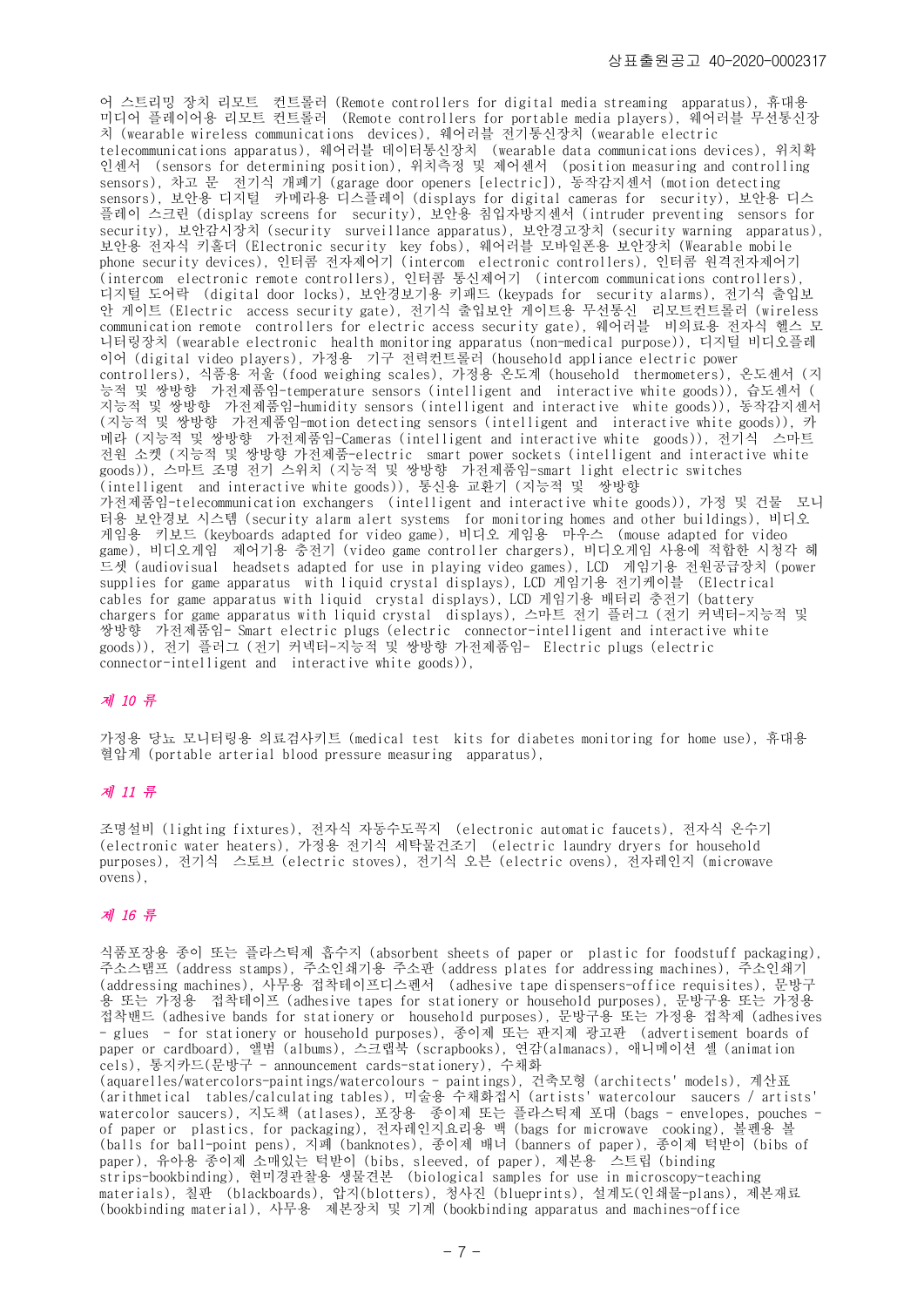equipment), 북엔드 (bookends), 소책자 (booklets), 장서표 (bookmarkers), 서적 (books), 판지제 또는 종이 제 병포장재 (bottle envelopes of paper or cardboard), 종이제 또는 판지제 병포장재 (bottle wrappers of paper or cardboard), 종이 또는 판지제 상자 (boxes of paper or cardboard), 종이제 장식깃발 (bunting of paper), 사무용 문서함(문방구-cabinets for stationery-office requisites), 달력 (calendars), 캔버스 (canvas for painting), 카본용지(원지 -carbon paper), 판지 (cardboard-included in this class), 판지제 튜브 (cardboard tubes), 카드 (cards-included in this class), 차트 (charts), 스탬프케이스 (cases for stamps-seals), 카탈로그 (catalogues), 석판인쇄용 분필 (chalk for lithography), 분필홀더 (chalk holders), 목탄연필 (charcoal pencils), 비전기식 차트 포인터 (chart pointers, non-electronic), 다색석판 화 (chromolithographs [chromos] / chromos), 시가용 밴드 (cigar bands), 클립보드 (clipboards), 사무용 클립 (clips for offices), 사무용 철침 (staples for offices), 명찰홀더용 클립(사무용품) (clips for name badge holders [office requisites]), 제본용 천 (cloth for bookbinding / bookbinding cloth), 종이제 접 시받침 (coasters of paper), 만화책 (comic books), 제도용 컴퍼스 (compasses for drawing), 인쇄용 식자 대(composing frames [printing]), 인쇄용 식자스틱 (composing sticks), 원추형 종이백 (conical paper bags), 복사지(문방구 - copying paper [stationery]), 제본용 끈 (cords for bookbinding / bookbinding cords), 사무용 수정액 (correcting fluids [office requisites]), 사진제판용 수정잉크 (correcting ink [heliography]), 사무용 수정 테이프 (correcting tapes [office requisites]), 문방구용 커버 (covers [stationery]), 문방구용 포장지 (wrappers [stationery]), 종이제 크림용기 (cream containers of paper), 비전기식 크레디트카드 각인기 (credit card imprinters, non-electric), 종이제 치과용 트레이 커버 (dental tray covers of paper), 문구용 탁상깔개 (desk mats), 도표 (diagrams), 문방구용 문서화일 (document files [stationery]), 사무용 서류 코팅기 (document laminators for office use), 문방구용 문서 홀더 (document holders [stationery]), 종이제 드로워 라이너 (drawer liners of paper, perfumed or not), 제도용 패드 (drawing pads), 제도용 핀 (drawing pins), 압침 (thumbtacks), 제도판 (drawing boards), 제도 용구 (drawing materials), 제도기 (drawing instruments), 제도용구세트 (drawing sets), 제도용 펜 (drawing pens), 제도용 자 (drawing rulers), 등사기 (duplicators), 사무용 고무밴드 (elastic bands for offices), 심전계용 종이 (electrocardiograph paper), 전기활자판 (electrotypes), 자수용 도안형지 (embroidery designs [patterns]), 조각판 (engraving plates), 판화 (engravings), 사무용 봉인기 (envelope sealing machines for offices), 봉투 (문방구-envelopes [stationery]), 글자지우개용품 (erasing products), 글자지우개판 (erasing shields), 에칭용 침 (etching needles), 부식동판화 (etchings), 제본용 직물 (fabrics for bookbinding), 종이제 얼굴수건 (face towels of paper), 혼응지제 소입상 (figurines [statuettes] of papier mache), 사무용 파일 (files [office requisites]), 여과지 (filter paper), 여과지 (종이-filtering materials [paper]), 사무용 골무 (finger-stalls [office requisites]), 종이제 기(flags of paper), 종이제 화분커버 (flower-pot covers of paper / covers of paper for flower pots), 전단 (flyers), 서류폴더 (folders for papers), 서류봉투 (jackets for papers), 인쇄된 서식용지 (forms, printed), 만년필 (fountain pens), 요금별납 일부인 소인기 (franking machines for office use), 사무실용 우편요금계기 (postage meters for office use), 운형자 (french curves), 인쇄용 갤리선반 (galley racks [printing]), 종이제 또는 플라스틱제 쓰레기봉투 (garbage bags of paper or of plastics), 지도 (geographical maps), 문방구용 또는 가정용 풀 (glue for stationery or household purposes / pastes for stationery or household purposes), 문방구용 또는 가정용 글루텐 (아교 - gluten [glue] for stationery or household purposes), 나뭇결무늬 칠용 빗 (graining combs), 그래픽인쇄물 (graphic prints), 그래픽복제 화 (graphic reproductions), 그래픽회화 (graphic representations), 연하장 (greeting cards), 문방구용 점 성고무테이프 (gummed tape [stationery]), 문방구용 점성고무천 (gummed cloth for stationery purposes), 문방구용 또는 가정용 고무풀 (gums [adhesives] for stationery or household purposes), 수동식 라벨부착기 구 (hand labelling appliances), 화가용 팔걸치는받침 (hand-rests for painters), 종이제 손수건 (handkerchiefs of paper), 복사용 필체견본 (handwriting specimens for copying), 판지제 모자상자 (hat boxes of cardboard), 젤라틴판복사기 (hectographs), 교육용 생물체조직 (histological sections for teaching purposes), 스탬프홀더 (holders for stamps [seals]), 수표장홀더 (holders for cheque books / holders for checkbooks), 가정용 페인트롤러 (house painters' rollers), 종이 또는 플라스틱제 식품 포장 용 방습시트 (humidity control sheets of paper or plastic for foodstuff packaging), 문방구용 색인카드 (index cards [stationery]), 색인 (indexes), 먹물 (Indian inks), 잉크 (Ink [included in this class]), 먹 (ink sticks), 벼루 (ink stones [ink reservoirs]), 잉크흡수용 패드 (inking pads), 잉크리본 (inking ribbons), 등사기용 잉크시트 (inking sheets for duplicators), 문서복사기용 잉크시트 (inking sheets for document reproducing machines), 컴퓨터프린터용 잉크리본 (inking ribbons for computer printers), 잉크 스탠드 (inkstands), 잉크병 (inkwells), 문방구용 또는 가정용 부레풀 (isinglass for stationery or household purposes), 종이제 또는 판지제 라벨 (labels of paper or cardboard), 대장(ledgers [books]), 서 류상자 (letter trays), 석판제 미술품 (lithographic works of art), 석판 (lithographic stones), 석판화 (lithographs), 루스리프식 바인더 (loose-leaf binders), 정기간행잡지 (magazines [periodicals]), 복사용 지철 (manifolds [stationery]), 매뉴얼(핸드북 - manuals [handbooks] / handbooks [manuals]), 표시용 분필 (marking chalk), 마킹용 펜 (marking pens [stationery]), 맥주글라스용 깔개 (mats for beer glasses), 등 사판용 장치 및 기계 (mimeograph apparatus and machines), 모형제작용 점토 (modelling clay), 모형제작용 밀납 (modelling wax, not for dental purposes), 모형제작용 재료 (modelling materials), 모형제작용 페이 스트 (modelling paste), 사무용 급습구 (moisteners [office requisites]), 고무칠된 표면 급습구 (moisteners for gummed surfaces [office requisites]), 머니클립 (money clips), 모형제작용 점토틀 (미술 재료- moulds for modelling clays [artists' materials] / molds for modelling clays [artists' materials]), 사진붙이는장치(문방구-apparatus for mounting photographs), 멜로디연하장 (musical greeting cards), 명찰홀더(사무용품 - name badge holders [office requisites]), 회보 (newsletters), 신문 (newspapers), 펜촉 (nibs), 금제 펜촉 (nibs of gold), 공책 (note books), 넘버링머신 (numbering apparatus), 숫자활자 (numbers [type]), 소인기(obliterating stamps), 전동천공기 (office perforators), 사 무용품(가구는 제외-office requisites, except furniture), 유화풍 석판화 (oleographs), 녹말제 포장재료 (packaging material made of starches), 종이 또는 카드보드제 충전재료 (packing [cushioning, stuffing] materials of paper or cardboard), 종이 또는 카드보드제 충전재료 (padding materials of paper or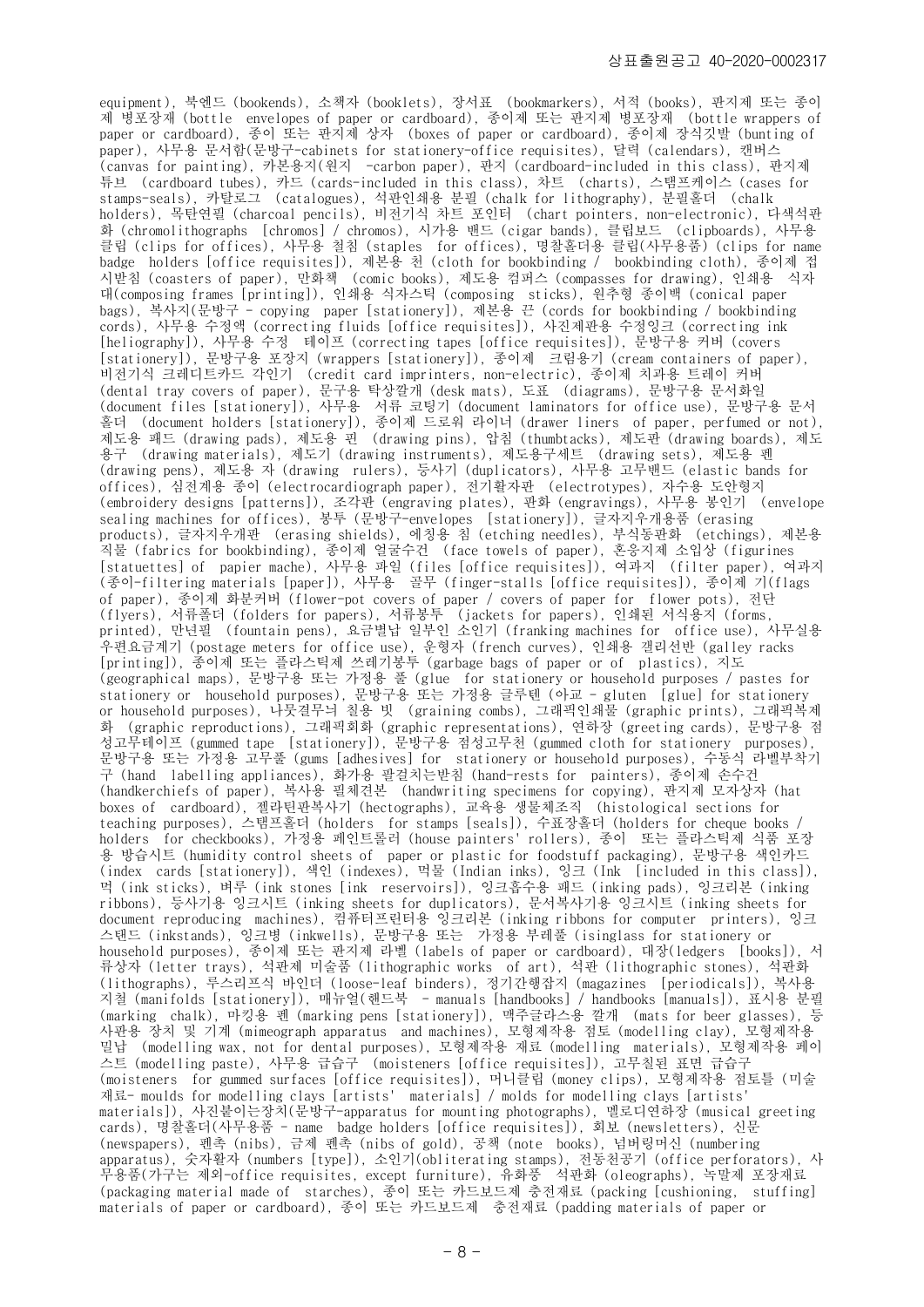cardboard / stuffing of paper or cardboard), 문방구용 패드 (pads [stationery]), 책갈피 (page holders), 그림물감통 (paint boxes [articles for use in school]), 페인트칠용 쟁반 (paint trays), 회화용 솔 (paintbrushes), 회화용 솔 (painters' brushes), 회화용 이젤 (painters' easels), 표구되거나 표구 안 된 회화 (paintings [pictures], framed or unframed), 회화용 팔레트 (palettes for painters), 팜플렛 (pamphlets), 축도기 (pantographs [drawing instruments]), 종이 (paper [included in this class]), 기록 기계용 종이 (paper for recording machines), 사무용 종이 시트 (paper sheets [stationery]), 종이죔쇠 (paper clasps), 발광지 (luminous paper), 종이주름(사무용품-paper creasers [office requisites]), 컴퓨 터프로그램기록용 종이테이프 및 카드 (paper tapes and cards for the recordal of computer programmes), 무선전신용지 (paper for radiograms), 종이리본(장신구 및 머리장식용품은 제외-paper ribbons, other than haberdashery or hair decorations), 사무용 서류절단기 (paper shredders for office use), 편지개봉용 칼 (paper knives [letter openers]), 커피여과지 (paper coffee filters), 종이제 나비매듭 리본(장신구 및 머 리장식용품은 제외-paper bows, other than haberdashery or hair decorations), 의료기구 멸균용 종이봉투 (paper bags for use in the sterilization of medical instruments / paper bags for use in the sterilisation of medical instruments), 의료용 검사테이블용 종이 (paper for medical examination tables), 사무용 종이절단기 (paper cutters [office requisites]), 종이클립 (paper-clips), 회화 및 서예 용 종이 (papers for painting and calligraphy), 문진(paperweights), 혼응지(papier mache), 황산지 (parchment paper), 여권홀더 (passport holders), 파스텔(크레용-pastels [crayons]), 펜클립 (pen clips), 펜케이스 (pen cases), 펜상자 (boxes for pens), 펜닦개 (pen wipers), 전기식 또는 비전기식 연필깎이 (pencil sharpening machines, electric or non-electric), 연필심 (pencil leads), 연필홀더 (pencil holders), 연필심홀더 (pencil lead holders), 연필깎이 (pencil sharpeners, electric or non-electric), 연필 (pencils), 펜대 (penholders), 펜 (사무용품 - pens [office requisites]), 자카드식 직조기 천공카드 (perforated cards for Jacquard looms), 정기간행물 (periodicals), 사진조판 (photo-engravings), 사진꽂는 스탠드 (photograph stands), 인화된 사진 (photographs [printed]), 그림 (pictures), 종이제 또는 판지제 게시판 (placards of paper or cardboard), 종이제 식탁매트 (place mats of paper), 포장용 플라스틱제 필름 (plastic film for wrapping), 플라스틱제 기포상(氣泡狀) 포장재 (plastic bubble packs for wrapping or packaging), 팰릿 운반용 신축플라스틱제 클링필름 (plastic cling film, extensible, for palletization), 애완동물 배설물 처리용 플라스틱제 백 (plastic bags for pet waste disposal), 모형제작용 플라스틱 (plastics for modelling), 모델제작용 폴리머 점토 (polymer modelling clay), 초상화 (portraits), 우표 (postage stamps), 엽서 (postcards), 포스터 (posters), 인쇄된 시간표 (printed timetables), 인쇄물 (printed matter), 출판물 (printed publications), 인쇄된 쿠폰 (printed coupons), 인쇄된 낱장 악보 (printed sheet music), 인쇄기용 비직물제 블랭킷 (printers' blankets, not of textile), 인쇄용 활자행간 에 끼워넣는 나무조각 (printers' reglets), 프린팅블록 (printing blocks), 인쇄활자 (printing type), 사무 용 휴대식 인쇄세트 (printing sets, portable [office requisites]), 판화 (prints [engravings]), 신간서 적등의 내용견본 (prospectuses), 사무용 펀치 (punches [office requisites]), 명찰홀더용 수축식 릴(사무용 품) (retractable reels for name badge holders [office requisites]), 라이스지 (rice paper [included in this class]), 타자기롤러 (rollers for typewriters), 고무지우개 (rubber erasers), 학용품 (school supplies [stationery]), 사무용 지우개 (scrapers [erasers] for offices), 봉인용 스탬프 (sealing stamps), 봉랍(sealing wax), 사무용 봉인기 (sealing machines for offices), 문방구용 봉인용조성물 (sealing compounds for stationery purposes), 봉함용 풀 (sealing wafers), 인장 (seals [stamps]), 문방 구용 또는 가정용 자기접착테이프 (self-adhesive tapes for stationery or household purposes), 재봉용 옷 본(패턴-sewing patterns), 포장용 재생셀룰로오스제 시트 (sheets of reclaimed cellulose for wrapping), 봉함용 종이 (shields [paper seals]), 종이제 또는 판지제 간판 (signboards of paper or cardboard), 은박 지 (silver paper), 석필 (slate pencils), 노래책 (song books), 잉크리본감개 (spools for inking ribbons), 스프레이분필 (spray chalk), 직각자 (square rulers for drawing), 제도용 곱자 (squares for drawing), 스 탬프용 패드 (stamp pads), 스탬프대 (stamp stands), 도장 (stamps [seals]), 펜 또는 연필스탠드 (stands for pens and pencils), 서류철하는 기구 (stapling presses [office requisites]), 문방구용 또는 가정용 녹 말풀 (starch paste [adhesive] for stationery or household purposes), 문방구 (stationery), 스테아타이트 (재봉용 초크) (steatite [tailor's chalk]), 강철제 활자 (steel letters), 철필 (steel pens), 등사원지용 용기 (stencil cases), 등사원지판 (stencil plates), 문방구용 등사원지 (stencils [stationery]), 등사원지 (stencils), 스티커 (stickers [stationery]), 제도용 T자 (T-squares for drawing), 종이제 테이블린넨 (table linen of paper), 종이제 테이블냅킨 (table napkins of paper), 종이제 테이블보 (table runners of paper), 종이제 식탁보 (tablecloths of paper), 종이제 테이블매트 (tablemats of paper), 견출지 (tags for index cards), 재봉용 초크 (tailors' chalk), 교재(기구는 제외) (teaching materials [except apparatus]), 지구의(地球儀) (terrestrial globes), 티켓 (tickets), 화장제거용 종이티슈 (tissues of paper for removing make-up), 화장지(toilet paper), 위생지 (hygienic paper), 종이제 수건 (towels of paper), 트레이싱용 패턴 (tracing patterns), 트레이싱페이퍼 (tracing paper), 트레이싱천 (tracing cloth), 제도용 트레이싱침 (tracing needles for drawing purposes), 게임 이외의 트레이딩 카드 (trading cards, other than for games), 전사화(transfers [decalcomanias]), 데칼코마니 (decalcomanias), 투명화 ( 문방구-transparencies [stationery]), 금전분별용 및 계산용 정리쟁반 (trays for sorting and counting money), 인쇄활자 (숫자 및 문자-type [numerals and letters]), 문자활자 (letters [type]), 타자기리본 (typewriter ribbons), 타자기 키 (typewriter keys), 전기식 또는 비전기식 타자기 (typewriters, electric or non-electric), 비네트용 기구(vignetting apparatus), 포장용 비스코스시트 (viscose sheets for wrapping), 와시(washi), 왁스처리종이 (waxed paper), 목재펄프제 판지(문방구-wood pulp board [stationery]), 목재펄프제 종이 (wood pulp paper), 포장용지 (wrapping paper / packing paper), 필기구지 지용 손목밴드 (wristbands for the retention of writing instruments), 필기용 석판 (writing slates), 습 자 또는 제도용 책 (writing or drawing books), 필기용 분필 (writing chalk), 필기구 (writing materials), 필기용지(writing paper), 필기구상자(문방구-writing cases [stationery]), 필기구상자 ( 세트-writing cases [sets]), 붓(writing brushes), 필기구 (writing instruments), 필판지우개 (writing board erasers), 타자기 및 사무용품(가구는 제외-typewriters and office requisites [except furniture]), 교육매뉴얼 (기구는 제외-instructional and teaching material -except apparatus), 포장용 플라스틱 재료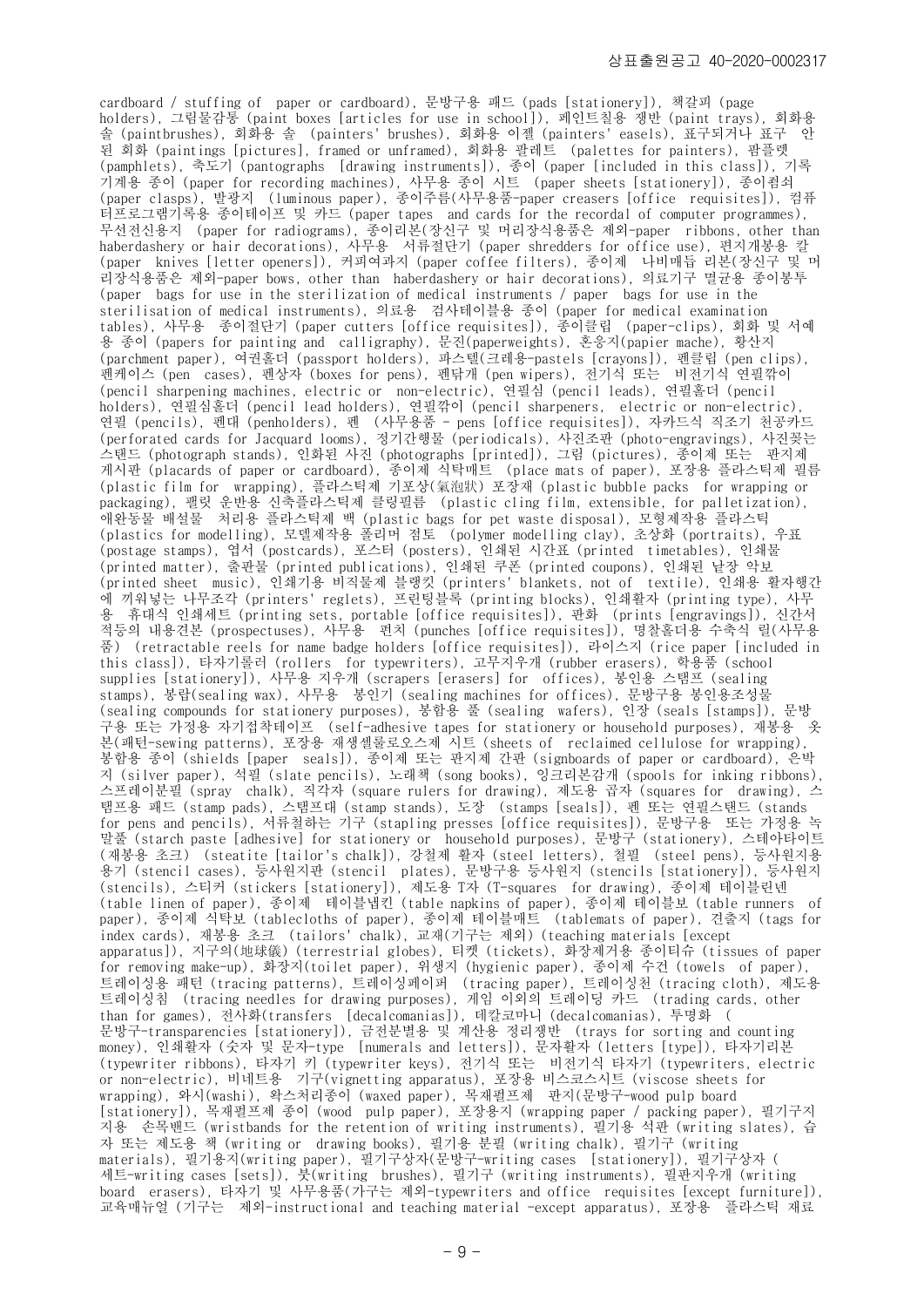(plastic materials for packaging -not included in other classes), 프린터활자 (printers' type), 다양한 주제의 소설 및 논픽션 책 (fiction and non-fiction books on a variety of topics), 그림소설 (graphic novels), 잡지(magazines), 브로슈어(brochures), 매뉴얼 (manuals), 저널(journals), 리플렛(leaflets), 종이 상품권(paper gift cards), 비망록 (agendas), 다이어리(diaries), 인쇄된 재봉용 옷본(패턴-printed sewing patterns), 데칼 (decals), 범퍼스티커 (bumper stickers), 그림소설(Graphic novels), 만화책이야기/스토리보 드/아트워크 분야의 정기간행물(Periodicals in the field of comic book stories, story boards, and artwork), 인쇄된 서적 (즉, 다양한 주제의 소설 및 논픽션 책시리즈임-printed books, namely a series of fiction and non-fiction books on a variety of topics), 판지(cardboard), 인쇄물 (printed materials), 봉투(envelopes), 펜(pens), 종이(paper), 노트패드(notepads), 서류첩(document portfolios), 스티커(stickers), 광고전단 (advertising flyers), 광고책자 (advertising brochure), 종이제 광고판 (advertising signs of paper), 책상 액세서리용 홀더 (holders for desk accessories), 책상용 명함홀더 (desktop business card holders), 책상용 서류꽂이 (desktop document racks), 책상용 일정표 (desktop planners), 전화번호부 (Telephone books), 주소록(인쇄물-address books), 종이제 간판 디스플레이 (Paper signboards display), 종이제 배너 디스플레이 (Paper banners dispaly), 포장 및 운반용 플라스틱제 가방 (packaging and carry bags of plastic), 삽화/만화책이야기/스토리보드/아트워크 형식의 이야기 그림책 (Stories (picture books) in illustrated form and comic book stories, storyboards, and artwork), 삽화 /만화책이야기/스토리보드/아트워크 형식의 이야기 만화책 (Stories (comic books) in illustrated form and comic book stories, storyboards, and artwork), 재생지로 만든 포장재료 (packaging materials made of recycled paper), 플라스틱제 선물포장재료 (plastic gift wrap), 선적용 판지제 상자 (cardboard shipping containers), 타인을 위한 광고자료 성격의 인쇄된 안내서 (printed guides in the nature of promotional materials for others), 타인을 위한 광고자료 성격의 인쇄된 광고전단 (printed advertising flyers in the nature of promotional materials for others),

### 제 21 류

비전기식 프라이팬 (frying pans [non-electric]), 비전기식 요리용 솥 (non-electric cooking pots), 주방용 스펀지 (kitchen sponges), 주방용기 (kitchen containers), 주방용 기구 (kitchen utensils),

### 제 25 류

장백의 (albs), 앵글부츠 (ankle boots), 에이프런 (aprons [clothing]), 애스콧타이 (ascots), 유아용 바지( 속옷 - babies' pants [underwear]), 반다나(목도리) (bandanas [neckerchiefs]), 목욕용 샌들 (bath sandals), 목욕용 슬리퍼 (bath slippers), 목욕가운 (bath robes), 수영모자 (bathing caps), 수영팬츠 (bathing trunks / bathing drawers), 수영복 (bathing suits / swimsuits), 해변용 의류 (beach clothes), 비치슈즈 (beach shoes), 의복용 벨트 (belts [clothing]), 베레모 (berets), 비종이제 턱받이 (bibs, not of paper), 유아용 비종이제 소매있는 턱받이 (bibs, sleeved, not of paper), 보아(모피목도리- boas [necklets]), 보디스(코르셋-bodices [lingerie]), 부츠용 갑피 (boot uppers), 부츠 (boots -INCLUDED IN THIS CLASS), 스포츠용 부츠 (boots for sports -INCLUDED IN THIS CLASS), 복서쇼츠 (boxer shorts), 브래지 어 (brassieres), 승마바지 (breeches for wear), 캐미솔 (camisoles), 모자챙 (cap peaks), 모자 (caps headwear), 제의복(chasubles), 의류 (clothing -INCLUDED IN THIS CLASS), 체조복 (clothing for gymnastics), 인조가죽옷 (clothing of imitations of leather), 가죽옷(clothing of leather), 코트 (coats), 의류용 칼라 (collars [clothing]), 콤비 (combinations [clothing]), 코슬렛 (corselets), 코르셋 (속옷-corsets [underclothing]), 커프스 (cuffs), 손목밴드 (의류-wristbands [clothing]), 사이클복 (cyclists' clothing), 분리형 칼라 (detachable collars), 옷커버 (dress shields), 드레스 (dresses), 드레 싱가운 (dressing gowns), 방한용 귀덮개 (ear muffs [clothing]), 에스파토신발 또는 샌들 (esparto shoes or sandals), 낚시용 조끼 (fishing vests), 신발용 금속제 부품 (fittings of metal for footwear), 풋볼화 (football shoes), 축구화 (football boots), 비전기식 보온용 발싸개 (footmuffs, not electrically heated), 신발 (footwear -INCLUDED IN THIS CLASS), 신발용 갑피 (footwear uppers), 모피스톨 (fur stoles), 모피제 의류 (furs [clothing]), 개버딘제 옷 (gabardines [clothing]), 고무장화덧신 (galoshes / galoshes), 가터 (garters), 거들 (girdles), 의복용 장갑 (gloves [clothing]), 체조화 (gymnastic shoes), 헤어드레싱용 케이프 (hairdressing capes), 반부츠 (half-boots), 모자틀 (hat frames [skeletons]), 모자 (hats), 머리띠 (의복-headbands [clothing]), 의복용 모자 (headgear for wear), 스타킹뒷꿈치를 덧댄 부분 (heelpieces for stockings), 신발용 뒷굽 (heelpieces for footwear), 뒤축 (heels), 의류용 두건 (hoods [clothing]), 호저리 (hosiery), 재킷 (jackets [clothing]), 저지 (jerseys [clothing]), 유도복 (judo uniforms), 점퍼드레스 (jumper dresses), 점퍼스커트 (pinafore dresses), 가라데복 (karate uniforms), 기 모노 (kimonos), 니커 (knickers), 팬티 (panties), 니트웨어 (knitwear [clothing]), 편상화 (lace boots), 신생아복 (layettes [clothing]), 레깅스 (레그워머-leggings [leg warmers] / leg warmers), 레깅스 ( 바지-leggings [trousers]), 리어타드 (leotards), 리버리 (liveries), 수대 (maniples), 만틸라 (mantillas), 가면무도회복 (masquerade costumes), 사교관(mitres [hats] / miters [hats]), 벙어리장갑 (mittens), 머니 벨트 (의류-money belts [clothing]), 자동차운전자용 의류 (motorists' clothing), 머프 (muffs [clothing]), 넥스카프 (머플러-neck scarves [mufflers] / neck scarfs [mufflers] / mufflers [neck scarves]), 넥타이 (neckties), 신발용 미끄럼방지구 (non-slipping devices for footwear), 겉옷 (outerclothing), 오버롤 (overalls / mocks), 오버코트 (overcoats), 탑코트 (topcoats), 종이옷 (paper clothing), 종이 모자 (paper hats [clothing]), 파카 (parkas), 퍼러린 (pelerines), 펠리스 (pelisses), 페 티코트 (petticoats), 양복 장식용 손수건 (pocket squares), 의류용 호주머니 (pockets for clothing), 판 초 (ponchos), 파자마 (pyjamas / pajamas), 기성복 (ready-made clothing), 기성복안감 (ready-made linings [parts of clothing]), 샌들 (sandals), 사리 (saris), 사롱(허리에 감는 천-sarongs), 의류용 장식띠 (sashes for wear), 스카프 (scarves / scarfs), 숄 (shawls), 셔츠프런트 (shirt fronts), 셔츠요크 (shirt yokes), 셔츠 (shirts), 신발 (shoes -included in this class), 짧은 소매 셔츠 (short-sleeve shirts), 샤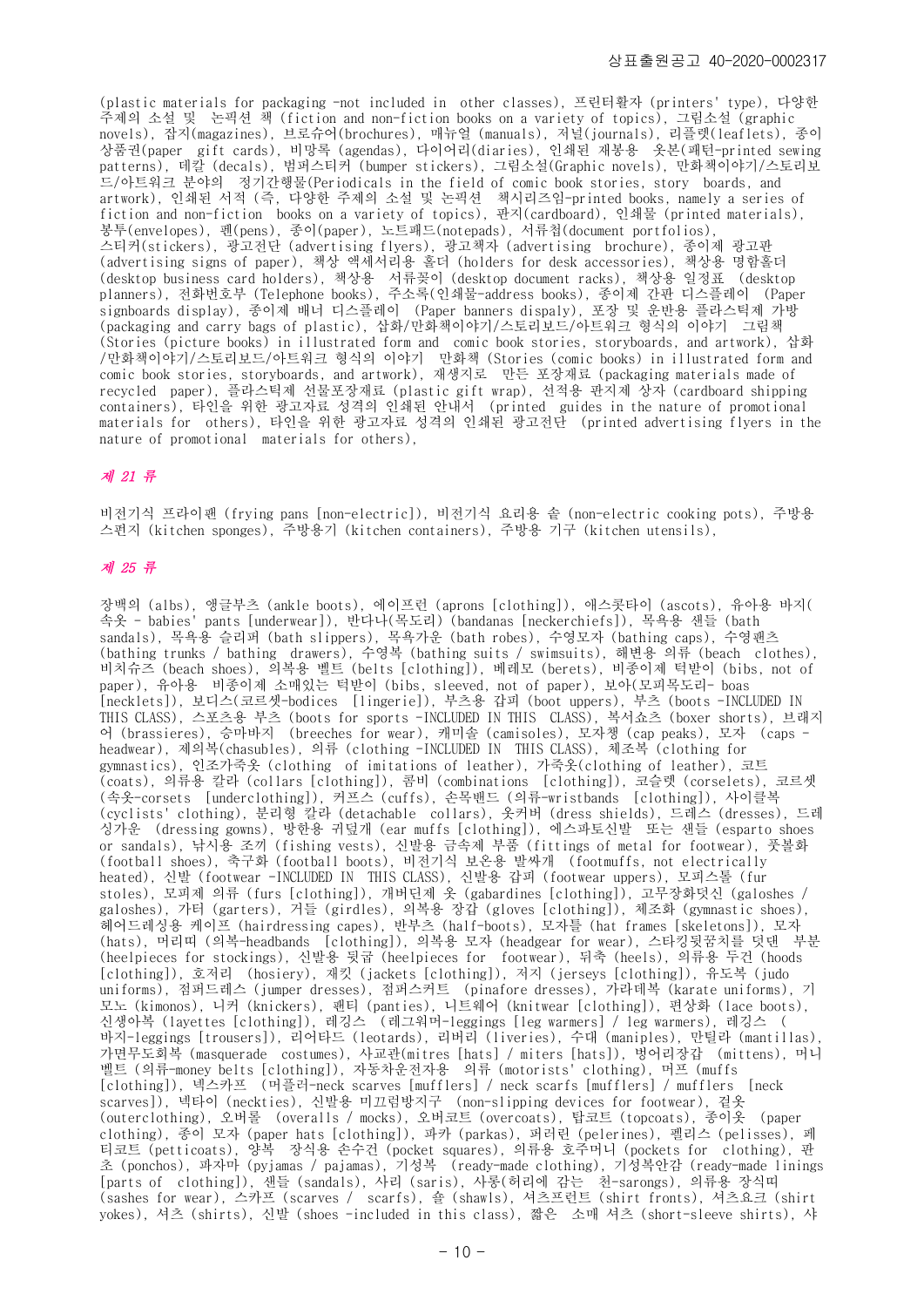워캡 (shower caps), 스키화 (ski boots), 스키용 장갑 (ski gloves), 스커트 (skirts), 치마반바지 (skorts), 테없는 모자 (skull caps), 수면 안대 (sleep masks), 슬리퍼 (slippers), 슬립(속옷-slips [underclothing]), 양말서스펜더 (sock suspenders), 양말 (socks), 신발깔창 (inner soles), 신발안창 (soles for footwear), 각반 (spats / gaiters), 스포츠용 저지 (sports jerseys), 스포츠화 (sports shoes -included in this class), 스포츠용 내의 (sports singlets), 스타킹 서스펜더 (stocking suspenders), 스타 킹(stockings), 축구화용 바닥징 (studs for football boots), 모직재킷 (stuff jackets [clothing]), 슈트 (suits), 의류용 멜빵 (suspenders / braces for clothing [suspenders]), 땀흡수 스타킹 (sweat-absorbent stockings), 땀흡수내의 (sweat-absorbent underwear / sweat-absorbent underclothing), 땀흡수용 양말(sweat-absorbent socks), 스웨터(sweaters), 풀오버 (pullovers ), 점퍼(jumpers [pullovers]), 테디 (속옷-teddies [underclothing]), 보디스 (속옷-bodies [underclothing]), 티셔츠 (tee-shirts), 타이츠 (tights), 신발용 앞굽 (tips for footwear), 토가 (togas), 톱햇 (top hats), 바지용 대님 (trouser straps), 각반용 대님 (gaiter straps), 양복바지 (trousers), 팬츠(pants), 터번 (turbans), 속팬티 (underpants), 속 옷 (underwear / underclothing), 유니폼 (uniforms), 발렌키 (펠트부츠-valenki [felted boots]), 베일 (의 복-veils [clothing]), 모자챙(visors [headwear]), 조끼 (waistcoats / vests), 방수용 피복 (waterproof clothing), 신발용 대다리 (welts for footwear), 수상스키복(wet suits for water-skiing), 수녀용 머리수건 (wimples), 나막신 (wooden shoes), 각반 (Garters), 양말 서스펜더(Sock suspenders), 의류용 멜빵 (Suspenders [braces]), 웨이스트밴드 (Waistbands), 의류용벨트(Belts for clothing), 신발 (스포츠용 부츠 제외 - Footwear -other than boots for sports), 스포츠 의류(Clothes for sports), 스포츠용 부츠(Boots for sports), 반바지 (shorts), 카프리팬츠 (capri pants), 천 턱받이 (cloth bibs), 신생아용 원피스 (infant one-piece garments), 테니스화 (tennis shoes), 남성용 및 여성용 신발 (footwear for men and  $women$ )

#### 제 28 류

동전작동식 오락기구(Amusement machines, automatic and coin-operated), 아케이드 비디오 게임기 (arcade video game machines), 양궁용구 (archery implements), 낚시용 인조미끼 (artificial fishing bait), 크리스 마스트리용 인공눈(artificial snow for Christmas trees), 등강기(등산장비-ascenders [mountaineering equipment]), 유아용 짐 (baby gyms), 서양주사위놀이구(backgammon games), 스키 및 서프 보드용 가방 (bags especially designed for skis and surfboards), 공투척기 (ball pitching machines), 경기용 공 (balls for games), 바벨 (bar-bells), 야구글러브 (baseball gloves), 배팅글러브 (batting gloves [accessories for games]), 크리스마스트리용 벨 (bells for Christmas trees), 당구대용 쿠션 (billiard table cushions), 당구공 (billiard balls), 당구용 점수판 (billiard markers), 당구큐(billiard cues), 당 구큐팁 (billiard cue tips), 당구대(billiard tables), 빙고카드(bingo cards), 입질표시기 (bite indicators [fishing tackle]), 입질표시센서 (bite sensors [fishing tackle]), 경기용 공의 바람주머니 (bladders of balls for games), 보드게임 (board games), 봅슬레이 (bob-sleighs), 보디빌딩기구(body-building apparatus), 신체단련기구 (body-training apparatus ), 신체재활기구 (body rehabilitation apparatus), 바 디보드 (bodyboards), 볼링장치 및 기계 (bowling apparatus and machinery), 양궁(bows for archery), 복싱 용 글러브 (boxing gloves), 블록쌓기(장난감-building blocks [toys]), 블록쌓기 (building games), 곤충채 집용 채 (butterfly nets), 사냥용 위장막 (스포츠용품-camouflage screens [sports articles]), 크리스마스 트리용 촛대 (candle holders for Christmas trees), 장난감 권총용 뇌관 (caps for pistols [toys]), 축제용 마스크 (carnival masks), 당구큐용 초크 (chalk for billiard cues), 체스용구 (chess games), 체스판 (chessboards), 운동용 흉곽확장기 (chest expanders [exercisers]), 운동용 흉부신장기 (exercisers [expanders]), 게임칩 (포커게임용 칩-chips for gambling), 합성수지제 크리스마스트리 (Christmas trees of synthetic material), 크리스마스용 크래커(파티용품-Christmas crackers [party novelties]), 크리스마스 트리용 받침대 (Christmas tree stands), 클레이사격용 접시사출장치 (clay pigeon traps), 클레이사격용 접 시표적 (clay pigeons [targets]), 등산용 안전장착대(climbers' harness), 동전작동식 당구대 (coin-operated billiard tables), 색종이조각(놀이용품-confetti), 마술용구 (conjuring apparatus), 게임콘 솔용 제어기 (controllers for game consoles), 장난감용 제어기 (controllers for toys), 게임용 원반계수기 (counters [discs] for games), 낚시크릴 (creels [fishing traps]), 크리켓가방 (cricket bags), 주사위용 컵 (cups for dice), 다트 (darts), 사냥용 또는 낚시용 인조미끼 (decoys for hunting or fishing), 사냥 또 는 낚시용 가짜미끼 (lures for hunting or fishing), 주사위 (dice), 경기용 원반 (discuses for sports), 골프용 잔디관리기 (divot repair tools [golf accessories]), 피치마크 수선기 (pitch mark repair tools [golf accessories]), 인형(dolls), 인형용 우유병 (dolls' feeding bottles), 인형침대(dolls' beds), 인형 침대 (dolls' houses), 인형옷(dolls' clothes), 인형방(dolls' rooms), 도미노 (dominoes), 체커판 (draughtboards / checkerboards), 체커용구 (draughts [games] / checkers [games]), 드론(장난감-drones [toys]), 덤벨(dumb-bells), 스키날(edges of skis), 스포츠용 팔꿈치보호대(elbow guards [sports articles]), 전자표적(electronic targets), 유원지용 탑승놀이기구 (fairground ride apparatus), 펜싱용 칼 (fencing weapons), 펜싱용 마스크 (fencing masks), 펜싱용 장갑 (fencing gauntlets / fencing gloves), 낚시바늘 (fish hooks), 낚시용구 (fishing tackle), 낚시줄(fishing lines), 수영용 오리발 (flippers for swimming / swimming webs [flippers]), 낚시찌 (floats for fishing), 완구용 원반(flying discs [toys]), 푸스볼용 테이블(foosball tables), 오락 및 게임용구 (games -included in this class), 게임기구(apparatus for games), 도박용 게임기계 (gaming machines for gambling), 경기용 장갑 (gloves for games), 골프클럽(golf clubs), 골프가방(golf bags, with or without wheels), 골프장갑(golf gloves), 골프백 트롤 리(golf bag trolleys), 골프백 카트 (golf bag carts), 라켓줄 (gut for rackets), 낚시줄용 야잠사 (gut for fishing), 체조용구 (appliances for gymnastics), 모형비행기용 회전의(回轉儀) 및 비행안정기(gyroscopes and flight stabilizers for model aircraft), 행글라이더 (hang gliders), 세일보드 용 하니스(harness for sailboards), 스포츠용 작살총 (harpoon guns [sports articles]), 하키스틱 (hockey sticks), 편자던지기게임기구(horseshoe games), 사냥용 동물 유인음 발생기(hunting game calls), 아이스스 케이트(ice skates), 인라인 롤러 스케이트(in-line roller skates), 퍼즐용 그림 조각 (jigsaw puzzles), 비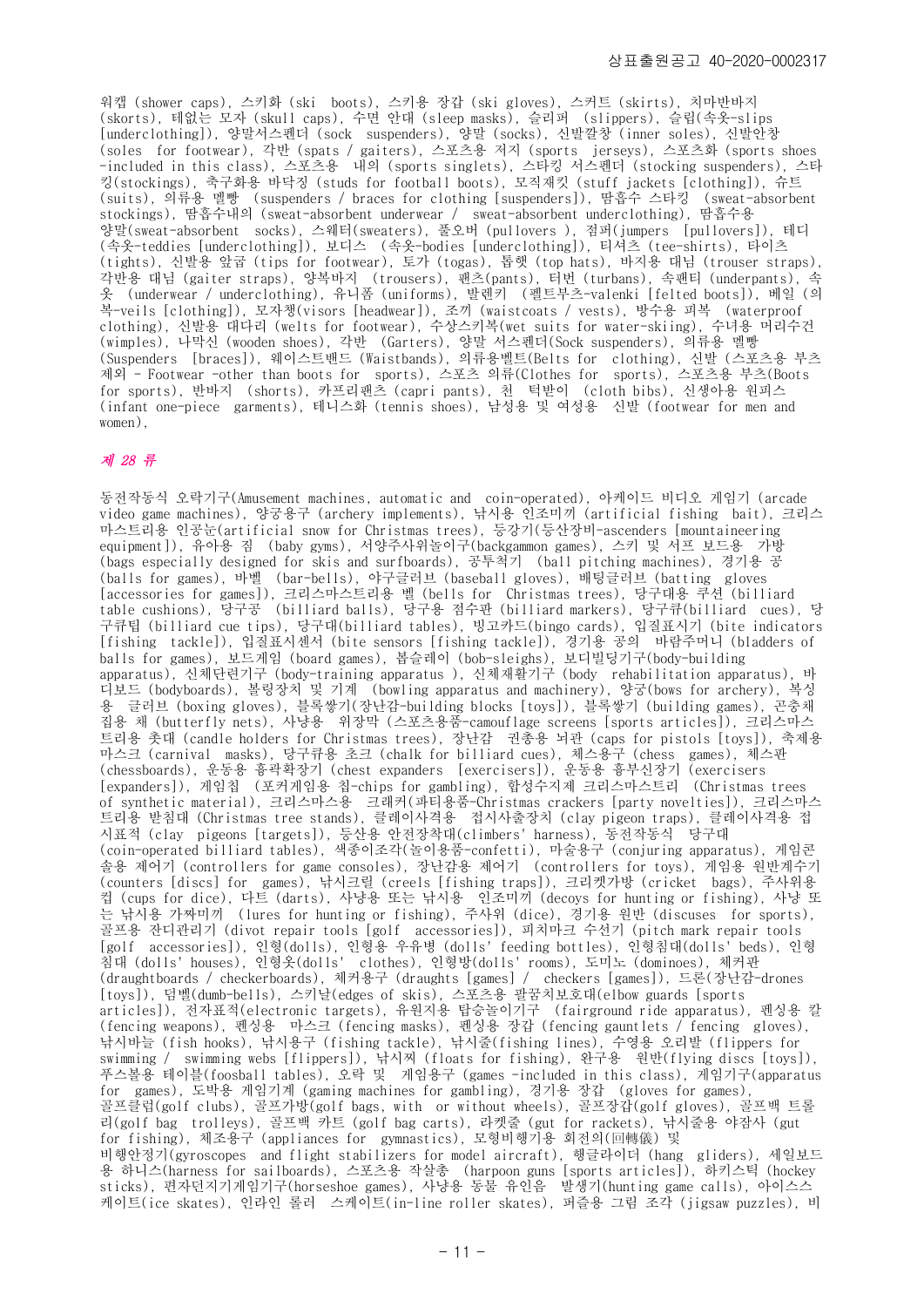디오게임용 조이스틱(joysticks for video games), 만화경 (kaleidoscopes), 연얼레(kite reels), 연(kites), 무릎보호대(스포츠용품- knee guards [sports articles]), 낚시그물(landing nets for anglers), 마작용구(mah-jong), 놀이용구슬(marbles for games), 장난감 가면(masks [playthings]), 세일보드용 돛대(masts for sailboards), 마트료시카 인형(matryoshka dolls), 남성용 복부보호대(스포츠용품-men's athletic supporters [sports articles]), 경기용 공의 공기충전용 펌프바늘(needles for pumps for inflating balls for games), 운동용 네트 (nets for sports), 파티용완구(novelty toys for parties), 깜짝완 구(novelty toys for playing jokes), 크리스마스트리용 장식품(조명용품 및 과자류는 제외-ornaments for Christmas trees, except illumination articles and confectionery), 파친코(pachinkos), 패들보드(paddleboards), 서바이벌 게임용 페인트총(paintball guns [sports apparatus]), 페인트총용 탄약(paintballs [ammunition for paintball guns] [sports apparatus]), 파티용 종이모자(paper party hats), 패러글라이더(paragliders), 실내놀이용품(parlour games / parlor games), 파티용 폭죽케이스(party poppers [party novelties]), 퍼큐션캡(percussion caps [toys]), 완구용 뇌관 (detonating caps [toys]), 운동기계(machines for physical exercises), 피나타(pinatas), 풍선(play balloons), 완구용공(playing balls), 놀이카드(playing cards), 포제(布製) 완구(plush toys), 안락담요가 부착된 포제완구(plush toys with attached comfort blanket), 장대높이뛰기용 막대 (poles for pole vaulting), 휴대용 LCD 게임기(portable games with liquid crystal displays), 통신기능이 있는 오락용구 및 장난감(portable games and toys incorporating telecommunication functions), 보호대(스포츠 슈트의 부품-protective paddings [parts of sports suits]), 휴대용 게임기용 화면보호필름(protective films adapted for screens for portable games), 경기용 공용 전용펌프(pumps specially adapted for use with balls for games), 복싱용 .<br>샌드백(punching bags), 손가락인형(퍼핏-puppets), 마리오네트인형 (marionettes), 던지기놀이용 고리(quoits), 라켓(rackets), 경기용 배트(bats for games), 딸랑이장난감(rattles [playthings]), 낚시릴(reels for fishing), 원격조종 장난감 차(remote-controlled toy vehicles), 리듬체조용 리본(rhythmic gymnastics ribbons), 고리게임용구(ring games), 어린이용 흔들목마(rocking horses), 낚시대(rods for fishing), 롤러스케이트(roller skates), 운동용 고정식 자전거롤러(rollers for stationary exercise bicycles), 운동선수용 로진(rosin used by athletes), 룰렛 휠(roulette wheels), 세일보드(sailboards), 축소모형차량 (scale model vehicles), 축소모형키트(완구-scale model kits [toys]), 사냥 또는 낚시용 냄새유인기(scent lures for hunting or fishing), 스쿠터(완구-scooters [toys]), 즉석복 권(scratch cards for playing lottery games), 실스킨(스키덮개-seal skins [coverings for skis]), 정강이 보호대(운동용품-shin guards [sports articles]), 베트민턴공(shuttlecocks), 스케이트보드(skateboards), 스 케이트날이 붙은 스케이트화 (skating boots with skates attached), 스키바인딩(ski bindings), 스키(skis), 스키틀(skittles), 볼링핀(skittles [games] / ninepins), 썰매(운동용품-sleds [sports articles]), 장난감 미끄럼대(slides [playthings]), 슬링샷(운동용품-sling shots [sports articles]), 슬 롯 머신(slot machines [gaming machines]), 스노우글로브(snow globes), 스노우보드(snowboards), 스노우슈즈(snowshoes), 비눗방울(장난감-soap bubbles [toys]), 스키용 바닥덮개(sole coverings for skis), 팽이(spinning tops [toys]), 스프링보드(운동용품-spring boards [sports articles]), 운동용 스타팅 블록(starting blocks for sports), 운동용 고정식 자전거(stationary exercise bicycles), 라켓줄(strings for rackets), 봉제완구(stuffed toys), 서핑스키(surf skis), 서핑 보드용 끈(surfboard leashes), 서핑보드(surfboards), 수영장(놀이용품-swimming pools [play articles]), 수영용킥보드(swimming kick boards), 수영벨트(swimming belts), 수영재킷(swimming jackets), 수영용 공기부낭(swimming pool air floats), 그네(swings), 탁구대(tables for table tennis), 과녁(targets), 테디베어(teddy bears), 정구네트(tennis nets), 테니스용 볼 투척기(tennis ball throwing apparatus), 연극용가면(theatrical masks), 장난감총(toy pistols), 장난감 공기총(toy air pistols), 장난감 모빌(toy mobiles), 장난감차(toy vehicles), 장난감모형(toy models), 장난감 피규어(toy figures), 장난감 로봇(toy robots), 장난감용 모조화 장품(toy imitation cosmetics), 장난감퍼티(toy putty), 장난감반죽(toy dough), 애완동물용 장난감(toys for pets), 장난감(toys -included in this class), 유아용 세발자전거(장난감-tricycles for infants [toys]), 고적대지휘봉(twirling batons), 비디오 게임기(video game machines), 날개꼴 부낭(water wings), 수상스키(waterskis), 역도용 벨트(weight lifting belts [sports articles]), 컴퓨터게임기계 (즉, 외부 디 스플레이스 스크린 혹은 모니터와 사용되는 전용 카메라 기능이 탑재된 비디오게임콘솔 및 비디오게임기계임-Computer game machines, namely, video game consoles and video game machines fitted with a camera function adapted for use with external display screen or monitor), 전자게임제어기 (electronic game controllers), 비디오게임제어기 (video game controllers), 휴대용 전자게임기(handheld unit for playing electronic games), 포켓용 LCD게임기(hand-held games with liquid crystal displays), 휴대용기기 게임(즉, 휴대용 게임 콘솔-games featured on a portable handheld device, namely, handheld game consoles), 휴대용 비디오게임시스템 전용보호 휴대케이스(protective carrying cases specially adapted for hand-held video game systems), 게임기계기구(즉, LDC게임기-game machines and apparatus, namely, LCD game machines), 트램폴린 (trampolines), 비디오게임콘솔 (video game consoles), 비디오게임용 조이스틱 (video game joysticks), 비디오게임콘솔용 제어기 (controllers for video game consoles), 비디오 게임콘솔용 케이스 (cases for video game console), 비디오게임콘솔액세서리용 케이스 (cases for video game console accessories), LCD휴대용게임기기 (hand-held game apparatus with liquid crystal displays),

# 제 29 류

아이바르 (보존처리된 후추- Ajvar -preserved peppers), 요리용 알부민 (albumen for culinary purpose), 알 부민 우유 (albumin milk), 단백질 우유 (protein milk), 요리용 알긴산염 (alginates for culinary purposes), 요리용 아몬드 우유 (almond milk for culinary purposes), 아몬드 우유 (almond milk), 아몬드우 유를 주재료로 한 음료 (almond milk-based beverages), 분말아몬드 (almonds, ground), 가공된 식용 알로에 베라 (aloe vera prepared for human consumption), 멸치(살아있지 않은 것- anchovy, not live), 식용 골수 (animal marrow for food), 사과퓌레 (apple puree), 가공된 과일준비물 (arrangements of processed fruit), 가공된 아티초크 (artichokes, preserved), 가지 페이스트 (aubergine paste -eggplant paste), 베이컨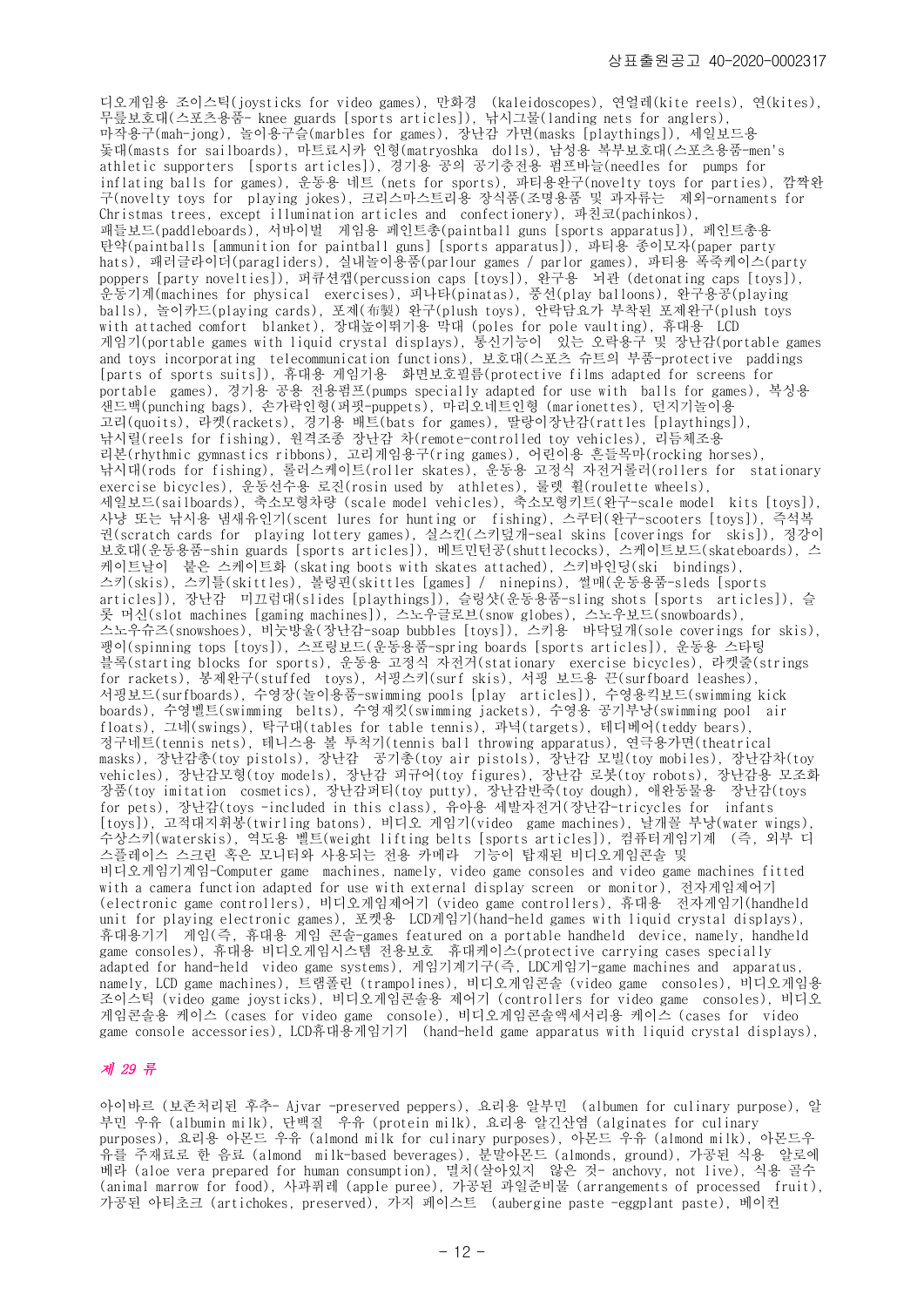(bacon), 보존처리한 두류 (beans, preserved), 가공된 소과실 (berries, preserved), 식용 제비둥지 (edible birds' nests), 블랙푸딩 (black pudding), 블러드소시지 (blood sausage), 식용 골유 (bone oil for food), 부용제조제 (preparations for making bouillon), 브로스 (broth), 부용 (bouillon), 농축브로스 (broth concentrates), 농축부용 (bouillon concentrates), 불고기 (bulgogi [Korean beef dish]), 버터 (butter), 버터크림 (buttercream), 설탕이 뿌려진 견과류 (candied nuts), 캐비어 (caviar), 샤르꾸떼리 (charcuterie), 치즈 (cheese), 대합(살아있지 않은 것- clams, not live), 식용 코코아버터 (cocoa butter for food), 코코넛버터 (coconut butter), 건조된 코코넛 (coconut, desiccated), 코코넛지방 (coconut fat), 식용 코코넛기름 (coconut oil for food), 코코넛 밀크 (coconut milk), 요리용 코코넛 밀크 (coconut milk for culinary purposes), 코코넛 밀크음료 (coconut milk-based beverages), 콤폿 (compotes), 연유 (condensed milk), 콘도그 (corn dogs), 코티지 치즈튀김 (cottage cheese fritters), 크랜베리 콤폿 (cranberry compote), 가재(살아있지 않은 것- crayfish, not live), 크림(유제품- cream -dairy products), 크로켓 (croquettes), 갑각류(살아있지 않은 것- crustaceans, not live), 설탕에 절인 과일 (crystallized fruits), 설탕을 입힌 과일 (frosted fruits), 응유 (curd), 대추야자열매 (dates), 달걀 (eggs), 에스카몰레 스(가공된 식용 개미유충- escamoles -edible ant larvae, prepared), 식용 고급 올리브유 (extra virgin olive oil for food), 팔라펠 (falafel), 빵조각에 바르는 지방함유품 (fat-containing mixtures for bread slices), 식용 지방 (edible fats), 식용지방제조용 지방질물질 (fatty substances for the manufacture of edible fats), 생선을 저민 조각 (fish fillets), 살아있지 않은 생선 (fish, not live), 보존처리된 생선 (fish, preserved), 통조림된 생선 (fish, tinned -fish, canned), 식용 어분 (fish meal for human consumption), 생선 무스 (fish mousses), 가공된 어란 (fish roe, prepared), 생선가공식품 (fish-based foodstuffs), 향이 첨가된 견과류 (flavoured nuts -flavored nuts), 동결건조된 고기 (freeze-dried meat -lyophilized meat - lyophilised meat), 동결건조된 채소 (freeze-dried vegetables -lyophilized vegetables - lyophilised vegetables), 보존처리된 과일 (fruit, preserved), 스튜요리된 과일 (fruit, stewed), 과일젤리 (fruit jellies), 과육 (fruit pulp), 과일샐러드 (fruit salads), 과일껍질 (fruit peel), 과일칩(식품 -fruit chips), 알코올보존처리된 과일(fruit preserved in alcohol), 과일을 주원료로 한 스낵 (fruit-based snack food), 냉동한 과실 (frozen fruits), 통조림된 과일 (fruits, tinned - fruits, canned), 갈비(galbi -grilled meat dish), 엽조수(살아있지 않은 것 -game, not live), 보존처리된 마늘 (preserved garlic), 젤라틴 (gelatin), 절임 오이 (gherkins), 생강잼 (ginger jam), 과카몰리(으깬 아보카도-guacamole -mashed avocado), 햄 (ham), 가공된 개암 (hazelnuts, prepared), 청어(살아있지 않은 것 -herrings, not live), 핫도그소시지 (hot dog sausages), 휴머스(병아리콩 페이스트 -hummus -chickpea paste), 살아있지 않은 식용벌레 (edible insects, not live), 식용 부레풀(isinglass for food), 잼 (jams), 식용 젤리 (jellies for food), 케피르(우유음료-milk beverage- kefir -milk beverage), 김치( kimchi -fermented vegetable dish), 클립피쉬(염장 및 건조된 대구-klipfish -salted and dried cod), 쿠미 스(우유음료 -koumiss -milk beverage- kumys -milk beverage- kumiss -milk beverage- kumyss -milk beverage), 라드 (lard), 가공된 김(laver, preserved), 식용 레몬즙(lemon juice for culinary purposes), 보존처리된 렌즈콩 (lentils, preserved), 식용 아마인유(linseed oil for food -flaxseed oil for food), 간 으로 만든 파테 (liver pate - liver pastes), 간(liver), 바다가재(살아있지 않은 것 -lobsters, not live), 저지방 포테이토칩 (low-fat potato crisps -low-fat potato chips), 식용 옥수수기름(maize oil for food -corn oil for food), 마가린 (margarine), 마멀레이드 (marmalade), 고기젤리(meat jellies), 고기진액(meat extracts), 보존처리된 고기 (meat, preserved), 통조림된 고기 (meat, tinned - meat, canned), 우유음료 (milk beverages), 우유를 주성분으로한 우유음료 (milk predominating), 유제품(milk products), 밀크쉐이크(milk shakes), 요리용 우유효소 (milk ferments for culinary purposes), 우유대용품 (milk substitutes), 보존처리된 버섯 (mushrooms, preserved), 홍합(살아있지 않은 것 -mussels, not live), 비알코올성 에그노그 (non-alcoholic eggnog), 땅콩 스프레드 (nut-based spreads), 보존처리된 견과류 (nuts, prepared), 귀리우유 (oat milk), 식용유 (oils for food), 식용 올리브유 (olive oil for food), 보 존처리된 올리브 (olives, preserved), 양파링 (onion rings), 보존처리된 양파 (onions, preserved), 굴(살 아있지 않은 것 -oysters, not live), 식용 팜핵유 (palm kernel oil for food), 식용 팜유 (palm oil for food), 피넛버터 (peanut butter), 요리용 땅콩우유 (peanut milk for culinary purposes), 땅콩우유 (peanut milk), 땅콩우유를 주재료로 한 음료 (peanut milk-based beverages), 가공한 땅콩 (peanuts, prepared), 보 존처리된 완두콩 (peas, preserved), 요리용 펙틴 (pectin for culinary purposes), 피클 (pickles), 식용 가 공꽃가루 (pollen prepared as foodstuff), 돼지고기(pork), 감자튀김 (potato fritters), 감자 프레이크 (potato flakes), 감자스프레드 (potato-based dumplings), 가금(살아있지 않은 것-poultry, not live), 분말 달걀(powdered eggs), 분유 (powdered milk), 참새우(살아있지 않은 것 -prawns, not live), 압착과일페이스 트 (pressed fruit paste), 산화유 (prostokvasha -soured milk), 건포도 (raisins), 식용 유채오일 (rape oil for food - colza oil for food), 레닛 (rennet), 쌀우유(rice milk), 요리용 쌀우유 (rice milk for culinary purposes), 라젠카(발효유 -ryazhenka -fermented baked milk), 연어(살아있지 않은 것 -salmon, not live), 소금에 절인 고기 (salted meats), 소금에 절인 생선 (salted fish), 정어리(살아있지 않은 것 -sardines, not live), 소금에 절인 양배추 (sauerkraut), 천연 또는 인조 소시지 케이싱 (sausage casings, natural or artificial), 소시지(sausages), 으깬 소시지 (sausages in batter), 해삼(살아있지 않은 것-sea-cucumbers, not live), 식품용 미역진액 (seaweed extracts for food), 가공된 씨앗 (seeds, prepared), 식용 참기름 (sesame oil for food), 조개(살아있지 않은 것 -shellfish, not live), 새우 (살아 있지 않은 것-shrimps, not live), 식용 번데기(silkworm chrysalis for human consumption), 스메타나(사워 크림 -smetana -sour cream), 식용 달팽이알 (snail eggs for consumption), 수프용 조제품(preparations for making soup), 수프(soups), 보존처리된 식용대두 (soya beans, preserved, for food), 두유 (soya milk), 식 용 콩기름 (soya bean oil for food), 콩패티 (soya patties), 왕바다가재(살아있지 않은 것 -spiny lobsters, not live), 식용 동물기름 (suet for food), 식용 해바라기씨유 (sunflower oil for food), 가공 처리된 해바라기 씨 (sunflower seeds, prepared), 가공된 사탕옥수수 (sweet corn, processed), 타이니(tahini -sesame seed paste), 두부 (tofu), 두부패티 (tofu patties), 토마토 퓨레 (tomato puree), 요리용 토마토 쥬스 (tomato juice for cooking), 토마토 페이스트 (tomato paste), 소위(tripe), 가공된 송 로 버섯 (truffles, preserved), 참치(살아있지 않은 것- tuna, not live), 채소수프용 조제품 (vegetable soup preparations), 요리용 채소주스 (vegetable juices for cooking), 채소 샐러드(vegetable salads), 채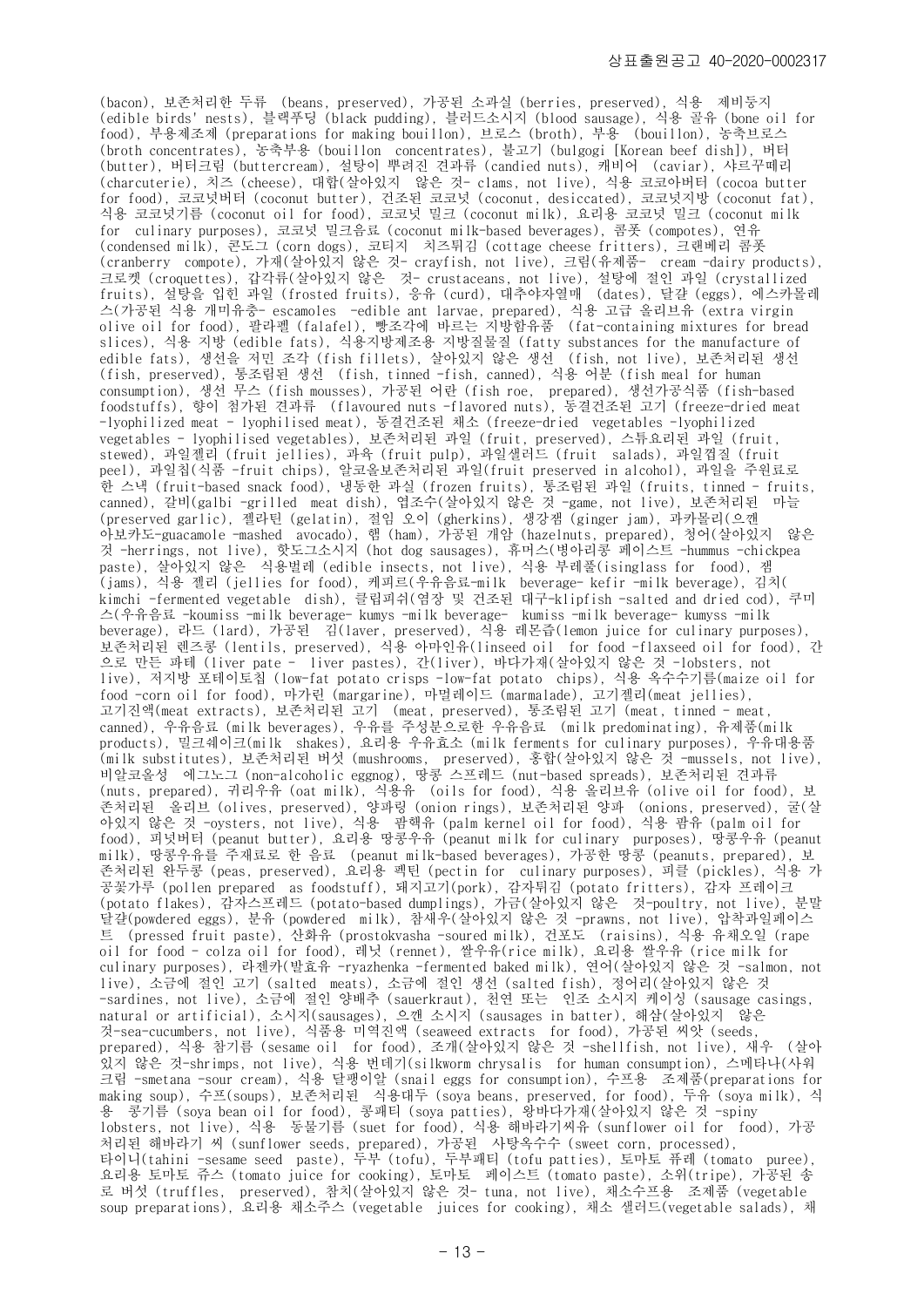소무스 (vegetable mousses), 페포호박 페이스트 (vegetable marrow paste), 채소를 주원료로한 크림(vegetable-based cream), 가공된 채소 (vegetables, preserved), 요리된 채소 (vegetables, cooked), 건 조된 채소 (vegetables, dried), 통조림된 채소 (vegetables, tinned - vegetables, canned), 휩크림 (whipped cream), 달걀흰자위 (white of eggs), 야키토리 (yakitori), 요구르트(yoghurt -yogurt), 달걀노른 자위 (yolk of eggs), 유바(두부껍질 -yuba -tofu skin), 유제품으로 만든 음료 (drinks made from dairy products), 닭고기 (chicken), 요리용 오일(cooking oil), 크림(cream), 건조된 과일 (dried fruits), 계란(eggs), 과일을 재료로한 스낵제품 (fruit-based snack food), 과일 혹은 채소 칩( fruit or vegetable chips), 과일 및 채소 퓨레 (fruit and vegetable purees), 과일 스프레드 (fruit spreads), 젤리 (jellies), 우유 (milk), 스낵바 (견과류 및 건조 과일을 기초로 한 것임 -nut-based and dried fruit-based snack bars), 올리브오일(olive oil), 포테이토칩 (potato chips), 크랜베리 소스 (cranberry sauce), 스낵믹스 (건 조 과일 및 가공된 견과류로 된 것임-snack mix consisting of dehydrated fruit and processed nuts), 콩을 주재료로 하는 푸드 음료 (우유 대용품으로 사용되는 것임-soy-based food beverage used as a milk substitute), 트레일믹스 (가공된견과류를 주 원료로하는 것임-trail mix consisting primarily of processed nuts), 채소를 기초로한 스낵제품(vegetable-based snack food), 요거트(yoghurt), 아몬드우유(milk of almonds), 식육 (meat), 감자칩 (식품-potato crisps - potato chips), 식용 유지 (edible oils), 식용 혼합야채오일 (blended vegetable oils for food), 통조림 또는 병조림된 과일 및 채소 (canned or bottled fruits and vegetables), 통조림 또는 병조림된 콩 (canned or bottled beans), 통조림 또 는 병조림된 두류 (canned or bottled pulses), 조리된 과일 및 채소 (cooked fruits and vegetables), 조리된 렌틸콩 (Cooked lentils), 유제 딥 (dairy-based dips), 치즈딥 (cheese dips), 고기를 주원료로 하는 냉동 된/조리된/포장된 앙트레 (frozen, prepared or packaged entrees consisting primarily of meat), 생선을 주원료로 하는 냉동된/조리된/포장된 앙트레 (frozen, prepared or packaged entrees consisting primarily of fish), 채소를 주원료로 하는 냉동된/조리된/포장된 앙트레 (frozen, prepared or packaged entrees consisting primarily of vegetables), 콩을 주원료로 하는 냉동된/조리된/포장된 앙트레 (frozen, prepared or packaged entrees consisting primarily of beans), 고기를 주원료로 하는 냉동된/조리된/포장된 요리 (frozen, prepared or packaged meals consisting primarily of meat), 생선을 주원료로 하는 냉동된/ 조리된/포장된 요리 (frozen, prepared or packaged meals consisting primarily of fish), 채소를 주원료 로 하는 냉동된/조리된/포장된 요리 (frozen, prepared or packaged meals consisting primarily of vegetables), 콩을 주원료로 하는 냉동된/조리된/포장된 요리 (frozen, prepared or packaged meals consisting primarily of legumes or beans), 고기를 주원료로 하는 냉동된/조리된/포장된 스낵 (frozen, prepared or packaged snacks consisting primarily of meat), 생선을 주원료로 하는 냉동된/조리된/포장된 스낵 (frozen, prepared or packaged snacks consisting primarily of fish), 채소를 주원료로 하는 냉동된/조리된/포장된 스낵 (frozen, prepared or packaged snacks consisting primarily of vegetables), 콩 을 주원료로 하는 냉동된/조리된/포장된 스낵 (frozen, prepared or packaged snacks consisting primarily of legumes or beans), 고기를 주원료로 하는 냉동된/조리된/포장된 에피타이저 (frozen, prepared or packaged appetizers consisting primarily of meat), 생선을 주원료로 하는 냉동된/조리된/포장된 에피타이저 (frozen, prepared or packaged appetizers consisting primarily of fish), 채소를 주원료로 하는 냉동된/ 조리된/포장된 에피타이저 (frozen, prepared or packaged appetizers consisting primarily of vegetables), 콩을 주원료로 하는 냉동된/조리된/포장된 에피타이저 (frozen, prepared or packaged appetizers consisting primarily of legumes or beans), 반찬 (prepared side dishes consisting primarily of meat, fish, poultry or vegetable), 우유를 기초로 한 디저트(우유가 주됨- milk-based desserts (milk predominating)), 우유를 주성분으로한 우유 음료 (milk beverages with high milk content), 양념된 혼합견 과류 (spiced mixed nuts), 조미된 혼합견과류 (seasoned mixed nuts), 게(살아있지 않은 것- crabs, not live), 모조(대용)치즈 (imitation cheese), 유제품 스프레드 (dairy spreads), 아몬드버터 (almond butter), 호두버터 (nut butter), 비유제 크리머 (non-dairy creamer), 과실을 주성분으로 한 요거트 (yogurt mainly based on fruits), 인공크림(유제품-artificial cream (dairy product substitutes)), 코코넛 프레이크 (coconut flakes), 가공된 식용 견과류 (processed edible nuts), 가공된 식용 씨앗 (processed edible seeds), 유장 (Whey), 건조된 유장 (dry whey), 가공된 감귤 (Processed citrus fruit), 보존처리한 감귤 (Preserved citrus fruit), 냉동한 감귤 (Frozen citrus fruit), 가공된 오렌지 (Processed oranges), 보존 처리한 오렌지 (Preserved oranges), 냉동한 오렌지 (Frozen oranges), 식용 코코넛 크림 (Coconut cream for food), 가공된 사탕무 (beets, processed),

# 제 30 류

아가베시럽(천연감미료 -Agave syrup -natural sweetener), 올스파이스(allspice), 아몬드페이스트 (almond paste), 아몬드과자 (almond confectionery), 아니스열매(향신료- aniseed), 애플소스 (apple sauce -condiment), 식품용 향료 (aromatic preparations for food), 인조커피(artificial coffee), 베이킹파우더(baking powder), 베이킹 소다 (요리용 중탄산소다 -baking soda -bicarbonate of soda for cooking purposes- bicarbonate of soda for cooking purposes -baking soda), 바오즈만두 (baozi -stuffed buns), 보리가루 (barley meal), 오코노미야끼 반죽믹스(batter mixes for okonomiyaki -Japanese savoury pancakes- batter mixes for okonomiyaki -Japanese savory pancakes), 콩가루 (bean meal), 맥아식초 (beer vinegar), 비빔밥 (bibimbap -rice mixed with vegetables and beef), 아이스크림 응고제 (binding agents for ice cream), 비스킷 (biscuits), 쿠키 (cookies), 빵 (bread), 롤빵(bread rolls), 가공된 메밀(buckwheat, processed), 메밀가루(buckwheat flour), 불거(bulgur), 둥근빵(buns), 부리토 (burritos), 과자용 가루(cake powder), 케이크 반죽 (cake batter - cake dough), 케이크 프로스팅 (아이싱-cake frosting -icing), 케이크(cakes), 캔디 (candy), 케이크용 캔디장식품 (candy decorations for cakes), 케이 퍼(capers), 캐러멜캔디 (caramels -candy), 샐러리소금 (celery salt), 곡물조제품 (cereal preparations), 시리얼바(cereal bars), 곡물을 주원료로 한 스낵식품 (cereal-based snack food), 캐모마일음료 (chamomile-based beverages), 치즈버거(샌드위치-cheeseburgers -sandwiches), 츄잉검(chewing gum), 구강청 량용 츄잉검 (chewing gum for breath freshening), 치커리(커피대용품 -chicory -coffee substitute), 곡물로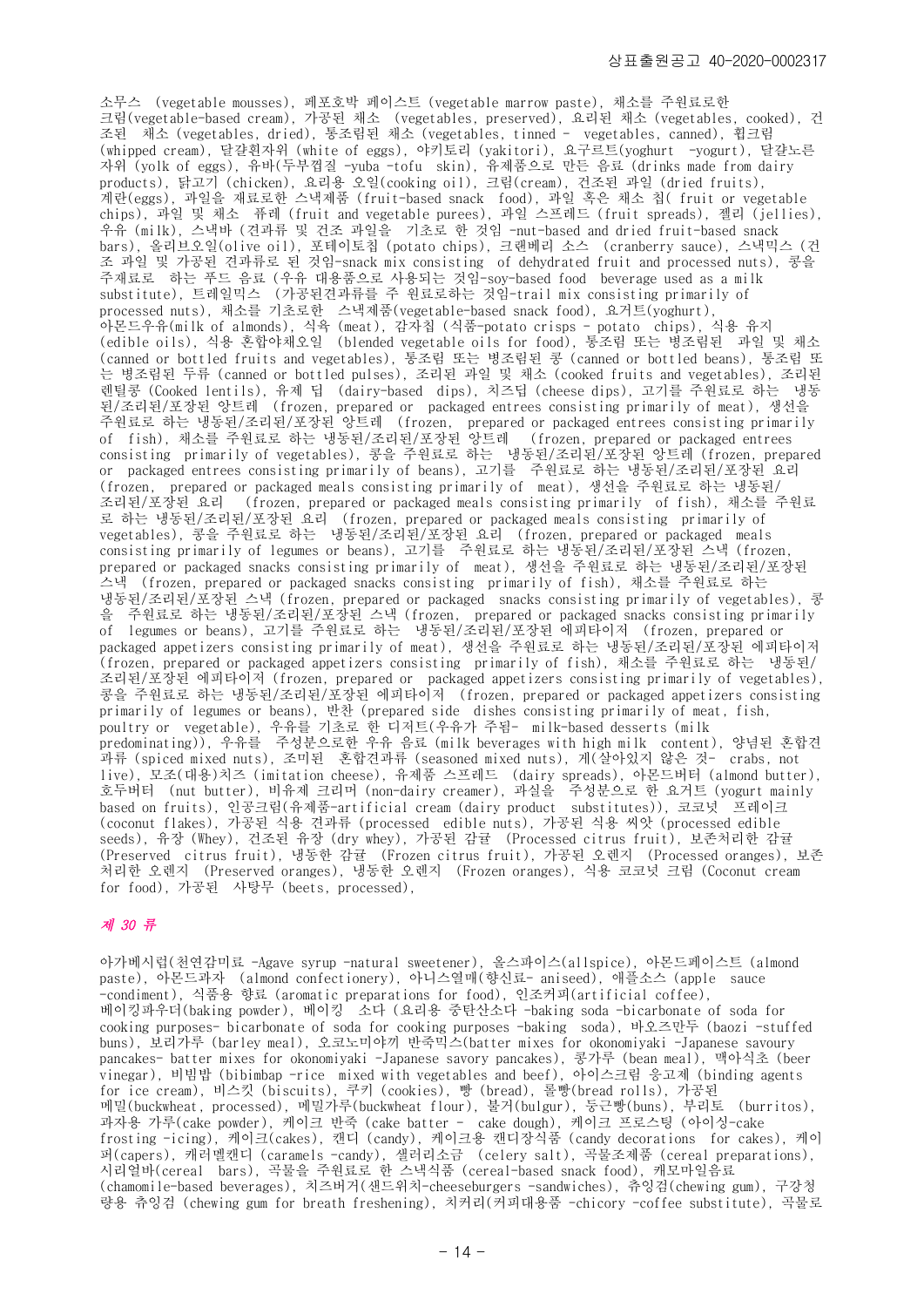만든 칩 (chips -cereal products), 초콜릿 (chocolate), 우유함유 초콜릿음료(chocolate beverages with milk), 견과류가 함유된 초콜릿스프레드 (chocolate spreads containing nuts), 초콜릿음료 (chocolate-based beverages), 초콜릿스프레드 (chocolate-based spreads), 초콜릿입힌 땅콩 (chocolate-coated nuts), 차우차 우(향신료 -chow-chow -condiment), 처트니(향신료-chutneys -condiments), 계피 (향신료-cinnamon -spice), 정향 (향신료-cloves -spice), 코코아(cocoa), 우유 함유 코코아음료 (cocoa beverages with milk), 코코아 음료 (cocoa-based beverages), 커피향미료 (coffee flavourings - coffee flavorings), 커피 (coffee), 우유 함유 커피음료 (coffee beverages with milk), 커피음료 (coffee-based beverages), 조미료(condiments), 크 리스마스트리장식용 과자 (confectionery for decorating Christmas trees), 과자(confectionery), 설탕과자 (sugar confectionery), 요리용 소금 (cooking salt), 콘플레이크(corn flakes), 옥수수플레이크(maize flakes), 옥수수가루 (corn flour -corn meal - maize flour - maize meal), 옥수수가루 (corn, milled maize, milled), 볶은 옥수수 (corn, roasted - maize, roasted), 쿠스쿠스 (couscous -semolina), 크래커 (crackers), 크랜베리 소스 (cranberry sauce -condiment), 요리용 타르타르크림(cream of tartar for culinary purposes), 크루톤 (croutons - croutons), 으깬보리 (crushed barley), 으깬 귀리 (crushed oats), 카레가루 (curry -spice), 카스타드 (custard), 디저트무스 (과자-dessert mousses -confectionery), 도우(dough), 샐러드드레싱 (dressings for salad), 둘세데레체 (dulce de leche), 식품용 에센스(에테르 에 센스 및 정유는 제외 -essences for foodstuffs, except etheric essences and essential oils), 페이스트용 효소 (ferments for pastes), 과자용 향미료(정유는 제외-flavourings, other than essential oils, for cakes - flavorings, other than essential oils, for cakes), 음료용 향미료(정유는 제외 -flavourings, other than essential oils, for beverages - flavorings, other than essential oils, for beverages), 밀 가루로 만든 만두 (flour-based dumplings), 대용차용 꽃 또는 잎 (flowers or leaves for use as tea substitutes), 퐁당(과자 -fondants -confectionery), 식품향미료(정유는 제외- food flavourings, other than essential oils - food flavorings, other than essential oils), 쌀을 주원료로 한 동결건조요리 (freeze-dried dishes with the main ingredient being rice - lyophilized dishes with the main ingredient being rice - lyophilised dishes with the main ingredient being rice), 파스타를 주원료로 한 동결건조요리 (freeze-dried dishes with the main ingredient being pasta - lyophilized dishes with the main ingredient being pasta  $-$  lyophilised dishes with the main ingredient being pasta). 과일젤리과자(fruit jellies -confectionery), 과일 쿨리스 (fruit coulis -sauces), 보존처리된 재배허브(향 신료 -garden herbs, preserved -seasonings), 김밥 (gimbap -Korean rice dish), 생강(향신료 -ginger-spice), 생강빵 (gingerbread), 요리용 포도당 (glucose for culinary purposes), 식용 글루텐 (gluten prepared as foodstuff), 요리용 글루텐 첨가제 (gluten additives for culinary purposes), 골덴시럽(golden syrup), 할바 (halvah), 햄 글레이즈 (ham glaze), 고단백 시리얼바 (high-protein cereal bars), 묽게 탄 옥수수 (hominy), 굵게 간 옥수수 (hominy grits), 꿀 (honey), 핫도그 샌드위치 (hot dog sandwiches), 탈곡한 보리 (husked barley), 탈곡한 귀리 (husked oats), 아이스크림 (ice cream), 천연 또는 인공얼음(ice, natural or artificial), 음식물용 얼음(ice for refreshment), 각빙 (ice cubes), 아이스티 (iced tea), 식용 얼음 (edible ices), 비약제용 우려낸 즙 (infusions, not medicinal), 즉석밥 (instant rice), 교자만두 (jiaozi -stuffed dumplings), 김치전 (kimchijeon -fermented vegetable pancakes), 효모 (leaven), 요리용 아마인(향신료 -linseed for culinary purposes -seasoning- flaxseed for culinary purposes -seasoning), 감초과자(liquorice -confectionery), 롬퍼(납작모양의 감자빵- lomper -potato-based flatbread), 로젠지과자(lozenges -confectionery- pastilles -confectionery), 마카로니 (macaroni), 마카롱 (macaroons -pastry), 맥아비스킷(malt biscuits), 식용 맥아진액 (malt extract for food), 식용 맥아 (malt for human consumption), 맥아당 (maltose), 마리네이드 (marinades), 마지팬 (marzipan), 마요네즈 (mayonnaise), 식용곡분 (meal), 곡분 (flour), 고기파이 (meat pies), 가정용 식육연 화제 (meat tenderizers for household purposes), 그레이비 (meat gravies), 다진 마늘(향신료-minced garlic -condiment), 과자용 박하 (mint for confectionery), 구강청량용 박하사탕 (mints for breath freshening), 미러아이싱 (mirror icing -mirror glaze), 식용 당밀 (molasses for food), 뮤즐리(muesli), 겨자가루 (mustard meal), 겨자(향신료-mustard), 천연감미료 (natural sweeteners), 국수로 만든 식사 (noodle-based prepared meals), 누들 (noodles), 리본버미첼리 (ribbon vermicelli), 땅콩가루(nut flours), 육두구 (nutmegs), 귀리플레이크(oat flakes), 귀리를 주성분으로한 식품 (oat-based food), 오트밀(oatmeal), 오코노 미야끼(일본식 팬케이크 -okonomiyaki -Japanese savoury pancakes- okonomiyaki -Japanese savory pancakes), 오니기리 (onigiri -rice balls), 종려당(palm sugar), 팬케이크 (pancakes), 파스타 (pasta), 파 스타소스(pasta sauce), 파스틸라과자 (pastila -confectionery), 페이스트리 (pastries), 페이스트리반죽 (pastry dough), 껍질이 딱딱한 파이 (pates en croute), 땅콩과자 (peanut confectionery), 펠메니(만두 -pelmeni -dumplings stuffed with meat), 후추 (pepper), 박하사탕과자 (peppermint sweets), 후추가루(향신 료 -peppers -seasonings), 페스토 소스 (pesto -sauce), 페티볼 비스킷 (petit-beurre biscuits), 페티스포 (petits fours -cakes), 피카릴리 (piccalilli), 파이 (pies), 피자 (pizzas), 팝콘 (popcorn), 식용감자가 루(potato flour), 아이스크림제조용 파우더 (powders for making ice cream), 프랄린 (pralines), 프로폴리 스 (propolis), 봉랍 (bee glue), 푸딩(puddings), 키쉬 (quiches), 가공된 퀴노아 (quinoa, processed), 라 멘 (일본식 면요리-ramen -Japanese noodle-based dish), 라비올리 (ravioli), 렐리쉬(향신료 -relish -condiment), 쌀 (rice), 쌀케이크 (rice cakes), 쌀푸딩 (rice pudding), 요리용 라이스펄프 (rice pulp for culinary purposes), 식용 라이스페이퍼 (edible rice paper), 쌀을 주원료로 한 스낵식품 (rice-based snack food), 로얄젤리 (royal jelly), 러스크 (rusks), 사프론(향신료- saffron -seasoning), 사고 (sago), 식품보존용 소금 (salt for preserving foodstuffs), 샌드위치 (sandwiches), 조미용 소스(sauces -condiments), 소시지용 결착제 (sausage binding materials), 요리용 해수 (sea water for cooking), 조미료 (seasonings), 해초 (향신료-seaweed -condiment), 가공된 해초(향신료 -processed seeds for use as a seasoning), 세몰리나 (semolina), 센베이 (쌀과자-senbei- rice crackers), 참깨(향신료 -sesame seeds -seasonings), 팥빙수 (shaved ice with sweetened red beans), 빙과용 셔벗(sherbets -ices- sorbets -ices), 소바국수 (soba noodles), 콩가루(soya flour), 간장 (soya sauce), 된장 (soya bean paste -condiment- miso -condiment), 스파게티 (spaghetti), 향신료 (spices), 스프링 롤 (spring rolls), 스타아니 스 열매(향신료 -star aniseed), 식용 전분 (starch for food), 막대형 감초과자 (stick liquorice -confectionery), 휩크림용 안정제 (preparations for stiffening whipped cream), 설탕 (sugar), 초밥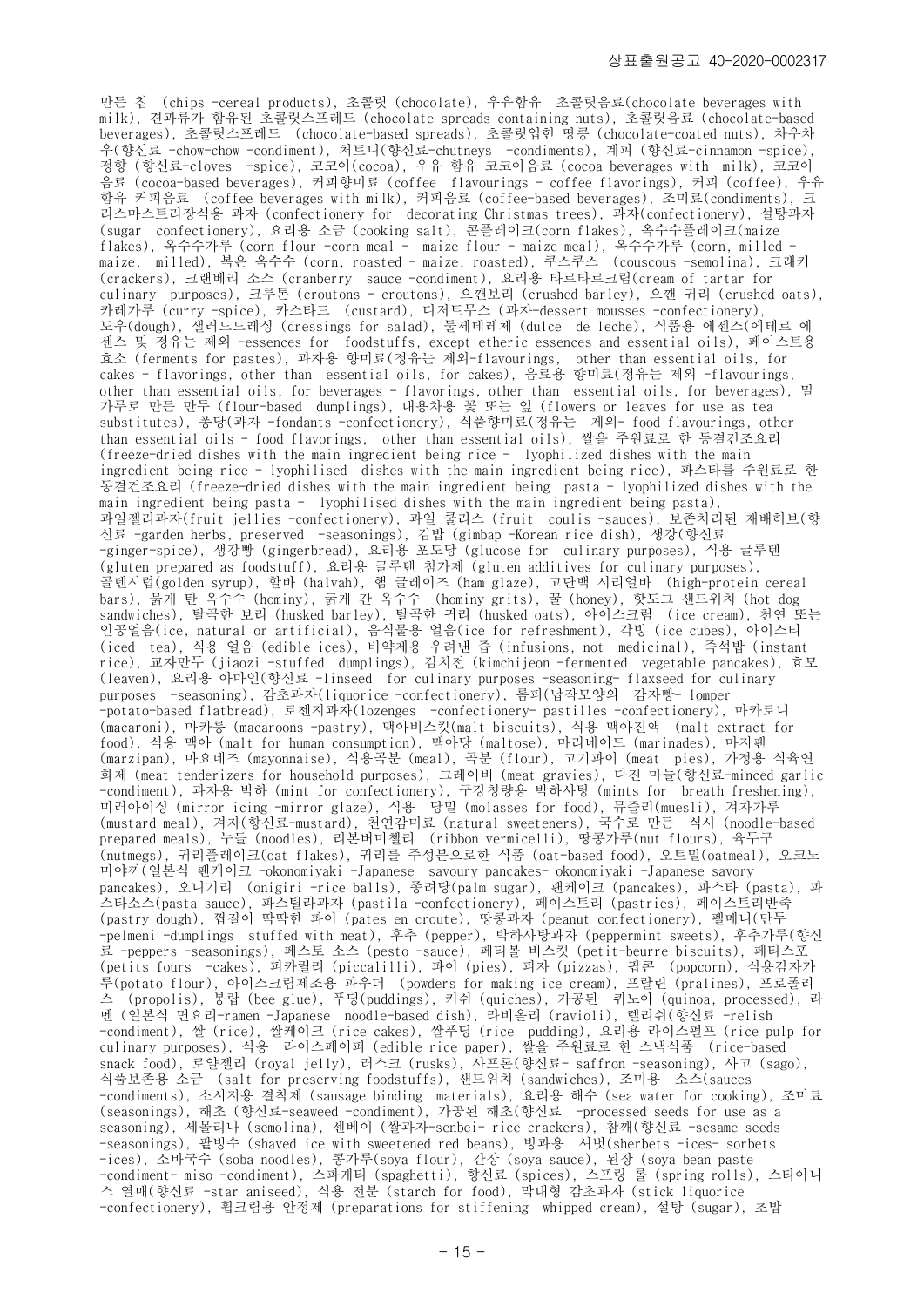(sushi), 사탕과자(캔디 -sweetmeats -candy), 타불레 (tabbouleh), 타코 (tacos), 타피오카 (tapioca), 타 피오카가루(tapioca flour), 타트 (tarts), 차 (tea), 차음료(tea-based beverages), 요리용 농화제 (thickening agents for cooking foodstuffs), 토마토소스 (tomato sauce), 토르티야 (tortillas), 식용 심 황(향신료 -turmeric), 우동(udon noodles), 무발효빵 (unleavened bread), 천연커피원두 (unroasted coffee), 요리용 바닐라(향신료 -vanilla flavourings for culinary purposes -vanilla flavorings for culinary purposes), 바닐라대용 바닐린 (vanillin -vanilla substitute), 바레니키(만두 -vareniki -stuffed dumplings), 커피대용품용 식물조제품 (vegetal preparations for use as coffee substitutes), 버미첼리(국 수 -vermicelli -noodles), 식초 (vinegar), 와플 (waffles), 밀가루 (wheat flour), 식용 맥아 (wheat germ for human consumption), 식품용 이스트 (yeast), 냉동 요구르트(얼음과자 -frozen yoghurt -confectionery ices- frozen yogurt -confectionery ices), 제퍼과자 (zephyr -confectionery- zefir -confectionery), 베 이킹 소다 (요리용 중탄산소다 -baking soda), 베이커리제품 (bakery products), 빵가루 (bread crumbs), 막 대모양의 빵 (bread sticks), 아침식사용 시리얼 (breakfast cereals), 롤빵에 포함 된 햄버거(burgers contained in bread rolls), 케이크 믹스 (cake mixes), 쿠키믹스 (cookie mixes), 씨리얼 바(cereal bars), 초콜릿무스 (chocolate mousses), 계피(향신료-cinnamon), 커피콩 (coffee beans), 디핑소스 (dipping sauce), 음식용 드레싱 (dressings for food), 향미료(정유는 제외 -flavourings, other than essential oils), 냉동 요구르트(얼음과자 -frozen yoghurt), 과일젤리과자 (fruit jellies), 푸드패키지 콤비네이션 ( 빵/크래커/쿠키로 구성된 것임-food package combinations consisting primarily of bread, crackers and/or cookies), 냉동 과자 (frozen confections), 아이스크림 콘 (ice cream cones), 젤리빈(겉은 딱딱하고 속은 젤 리로 된 콩 모양 과자-jelly beans), 로젠지과자(lozenges), 요리용 레시틴 (lecithin for culinary purposes), 케이크용 초콜릿장식 (chocolate decorations for cakes), 식용 겉겨를 없앤 귀리 (groats for human food), 케첩 (ketchup -sauce), 캐러멜 (caramels), 타코칩 (Taco chips), 콘칩 (Corn chips), 코코 아를 원료로한 향신료 (cocoa-based condiments), 과자제품용 코코아 재료 (Cocoa-based ingredients for confectionery products), 코코아믹스 (Cocoa mixes), 코코아 파우더 (Cocoa powders), 코코아 스프레드 (Cocoa spreads), 티백차 (tea pods), 쿠키반죽 (Cookie dough), 피자반죽 (Pizza dough), 냉동된/조리된/포 장된 식사 (파스타를 주재료로 하고 밥/빵/크래커/쿠키로 구성된 것임 - frozen, prepared, or packaged meals, consisting primarily of pasta and consisting of rice, bread, crackers, or cookies), 냉동된/조 리된/포장된 앙트레 (파스타를 주재료로 하고 밥/빵/크래커/쿠키로 구성된 것임 - frozen, prepared, or packaged entrees, consisting primarily of pasta and consisting of rice, bread, crackers, or cookies), 냉동된/조리된/포장된 애피타이저 (쿠키 및 크래커를 주재료로 하고 파스타/밥/빵으로 구성된 것임-frozen, prepared, or packaged appetizers, consisting primarily of crackers and cookies, and consisting of pasta, rice, or bread), 냉동된/조리된/포장된 사이드디쉬 (빵을 주재료로 하고 파스타/밥/크래커/쿠키로 구성된 것임 - frozen, prepared, or packaged side dishes consisting primarily of bread and consisting of pasta, rice, crackers, or cookies), 냉동식품 (즉, 곡물 및 빵으로 된 애피타이저 - frozen foods, namely, grain and bread based appetizers), 냉동식품 (즉, 곡물 및 빵으로 된 오르되브르 - frozen foods, namely, grain and bread based hors d'oeuvres), 냉동식품 (즉, 곡물 및 빵으로 된 카나페-frozen foods, namely, grain and bread based canapes), 그레이비 믹스 (gravy mixes), 케이크 아이싱 (Cake icing), 호밀 가루 (rye flour), 볶음참깨 (roasting sesame),

### 제 31 류

식용 또는 사료용 미가공 해조류 (Algae, unprocessed, for human or animal consumption / seaweed, unprocessed, for human or animal consumption), 사료용 알가로빌라 (algarovilla for animal consumption), 알로에 베라 식물 (aloe vera plants), 생 멸치 (anchovy, live), 동물용 식품 (animal foodstuffs), 동물용 비육제 (animal fattening preparations / livestock fattening preparations), 살아있 는 동물 (live animals), 애완동물용 향처리 모래(깔집) (aromatic sand [litter] for pets), 신선한 과일준비 물 (arrangements of fresh fruit), 신선한 아티초크 (artichokes, fresh), 사탕수수찌꺼기 (bagasses of cane [raw material]), 미가공 나무껍질 (raw barks), 생콩 (beans, fresh), 신선한 사탕무 (beet, fresh), 신선한 장과류 (berries, fresh), 애완동물용 음료 (beverages for pets), 새먹이 (bird food), 사료용 겨 (bran), 사료용 밀기울 (bran mash for animal consumption), 사육용 가축 (bred stock), 미가공 메밀 (buckwheat, unprocessed), 사료용 곡물부산물 (by-products of the processing of cereals, for animal consumption / residual products of cereals for animal consumption), 미가공 곡물종자 (cereal seeds, unprocessed), 생밤 (chestnuts, fresh), 동물용 츄 (edible chews for animals), 치커리뿌리 (chicory roots), 신선한 치커리 (chicory, fresh), 신선한 감귤 (citrus fruit, fresh), 미가공 코코아원두 (cocoa beans, raw), 코코넛껍질 (coconut shell), 코프라 (copra), 살아있는 가재 (crayfish, live), 살아있는 갑각 류 (crustaceans, live), 신선한 오이 (cucumbers, fresh), 새먹이용 오징어뼈 (cuttle bone for birds), 사료 용 증류찌꺼기 (distillery waste for animal consumption), 개사료용 비스킷 (dog biscuits), 맥주찌꺼기 (draff), 가금산란용 조합제 (preparations for egg laying poultry), 부화용 수정란 (eggs for hatching, fertilized / eggs for hatching, fertilized), 생 어란 (fish spawn), 활어 (fish, live), 사료용 어분 (fish meal for animal consumption), 낚시용 살아있는 미끼 (fishing bait, live), 사료용 아마부스러기 (flax meal [fodder]), 생화 (flowers, natural), 장식용 드라이플라워 (flowers, dried, for decoration), 신선한 과실 (fruit, fresh), 사료용 포도찌꺼기 (fruit residue [marc] / marc), 신선한 재배허브 (garden herbs, fresh), 신선한 마늘 (garlic, fresh), 미가공 곡물 (grains [cereals]), 사료용 곡물 (grains for animal consumption), 신선한 포도 (grapes, fresh), 가금용 빻은 밀 (groats for poultry), 사료용 건초 (hay), 신선한 개암 (hazelnuts, fresh), 살아있는 청어 (herrings, live), 홉열매 (hop cones), 홉 (hops), 살아있는 식용 곤충 (edible insects, live), 노간주나무열매(신선한 것) (juniper berries), 살아있는 비단 잉어 (koi carp, live), 신선한 부추 (leeks, fresh), 신선한 레몬 (lemons, fresh), 생렌즈콩 (lentils, fresh), 신선한 상추 (lettuce, fresh), 사료용 석회 (lime for animal forage), 사료용 아마인 (linseed for animal consumption / flaxseed for animal consumption), 사료용 아마인(아마씨) (linseed meal for animal consumption / flaxseed meal for animal consumption), 미가공 식용 아마인 (edible linseed,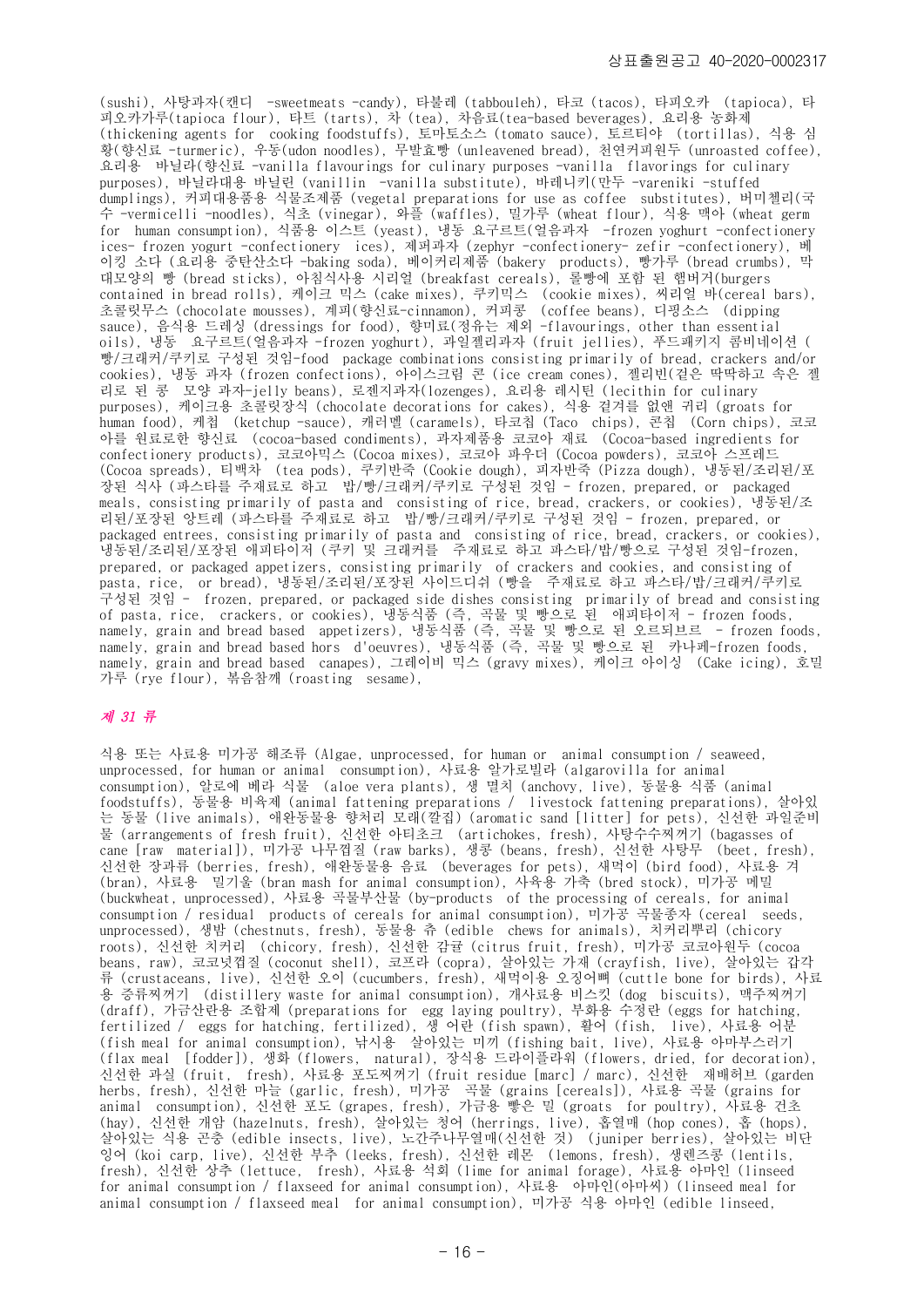unprocessed / edible flaxseed, unprocessed), 동물용 깔짚 (litter for animals), 깔집용 토탄 (litter peat), 살아있는 바다가재 (lobsters, live), 미가공 로커스트콩 (locust beans, raw), 가축용 옥수수찌꺼기 (maize cake for cattle), 양조용 및 증류용 맥아 (malt for brewing and distilling), 가축비육용 삶은 사료 (mash for fattening livestock), 동물용 곡물가루 (meal for animals), 동물원동물 (menagerie animals), 버섯균사 (mushroom spawn for propagation), 생버섯 (mushrooms, fresh), 살아있는 홍합 (mussels, live), 쐐 기풀 (nettles), 신선한 견과 (nuts [fruits]), 귀리 (oats), 신선한 올리브 (olives, fresh), 신선한 양파 (onions, fresh), 신선한 오렌지 (oranges, fresh), 생 굴 (oysters, live), 종려나무 (palm trees), 종려나 무잎 (palms [leaves of the palm tree]), 동물용 땅콩가루 (peanut meal for animals), 동물용 땅콩찌꺼기 (peanut cake for animals), 신선한 땅콩 (peanuts, fresh), 생완두콩 (peas, fresh), 살아있는 후추나무 (peppers [plants]), 애완동물용 먹이 (pet food), 솔방울 (pine cones), 장식용 건조식물 (plants, dried, for decoration), 미가공 꽃가루 (pollen [raw material]), 생감자 (potatoes, fresh), 살아있는 가금 (poultry, live), 미가공 퀴노아 (quinoa, unprocessed), 사료용 평지씨찌꺼기 (rape cake for cattle), 사료 용 증류잔재물 (residue in a still after distillation), 신선한 대황 (rhubarb, fresh), 사료용 싸라기 (rice meal for forage), 미가공 벼 (rice, unprocessed), 사료용 뿌리 (roots for animal consumption), 장 미나무 (rose bushes), 미가공 코르크 (rough cork), 살아있는 연어 (salmon, live), 가축용 소금 (salt for cattle), 애완동물용 모래종이(깔집) (sanded paper [litter] for pets), 살아있는 정어리 (sardines, live), 살아있는 해삼 (sea-cucumbers, live), 식물육성용 배종 (seed germ for botanical purposes), 모종 (seedlings), 미가공 식용 참깨 (edible sesame, unprocessed), 살아있는 조개 (shellfish, live), 관목 (shrubs / bushes), 누에씨 (silkworm eggs), 누에 (silkworms), 신선한 시금치 (spinach, fresh), 살아있는 왕바다가재 (spiny lobsters, live), 신선한 호박 (squashes, fresh), 비육용 사료 (stall food for animals), 뿌리덮개용 짚 (straw mulch), 깔짚 (straw litter), 사료용 밀짚 (straw [forage]), 강화사료 (strengthening animal forage), 사탕수수 (sugarcane), 미가공 사탕옥수수알 (unprocessed sweet corn ears [husked or unhusked]), 나무 (trees), 신선한 송로버섯 (truffles, fresh), 나무줄기 (trunks of trees), 살 아있는 참치 (tuna, live), 천연잔디 (turf, natural / sod), 껍질벗긴 목재 (undressed timber), 제재전 목재 (unsawn timber), 신선한 페포호박 (vegetable marrows, fresh), 신선한 채소 (vegetables, fresh), 포도나무 (vine plants), 밀 (wheat), 사료용 맥아 (wheat germ for animal consumption), 나무펄프제조용 나무조각 (wood chips for the manufacture of wood pulp), 생화 화환 (wreaths of natural flowers), 동물용 효모 (yeast for animal consumption), 신선한 과실 및 채소 (Fresh fruits and vegetables), 종자 (seeds), 살아 있는 식물 및 꽃 (natural plants and flowers), 동물용 사료 (foodstuffs for animals), 식용 또는 사료용 해조류 (Algae for human or animal consumption), 장과류(신선한 과실) (Berries, fresh fruits), 신선한 아 몬드 (fresh almonds), 미가공 보리 (unprocessed barley), 살아있는 나무로 만든 크리스마스트리 (live Christmas trees [cut]), 신선한 코코넛 (fresh coconuts), 꽃구근 (flower bulbs), 구근 (bulbs), 사료 (fodder), 마초(말먹이-cattle food (forage)), 신선한 콜라열매 (Fresh kola nuts (cola nuts)), 미가공 옥 수수 (Unprocessed maize), 사료용 깻묵 (oil cake), 캐틀케이크 (cattle cake), 살아있는 식물 (live plants), 미가공 호밀 (unprocessed rye), 재배용 곡물종자 (seeds for planting), 식물종자 (plant seeds), 신선한 샐러드용 치커리 (Fresh chicory [salad]), 신선한 로커스트콩 (Fresh locust beans), 신선한 매로 (Fresh marrows), 신선한 식용뿌리채소 (fresh roots for food),

### 제 32 류

탄산수제조제 (Preparations for making aerated water), 탄산수 (aerated water), 비알코올성 알로에베라음 료 (aloe vera drinks, non-alcoholic), 비알코올성 아페리티프 (aperitifs, non-alcoholic), 발리와인(맥주) (barley wine [beer]), 맥주 (beer), 맥주용 맥아즙 (beer wort), 맥주함유 칵테일 (beer-based cocktails), 음료수제조제 (preparations for making beverages), 비알코올성 사과즙 (cider, non-alcoholic), 비알코올 성 칵테일 (cocktails, non-alcoholic), 에너지음료 (energy drinks), 음료제조용 에센스 (essences for making beverages), 맥주제조용 홉 진액 (extracts of hops for making beer), 과일주스 (fruit juices / fruit juice), 비알코올성 과일넥타 (fruit nectars, non-alcoholic), 비발효 포도액 (grape must, unfermented), 아이소토닉음료 (isotonic beverages), 크바스(비알코올성 음료) (kvass [non-alcoholic beverage]), 레모네이드 (lemonades), 리큐어제조제 (preparations for making liqueurs), 리튬염수 (lithia water), 맥아맥주 (malt beer), 맥아즙 (malt wort), 음료용 광천수 (mineral water [beverages]), 비알코올성 과일진액 (non-alcoholic fruit extracts), 비알코올성 과일주스음료 (non-alcoholic fruit juice beverages), 비알코올성 음료 (non-alcoholic beverages), 꿀을 주성분으로 하는 비알코올음료 (non-alcoholic honey-based beverages), 커피향을 첨가한 비알코올성 음료 (non-alcoholic beverages flavoured with coffee / non-alcoholic beverages flavored with coffee), 차향을 첨가한 비알코올성 음료 (non-alcoholic beverages flavoured with tea / non-alcoholic beverages flavored with tea), 향이 첨가된 음료 (flavored water), 과일음료 (fruit-based beverages), 진저에일 (ginger ale), 비알코올성 칵테일믹스 (non-alcoholic cocktail mixes), 셀처탄산수 (seltzer water), 스무디 (smoothies), 청량음료 (soft drinks), 생수 (water beverages), 유장음료 (whey beverages), 청량음료 또는 차향 음료 제조용 시럽/농축액 및 분말 (syrups, concentrates, and powders for making soft drinks or tea-flavored beverages), 캐러브 콩음료(우유대용품을 제외-Carob-based beverages, other than milk substitutes), 진저비어 (ginger beer), 채소주스음료 (vegetable juices [beverages]), 음료용 머스트 (포도즙 - must for beverages),

### 제 33 류

아니스 술 (Anise [liqueur]), 아니스 리큐어 (anisette [liqueur]), 아페리티프(본류에 속하는 것임) (aperitifs (included in this class)), 아라크 술 (arrack [arak] / arak [arrack]), 중국식 증류 알코올 음 료(백주) (baijiu [Chinese distilled alcoholic beverage]), 알코올성 음료(맥주는 제외) (alcoholic beverages, except beer), 과일함유 알코올음료 (alcoholic beverages containing fruit), 비터즈 (bitters), 브랜디 (brandy), 사과주 (cider), 칵테일(본류에 속하는 것임) (cocktails (included in this class)), 큐라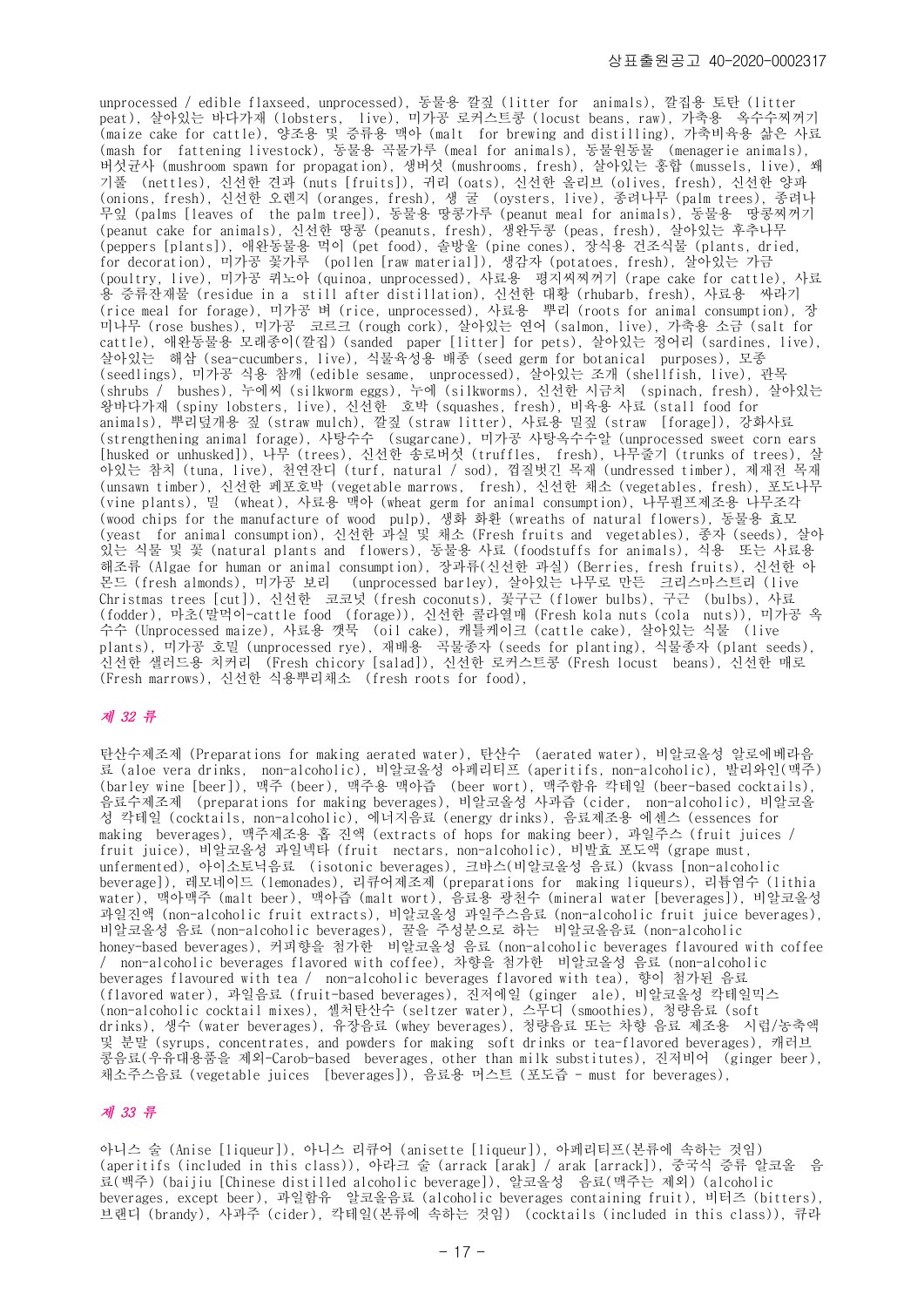소 (curacao), 소화촉진용 술 (digesters [liqueurs and spirits]), 증류주 (distilled beverages), 알코올에 센스 (alcoholic essences), 알코올진액 (alcoholic extracts), 알코올성 과일진액 (fruit extracts, alcoholic), 진 (gin), 벌꿀주 (hydromel [mead] / mead [hydromel]), 버찌주 (kirsch), 리큐어 (liqueurs), 사탕수수를 함유한 알코올 음료(니라) (nira [sugarcane-based alcoholic beverage]), 박하주 (peppermint liqueurs), 배술 (perry), 막포도주 (piquette), 미리 혼합된 알코올 음료(맥주는 제외) (pre-mixed alcoholic beverages, other than beer-based), 쌀로 빚은 술 (rice alcohol), 럼주 (rum), 청주 (sake), 증류주 (spirits [beverages]), 보드카 (vodka), 위스키 (whisky), 와인 (wine),

### 제 38 류

원격통신서비스업 (telecommunications), 전기통신정보제공업 (information about telecommunication), 정보 서비스업 (전기통신과 관련된 전기 통신망을 통해 제공되는 것임 - information services provided by means of telecommunication networks relating to telecommunications), 무선광대역통신업(wireless broadband communications services), 컴퓨터통신업 (communications by computer terminals), 광섬유 네트워크 통신업 (communications by fiber [fibre] optic networks), 통신 서비스업 (데이터베이스 액세스/컴퓨터 데이터베이 스에 대한 액세스 시간 임대/ 컴퓨터 데이터베이스에 대한 액세스 제공/컴퓨터 데이터베이스에 대한 액세스 시간 대여를 위한 것임 - communications services for accessing a database, leasing of access time to a computer database, providing access to computer databases, rental of access time to a computer database), 유선전기통신서비스업 (fixed line telecommunication services), 정보 액세스 및 원격 데이터 관 리업 (휴대용 컴퓨터/랩톱/모바일 전자 장치로의 콘텐츠의 무선 전송을 위한 것임 - information access, and remote data management for wireless delivery of content to handheld computers, laptops and mobile electronic devices), 인터넷 접속 서비스업 (Internet access services), 인터넷 포털 서비스업 (Internet portal services), 모바일 전기통신서비스업 (mobile telecommunications services), 통신게이트웨이 서비스 업 (telecommunications portal services), 모바일 전기통신 네트워크 서비스업(mobile telecommunications network services), 통신사(通信社)업 (news agency services), 네트워크 운영업 (전기통신 서비스업 operation of a network, being telecommunication services), 데이터베이스접속제공업 (providing access to databases), 텔레쇼핑을 위한 통신채널 제공업 (providing telecommunication channels for teleshopping services), 인터넷통신 접속제공업 (providing telecommunications connections to a global computer network), 글로벌컴퓨터망 접속제공업 (providing user access to global computer networks), 플랫폼 액세스 제공업 (provision of access to platforms), 금융 플랫폼에 대한 액세스 제공업 (provision of access to financial platforms), 광대역 전기통신 접속 제공업 (provision of broadband telecommunications access), 위성통신업 (satellite transmission), 네트워크 제공자 서비스업 (즉, 데이터 네트워크 및 데이터베이스 특 히 인터넷에 대한 액세스 시간 대여 및 처리업임 - services of a network provider, namely rental and handling of access time to data networks and databases, in particular the Internet), 통신 라우트 및 정크션 서비스업 (telecommunications routing and junction services), 전자 수단에 의한 정보 및 데이터 전 송업 (컴퓨터/케이블/라디오/텔레 프린터/텔레레터/전화/휴대전화/전자 메일/마이크로파/레이저 빔/통신 위 성/전자 통신 수단 형태로 된 것임 - transmission of data and of information by electronic means in the nature of computer, cable, radio, teleprinter, teleletter, telephone, mobile phone, electronic mail, microwave, laser beam, communications satellite or electronic communication means), 핸드폰통신업 (cellular telephone communication), 무선 전자책 단말기를 통한 통신업 (communication via wireless electronic book reader), 컴퓨터를 이용한 메시지 및 이미지 전송업 (computer aided transmission of messages and images), 전자 전송에 의한 메시지 전송업 (delivery of messages by electronic transmission), 전자우편업 (electronic mail), 전자 게시판 서비스업 [전기 통신 서비스업] (electronic bulletin board services [telecommunications services]), 정보 및 데이터의 전자 전송업 (electronic transmission of information and data), 글로벌 통신 네트워크를 통한 음성/데이터/이미지의 전자 전송업 (electronic transmission of voice, data and images through a global communications network), 엔터테인 먼트 리뷰 및 정보의 전자 전송업 (컴퓨터 및 통신 네트워크를 통한 것임 - electronic transmission of entertainment reviews and information through computer and communications networks), 이메일 및 문자 메시지 서비스업 (email and text messaging services), 팩시밀리통신업 (facsimile transmission), 메시지 전송업 (message sending), 라디오/전화 또는 다른 전자통신수단을 이용한 호출서비스업 (paging services [radio, telephone or other means of electronic communication]), 블로그 전자통신 제공업 (providing electronic communication of blogs), 인터넷 채팅방 제공업 (providing internet chatrooms), 온라인 전자 게시판 제공업 (소비자 제품 정보 분야에서 컴퓨터 사용자들간에 메시지를 전송하기 위한 것임 - providing on-line electronic bulletin boards for the transmission of messages among computer users in the field of consumer product information), 온라인 포럼 및 온라인 메시징 서비스 제공업 (providing online forums, online messaging services), 온라인 대화형 게시판 제공업 (providing an online interactive bulletin board), 텔레컨퍼런스 서비스업 (teleconferencing services), 텔레그래프 서비스업 (telegraph services), 전화 서비스업 (telephone services), 텔렉스 서비스업 (telex services), 텍스트 및 숫자 디지털 무선 메시징 서비스업 (text and numeric digital wireless messaging services), 디지털 파일 전송업 (transmission of digital files), 모바일 장치 및 인터넷을 통한 전자 바우처 전송업 (transmission of electronic vouchers via mobile devices and the internet), 온라인 연하장 전송업 (transmission of greeting cards online), 텔레그램 전송업 (transmission of telegrams), 화상 회의 서비스업 (videoconferencing services), 음성메일 서비스업 (voice mail services), 통신사 서비스업 (wire service), 오디오 방송 및 전송업 (교육 및 엔터테인먼트 디지털 미디어에 관한 것임 - audio broadcasting and transmission of educational and entertainment digital media), 구어/음악/콘서트/라디오 프로그램의 오디 오 방송업 (audio broadcasting of spoken word, music, concerts and radio programs), 방송업 (broadcasting services), IPTV 관련 방송업 (broadcasting services relating to Internet protocol TV), 케이블 텔레비전 방송업 (cable television broadcasting), 통신 서비스업 (전기통신 네트워크/무선 통신 네 트워크/인터넷을 통한 텍스트/이미지/오디오/비디오/데이터의 전송/캐싱/액세스/수신/다운로드/스트리밍/방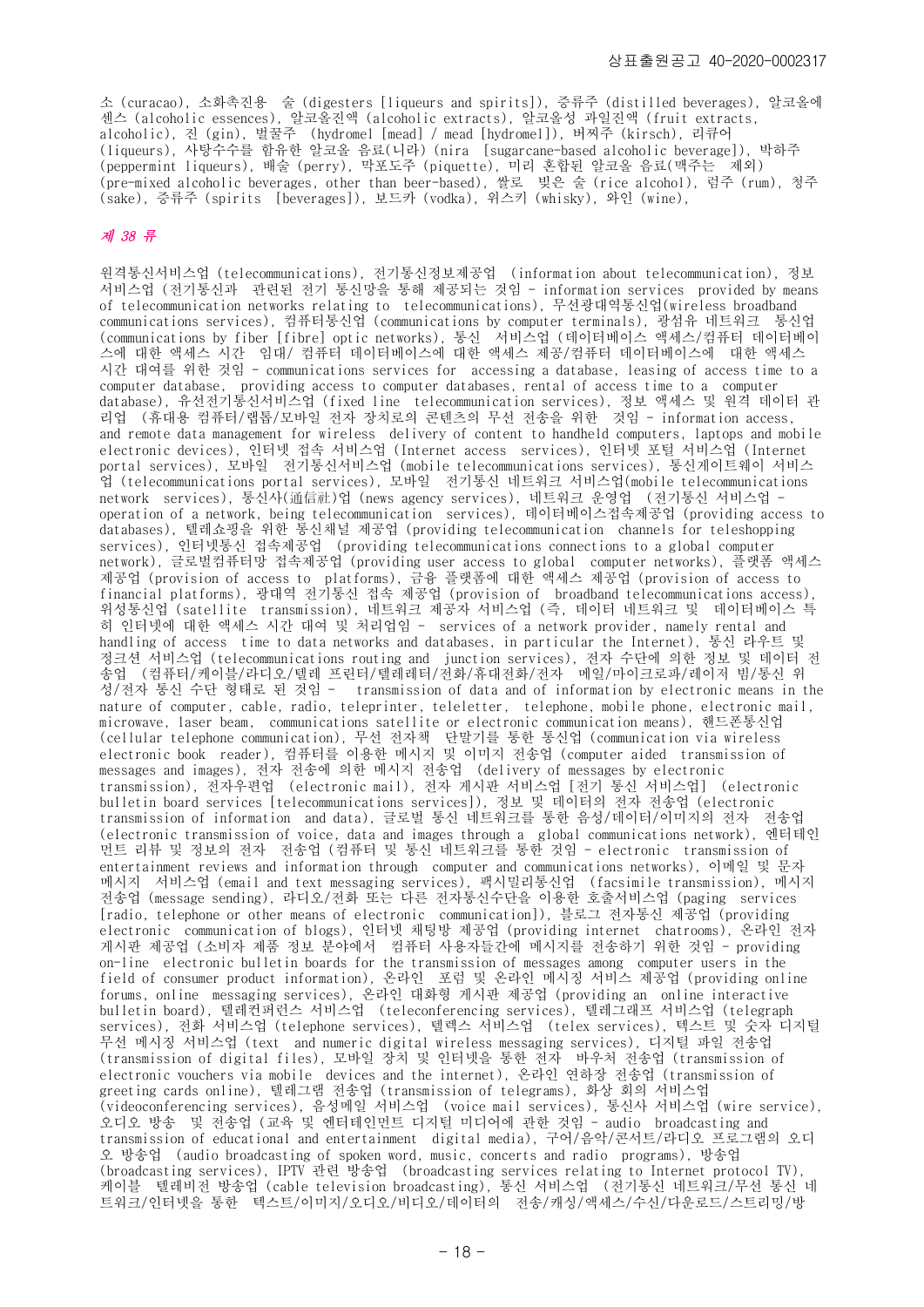송/공유/표시/포맷팅/미러링 /전송을 위한 것임 - communication services for transmitting, caching, accessing, receiving, downloading, streaming, broadcasting, sharing, displaying, formatting, mirroring and transferring text, images, audio, video and data via telecommunications networks, wireless communications networks, and the internet), 컴퓨터 및 다른 통신 네트워크를 통한 전자 전송업 (스트리밍되고 내려받기 가능한 오디오 및 비디오 파일에 관한 것임 - electronic transmission of streamed and downloadable audio and video files via computer and other communications networks), 인터넷 프로토 콜 TV에 대한 액세스 제공업 (provision of access to Internet protocol TV), 라디오 방송업 (radio broadcasting), 비디오 자료 스트리밍업 (인터넷/글로벌 컴퓨터 네트워크/기타 통신 네트워크를 통한 것임 streaming of video material on the Internet, a global computer network and other communications networks), 오디오 자료 스트리밍업 (인터넷/글로벌 점퓨터 네트워크/기타 통신 네트워크를 통한 것임 streaming of audio material over the Internet, a global computer network and other communications networks), 오디오/시각/시청각 자료의 스트리밍업 (인터넷 또는 다른 컴퓨터 또는 통신 네트워크를 통한 것 임 - streaming of audio, visual and audiovisual material via the Internet or other computer or communications network), 텔레비전 방송업 (television broadcasting), 통신 서비스업 (컴퓨터 및 다른 통신 네트워크를 통한 스트리밍된 내려받기 가능한 오디오/비디오/멀티미디어 컨텐츠 파일의 전자 전송업임 telecommunication services, namely, electronic transmission of streamed and downloadable audio and video and multimedia content files via computer and other communications networks), 팟캐스트 전송업 (transmission of podcasts), 웹캐스트 전송업 (transmission of webcasts), 무선 방송업 (wireless broadcasting), 웹캐스팅 서비스업(webcasting services), 주문형 비디오 송신업 (video-on-demand transmission services), 온라인 대화방 및 전자 게시판 제공업 (providing online chat rooms and electronic bulletin boards), 온라인 포럼 제공업 (전자 게임 분야의 통신을 위한 것임 - providing online forums for communication in the field of electronic games), 컴퓨터 게임의 주문형 비디오 전송 제공업 (providing video on-demand transmission of computer games), 온라인 대화식 전자 게시판 제공업 (만화 출 판/엔터테인먼트/엔터테인먼트 산업 분야에 대한 것임 - providing an online interactive electronic bulletin board in the field of comic book publishing, entertainment and the entertainment industry), 대화형 데이터베이스에 대한 액세스 제공업 (음악/책/영화/모션 픽쳐/텔레비전 프로그램/게임/장난감/스포츠 용품/전자 제품/멀티미디어 프리젠테이션/비디오 및 DVD/기타 가정용품 및 소비재/제품 리뷰/인터넷상의 구매 정보와 관련하여 컴퓨터 사용자 및 가입자 간의 메시지 전송을 위한 것임 - providing access to an interactive database for transmission of messages among computer users and subscribers concerning music, books, movies, motion pictures, television programs, games, toys, sporting goods, electronics, multimedia presentations, videos and DVDs, and other household and consumer goods, product reviews and purchase information on the internet), 인터넷 포럼/온라인 채팅방/온라인 커뮤니티 제공업 (컴퓨터 사용자 간의 메시지 전송을 위한 것임 - providing an internet forum, online chat rooms and online communities for the transmission of messages among computer users), 액세스 제공업 (온라인 디렉토리/데이터베이스/시사 웹사이트 및 블로그/온라인 참고 자료에 대한 액세스 제공업임 - providing access to online directories, databases, current events websites and blogs, and on-line reference materials), 보조 장치 또는 전자 장치에 대한 액세스 제공업 (전자서적 단말기/휴대폰/스마트폰/휴대용 전자 장치/휴대용 디지털 장치/태블릿/컴퓨터간의 이미지/메시지/오디오/시각/청각/시청각/멀티미디어 작업의 전송 을 위한 통신 연결 서비스 제공업의 형태임 - providing access to auxiliary devices or electronic devices in the nature of providing telecommunication connectivity services for the transfer of images, messages, audio, visual, audiovisual and multimedia works among e-readers, mobile phones, smartphones, portable electronic devices, portable digital devices, tablets or computers), 온라인 대 화방/인터넷 포럼/온라인 커뮤니티 제공업 (사진/비디오/텍스트/데이터/이미지/기타 전자 작품의 전송을 위한 것임 - providing online chat rooms, internet forums and online communities for the transmission of photos, videos, text, data, images and other electronic works), 온라인 네트워크 제공업 (사용자들이 컨 텐츠/텍스트/비주얼 작품/오디오 작품/시청각 작품/문학 작품/데이터/파일/문서/전자 작품에 액세스하고 공유 할 수 있도록 하는 것임 - providing an online network that enables users to access and share content, text, visual works, audio works, audiovisual works, literary works, data, files, documents and electronic works), 온라인 네트워크 서비스 제공업 (사용자들이 영화/텔레비전/시청각 작품/음악/오디오 작 품/서적/연극/문학 작품/스포츠 행사/레크리에이션 활동/여가 활동/토너먼트/예술/무용/뮤지컬/전시회를 포함 한 엔터테인먼트와 관련된 콘텐츠/사진/비디오/텍스트/데이터/이미지/기타 전자 작품들을 공유할 수 있도록 하는 것임 - providing on-line network services that enable users to share content, photos, videos, text, data, images and other electronic works relating to entertainment, including, movies, television, audiovisual works, music, audio works, books, theatre, literary works, sporting events, recreational activities, leisure activities, tournaments, art, dance, musicals and exhibitions), 온 라인 네트워크 서비스 제공업 (사용자들이 스포츠 교육/클럽/라디오/코미디/대회/비주얼 작품/게임/게이밍/ 축제/박물관/공원/문화 행사/콘서트/출판/애니메이션/시사/패션/멀티미디어 프레젠테이션/역사/언어/인문/수 학/비즈니스/과학/기술/취미/문화/스포츠 /예술/심리학/철학을 포함한 엔터테인먼트와 관련된 콘텐츠/사진/비 디오/텍스트/데이터/이미지/기타 전자 작품들을 공유할 수 있도록 하는 것임 - providing on-line network services that enable users to share content, photos, videos, text, data, images and other electronic works relating to entertainment, including sports instruction, clubs, radio, comedy, contests, visual works, games, gaming, festivals, museums, parks, cultural events, concerts, publishing, animation, current events, fashion, multimedia presentations, history, language, liberal arts, math, business, science, technology, hobbies, culture, sports, arts, psychology, and philosophy), 온라인 포탈에 대한 액세스 제공업 (영화/텔레비전/시청각 작품/음악/오디오 작품/서적/연극/문학 작품/스포츠 행사/레크리에이션 활동/여가 활동/토너먼트/예술/댄스/뮤지컬/전시회/스포츠 교육/클럽/라디오/코미디/대회/시각 작품/게임/게 이밍/축제/박물관/공원/문화 행사/콘서트/출판/애니메이션/시사/패션쇼/ 멀티미디어 프레젠테이션 분야의 엔 터테인먼트에 관한 온라인 포탈임 - providing access to on-line portals for entertainment in the field of movies, television, audiovisual works, music, audio works, books, theatre, literary works, sporting events, recreational activities, leisure activities, tournaments, art, dance, musicals,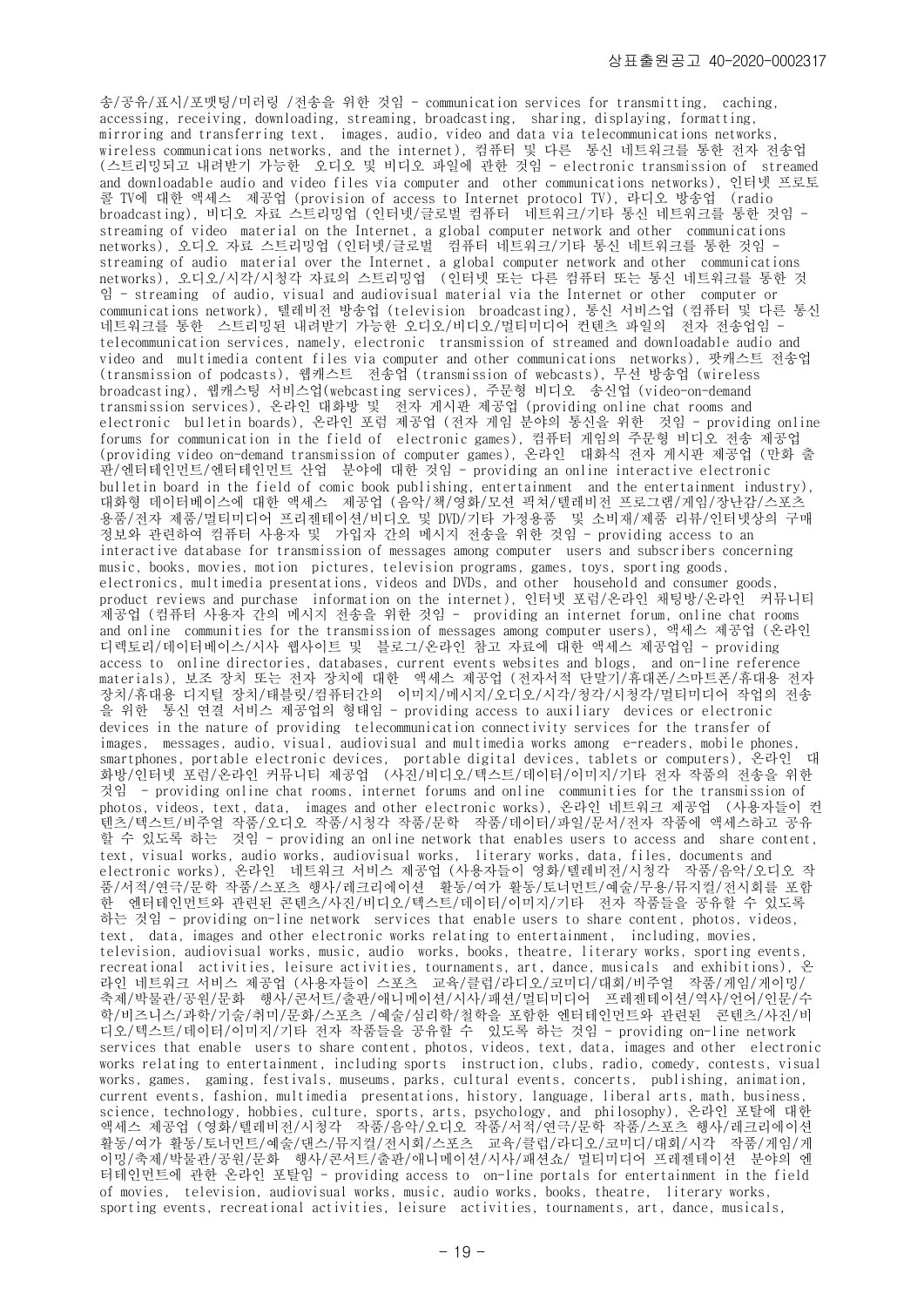exhibitions, sports instruction, clubs, radio, comedy, contests, visual works, games, gaming, festivals, museums, parks, cultural events, concerts, publishing, animation, current events, fashion shows, and multimedia presentations), 사용자들에게 전자 통신 네트워크에 대한 통신 액세스 시간 제공업 (제3자 컴퓨터 서버/컴퓨터 프로세서/컴퓨터 사용자들에 대한 데이터 및 링크의 식별/위치 지정/그룹화/배포 /관리 수단을 갖춘 것임 - providing users with telecommunication access time to electronic communications networks with means of identifying, locating, grouping, distributing, and managing data and links to third-party computer servers, computer processors and computer users), 디렉토리 제 공업 (전화 번호/회사 주소/전자 메일 주소/네트워크 홈페이지 주소/사람/ 장소/조직의 주소 및 전화 번호에 관한 디렉토리임 - providing directories for telephone numbers, business addresses, electronic mail addresses, network home page addresses, addresses and telephone number of people, places, and organizations), 글로벌 컴퓨터 네트워크에 대한 액세스 시간 대여업 (rental of access time to global computer networks), 팩시밀리장비임대업 (rental of facsimile apparatus), 메시지발송장치임대업 (rental of message sending apparatus), 모뎀임대업 (rental of modems), 전기통신장비임대업 (rental of telecommunication equipment), 전화기임대업 (rental of telephones), 광대역 무선통신서비스업 (broadband radio communication services), 광섬유 광대역네트워크를 통한 인터넷접속제공업 (providing Internet access via optical fiber broadband networks), 통신 분야 상담/정보제공 및 자문업(consultancy, information and advisory services in the field of telecommunications), 원격통신에 관한 정보제공업(information services about telecommunications),

### 제 39 류

항공 운송업 (air transport), 항공기 임대업 (aircraft rental), 항공기엔진임대업 (rental of aircraft engines), 앰뷸런스운송업 (ambulance transport), 무장차량운송업 (armoured-car transport / armored-car transport), 바지선운송업 (barge transport), 보트 임대업 (boat rental), 보트운송업 (boat transport), 보 트 보관업 (boat storage), 여행좌석예약업 (booking of seats for travel), 병조림업 (bottling services), 버스운송업 (bus transport), 자동차임대업 (car rental), 자동차운송업 (car transport), 주차업 (car parking), 카셰어링서비스업 (car sharing services), 수레차운송업 (carting), 자동현금인출기(ATM) 현금보충 업 (cash replenishment of automated teller machines), 운전대행업 (chauffeur services), 재생가능한 물 품수집업(운송업) (collection of recyclable goods [transport]), 택배업 (courier services [messages or merchandise]), 순회여행알선업 (arranging of cruises), 상품배달업 (delivery of goods), 신문배달업 (delivery of newspapers / newspaper delivery), 우편주문에 의한 상품배달업 (delivery of goods by mail order), 에너지배급업 (distribution of energy), 잠수종(潛水鍾)임대업 (rental of diving bells), 잠수복 대여업 (rental of diving suits), 여행목적의 운전경로 제공업 (providing driving directions for travel purposes), 전기식 와인셀러 임대업 (rental of electric wine cellars), 배전업(配電業) (electricity distribution), 관광객안내업 (escorting of travelers), 연락선운송업 (ferry-boat transport), 꽃배달업 (flower delivery), 우편무료송달업 (franking of mail), 냉장고 임대업 (rental of freezers), 화물선적업 (freight [shipping of goods]), 화물발송업 (freight forwarding), 화물운송 주선업 (freight brokerage [forwarding (Am.)] / freight brokerage), 화물운송업 (freighting), 차고임대업 (garage rental), 선물포 장업 (gift wrapping), 귀중품경호운송업 (guarded transport of valuables), 견인차운송업 (hauling), 말임 대업 (horse rental), 쇄빙업 (ice-breaking), 위성발사대행업 (launching of satellites for others), 거룻 배 운송업 (lighterage services), 해상운송업 (marine transport), 서신(書信)배달업 (message delivery), 경 주용 자동차임대업 (rental of motor racing cars), 버스임대업 (motor coach rental), 항법장치 임대업 (rental of navigational systems), 운하수문조작업 (operating canal locks), 상품포장업 (packaging of goods), 소화물배달업 (parcel delivery), 주차장임대업 (parking place rental), 승객운송업 (passenger transport), 전자데이터 및 서류의 물리적 저장업 (physical storage of electronically stored data or documents), 도선업 (piloting), 유람선운영업 (pleasure boat transport), 운반업 (porterage), 철도운송업 (railway transport), 객차임대업 (railway coach rental), 목판차임대업 (railway truck rental), 침몰선박 인양업 (refloating of ships), 냉동장치임대업 (refrigerator rental), 냉동식품창고임대업 (frozen-food locker rental), 이사대행서비스업 (removal services), 구조운송업 (rescue operations [transport]), 하천 운송업 (river transport), 선박구조업 (salvage of ships), 해난구조업 (salvaging), 선박중개업 (shipbrokerage), 하역업 (stevedoring), 상품보관업 (storage of goods), 창고업 (storage / warehousing), 보관정보제공업 (storage information), 화물보관용 컨테이너임대업 (rental of storage containers), 택시 운송업 (taxi transport), 견인업 (towing), 트랙터임대업 (rental of tractors), 교통정보제공업 (traffic information), 전차운송업 (tram transport), 시가전차운송업 (streetcar transport), 관광여행용 운송서비스 업 (transport services for sightseeing tours), 파이프라인운송업 (transport by pipeline), 운송업 (transport), 관광객운송업 (transport of travelers), 폐기물의 수송 및 보관업 (transport and storage of waste / transport and storage of trash), 운송중개업 (transport brokerage), 운송예약업 (transport reservation), 여행을 위한 운송알선업 (arranging of transportation for travel tours), 운송정보제공업 (transportation information), 물류운송업 (transportation logistics), 가구운송업 (transporting furniture), 여행예약업 (travel reservation), 수중구조업 (underwater salvage), 화물하역업 (unloading cargo), 차량견인업 (vehicle breakdown towing services), 차량임대업 (vehicle rental), 승용차지붕선반임 대업 (rental of vehicle roof racks), 창고임대업 (rental of warehouses), 물공급업 (water supplying), 물 분배업 (water distribution), 휠체어임대업 (rental of wheelchairs), 상품포장업 (wrapping of goods), 상 품의 포장 및 보관업 (packaging and storage of goods), 여행알선업 (travel arrangement), 소비재를 포함한 상품 또는 물품의 선적/유통/배송업 (shipping, distribution, and delivery of goods or merchandise including consumer goods), 택배업 (courier services), 배달 정보 제공업 (즉, 인터넷에서 구입한 상품에 대한 유통 지점을 고객이 선택할 수 있도록 하는 온라인 서비스 정보제공업임 - provision of delivery information, namely providing information on online services which afford customers the ability to select a distribution point for goods purchased on the Internet), 상품 및 물품의 포장/선적/유통/배송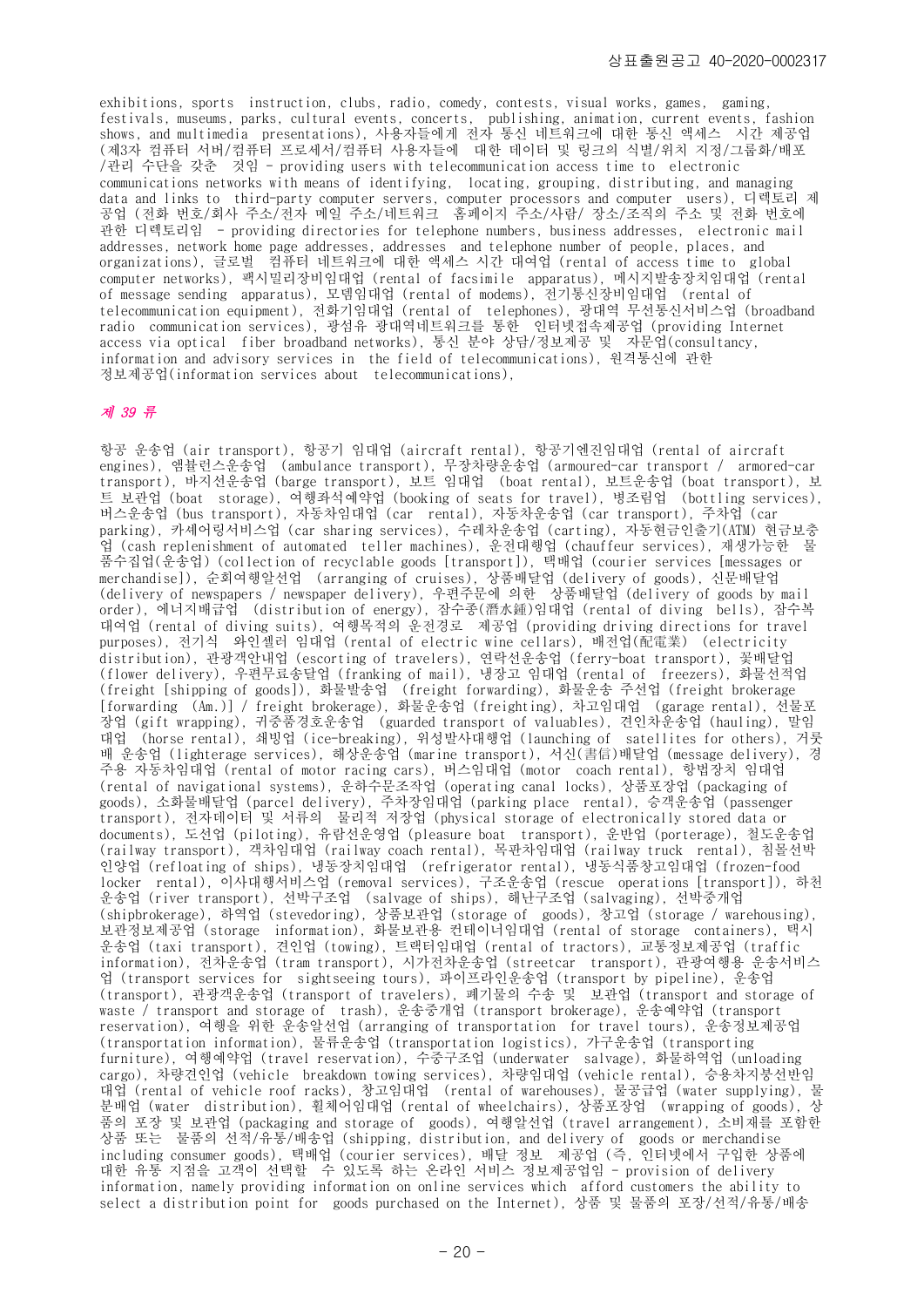관련 상담업 (consultation services related to packaging, shipping, distribution, and delivery of goods and merchandise), 육상/해상/항공 운송업 (transport by land, sea and air), 이미지/텍스트/비디오/ 오디오데이터를 수록한 전자매체 물리적저장업 (physical storage of electronic media, namely, images, text, video, and audio data), 선적을 위한 임대 물품 포장업 (packaging of rented articles for shipment), 제 3자에 의한 임대 물품의 운송/선적/배달 준비업 (arranging for transportation, shipping and delivery of rented articles by third parties), 선적 및 운송 준비를 위한 상품의 포장 픽업/배달/패킹/상 품 포장업 (package pick up, delivery, packing and packaging goods for shipment and arrangement of transportation), 냉동상품의 운송업 (transportation of goods in refrigerated conditions), 신속 화물 선 적업 (즉, 화물 운송 준비업임 - expedited shipping services, namely, arranging for freight transportation), 자동차/트럭/밴을 통한 상품 배달업 (delivery of goods by car, truck or van), 글로벌 통 신 네트워크를 통한 배달 정보 제공업 (즉, 인터넷에서 구입한 상품에 대한 유통 지점을 고객이 선택할 수 있 도록 하는 온라인 서비스 정보제공업임 - provision of delivery information, namely providing online services which afford customers the ability to select a distribution point for goods purchased on the Internet, via a global communications network), 제품 창고업 (product warehousing services), 상품 창고 업 (goods warehousing), 화물 창고업(freight warehousing), 포장 서비스 대행업 (packing services for others), 선적용 제품 포장업 (packaging goods for shipment), 선물발송업 (gift delivery), 배달업 (즉, 일반 소비재의 선적 및 배달업임 - delivery services, namely, shipping and delivery of general consumer goods), 디지털 매체 저장업 (즉, 전자적으로 저장된 데이터 또는 문서의 물리적 저장업임 - digital media storage, namely, physical storage of electronically-stored data or documents), 화물 보관을 위한 로커 (저장용기) 임대업(rental of lockers (storage container) for storage of cargo), 식음료 저장 공간 예약 위치확인 및 준비 대행업 (locating and arranging for reservations for storage space of food or beverages for others), 화물 보관을 위한 로커 대여업 (rental of lockers for storage of cargo), 상품창고 업 (goods warehousing services), 화물창고업(freight warehousing services), 가구 보관 서비스 제공업 ( 즉, 전자적으로 감시되는 기후 통제 또는 비기후 통제 공간의 로커 보관 서비스업임 - providing furniture storage services, namely, electronically monitored, climate controlled and non-climate controlled spaces, locker storage services), 농산물 보관 서비스 제공업 (즉, 전자적으로 감시되는 기후 통제 또는 비기후 통제 공간의 로커 보관 서비스업임 - providing farm products storage services, namely, electronically monitored, climate controlled and non-climate controlled spaces, locker storage services), 상품 보관 서비스 제공업 (즉, 전자적으로 감시되는 기후 통제 또는 비기후 통제 공간의 로커 보 관 서비스업임 - providing goods storage services, namely, electronically monitored, climate controlled and non-climate controlled spaces, locker storage services), 전자데이터 물리적 저장업 (physical storage of electronically-stored data), 텍스트/문학 작품/이미지/시각 작품/오디오 작품/시청 각 작품/데이터/파일/문서/전자 작품의 전자 작품과 같은 전자데이터 물리적 저장업 (physical storage of electronically-stored data of text, literary works, images, visual works, audio works, audiovisual works, data, files, documents and electronic works), 전자 매체 물리적 저장업 (즉 이미지/텍스트/ 비디오/오디오 데이터의 전자매체 물리적 저장업임-physical storage of electronic media, namely, images, text, video, and audio data),

# 제 41 류

교육업 (education), 훈련제공업 (providing of training), 연예오락서비스업 (entertainment), 연예오락관련 정보제공업 (provision of information relating to entertainment), 영화 연예오락업 (entertainment by film), 영화 배급업 (film distribution), 영화 편집업 (film editing), 영화 제작업 (film production), 영 화 스튜디오업 (movie studios), 영화상영일정 정보제공업 (movie schedule information services), 텔레비 전 연예오락 제공업 (television entertainment services), 텔레비전 프로그래밍업[스케줄링] (television programming [scheduling]), 텔레비전 쇼 편집업 (television show editing), 텔레비전 쇼 제작업 (television show production), 텔레비전 스튜디오 서비스업 (television studios services), 대본 작성업 (scriptwriting services), 더빙업 (dubbing services), 대사 자막 처리업 (subtitling), 정보/리뷰/권장사항 제공업 (시네마 영화/다큐멘터리/모션픽쳐/영화/TV 프로그램에 관한 것임- providing information, reviews, and recommendations regarding cinema films, documentary films, motion pictures, films and television shows), 대여업 (즉, 시네마 영화/다큐멘터리 영화/모션 픽쳐/영화/TV 쇼/비디오 녹화물/사전녹화된 비디오 테이프/디지털 비디오 디스크 대여업임 - rental services, namely rental of cinema films, documentary films, motion pictures, films, television shows, video recordings, pre-recorded videotapes, digital video disks), 대여업 (즉, 인터넷/글로벌 컴퓨터 네트워크/기타 통신 네트워크를 통한 시네마 영화/다큐멘터 리 영화/모션 픽쳐/영화/TV 쇼/비디오 녹화물/사전녹화된 비디오 테이프/디지털 비디오 디스크 대여업임 rental services, namely rental of cinema films, documentary films, motion pictures, films, television shows, video recordings, pre-recorded videotapes, digital video disks over the Internet, a global computer network and other communications networks), 미리기록된 오디오/시각/시청각 작품 스트리밍업 (streaming prerecorded audio, visual and audiovisual works), 연극 연예오락업 (theatre entertainment), 연극 공연업 (theatre performances), 연극 제작업 (theatre production), 연극 티켓 예약 업 (theatre ticket booking services), 영화관 또는 연극 시설 제공업 (provision of cinema or theatre facilities), 오디오 연예오락 서비스업 (audio entertainment services), 음악 작곡업 (music composition services), 음악 연예오락업 (music entertainment services), 음악공연업 (music performances), 음악제작업 (music production), 음악 녹음업 (music recording), 라디오 연예오락 서비스업 (radio entertainment services), 인터넷 라디오 연예오락 서비스업 (internet radio entertainment services), 라디오 프로그래밍 업 (스케줄링) (radio programming [scheduling]), 녹음 스튜디오 서비스업 (recording studio services), 작사작곡업 (songwriting), 인터넷으로 내려받기 불가능한 디지털 음악 제공업 (providing digital music [not downloadable] from the internet), MP3 인터넷 웹사이트로부터의 디지털 음악 제공업 (providing digital music from mp3 internet web sites), MP3 인터넷 웹사이트로부터 내려받기 불가능한 디지털음악 제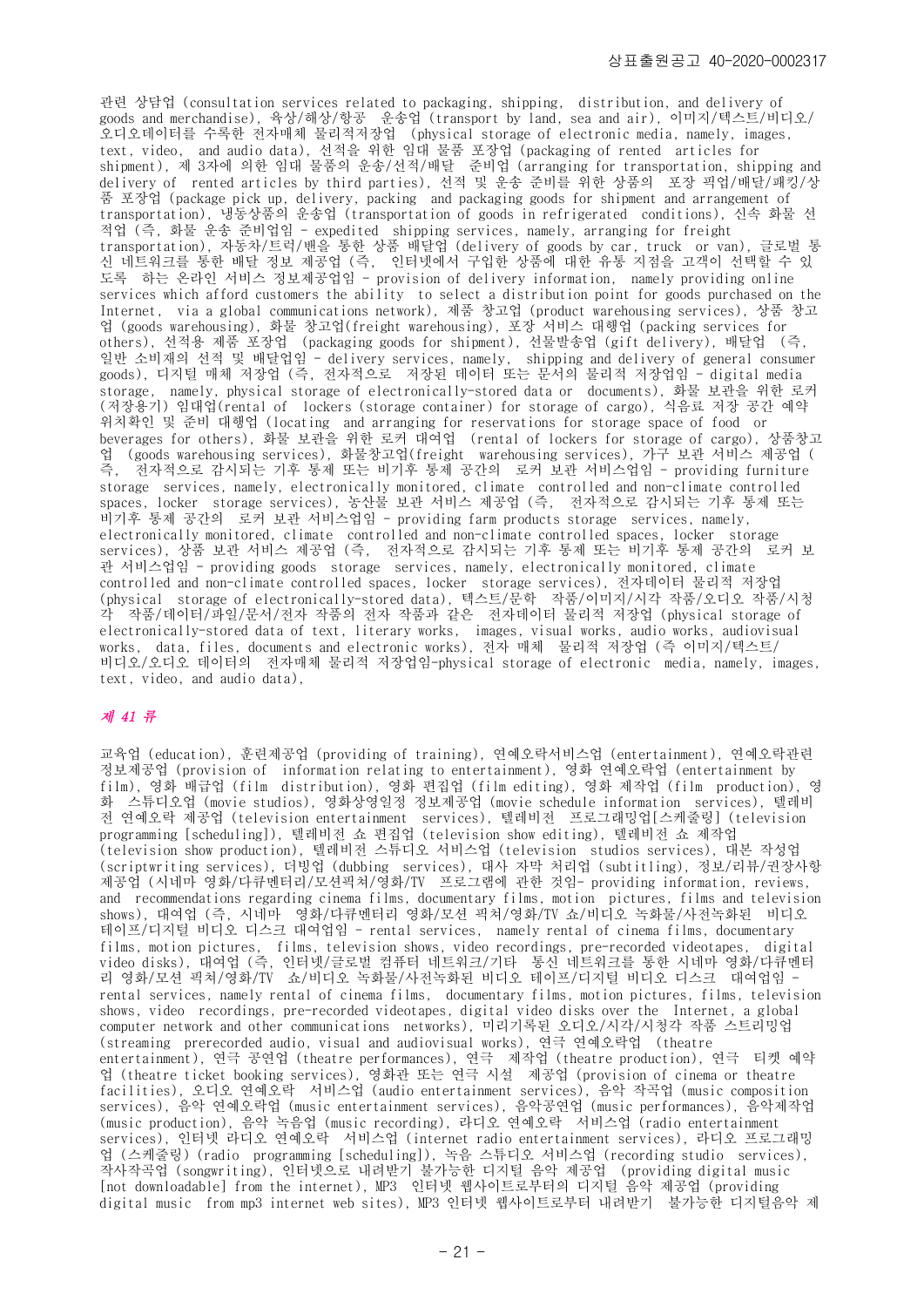공업 (providing digital music [not downloadable] from MP3 internet web sites), 게임 서비스업 (인터넷 또는 글로벌 컴퓨터 네트워크를 통해 제공되는 것임 - games services provided via the Internet or a global computer network), 인터넷 또는 글로벌 컴퓨터 네트워크를 통해 제공되는 전자 게임 서비스업 (electronic games services provided via the Internet or a global computer network), 대화형 컴퓨터 및 비디오 게임 소프트웨어 출판업 (publishing of interactive computer and video game software), 게임 제공 업 (providing games), 온라인 컴퓨터 게임 제공업 (providing online computer games), 온라인 전자 게임 제 공업 (providing online electronic games), 온라인 비디오 게임 제공업 (providing online video games), 컴퓨터 게임 제공업 (네트워크 전반에서 네트워크 사용자들의 사용을 위한 것임 - providing a computer game for use network-wide by network users), 정보/리뷰/권장사항 제공업 (게임/컴퓨터 게임/전자 게임/비디오 게임에 관한 것임 - providing information, reviews, and recommendations regarding games, computer games, electronic games, video games), 서적 출판업 (publishing of books), 오디오북 출판업 (publishing of audio books), 잡지 출판업 (publishing of magazines), 신문 출판업 (publishing of newspapers), 정기 간행물 출판업 (publishing of periodicals), 저널 출판업 (publishing of journals), 내려받기 불가능한 온 라인 전자 출판물 제공업 (providing online electronic publications (not downloadable)), 내려받기 불가능 한 온라인 오디오북 제공업 (providing online audio books (not downloadable)), 내려받기 불가능한 온라인 전자 서적 제공업 (providing online electronic books (not downloadable)), 내려받기 불가능한 온라인 잡지 제공업 (providing online magazines (not downloadable)), 내려받기 불가능한 온라인 신문 제공업 (providing online newspapers (not downloadable)), 내려받기 불가능한 온라인 정기 간행물 제공업 (providing online periodicals (not downloadable)), 정보/뉴스/기사/논평 제공업 (연예오락 및 연예오락 산업 분야에 관한 것임 - provision of information, news, articles and commentary in the field of entertainment and the entertainment industry), 정보/뉴스/기사/논평 제공업 (교육 및 교육 기관 분야에 관 한 것임 - providing information, news, articles and commentary in the field of education and educational institutions), 연예오락 분야 정보/뉴스/기사/논평 제공업 (영화/텔레비전/시청각 작품/음악/오 디오 작품/서적/연극/문학 작품/스포츠 행사/레크리에이션 활동/여가 활동/토너먼트/예술/무용/뮤지컬/전시 회/스포츠 강습/클럽/라디오/코미디/대회/시청각 작품/게임/게이밍/축제/박물관/공원/문화 행사/콘서트/출 판/애니메이션/시사/패션쇼/멀티미디어 프레젠테이션 분야를 포함하는 것임 - providing information, news, articles and commentary in the field of entertainment, including, movies, television, audiovisual works, music, audio works, books, theatre, literary works, sporting events, recreational activities, leisure activities, tournaments, art, dance, musicals, exhibitions, sports instruction, clubs, radio, comedy, contests, visual works, games, gaming, festivals, museums, parks, cultural events, concerts, publishing, animation, current events, fashion shows, and multimedia presentations), 교실 수업 및 온라인 원격 학습 형태의 교육업 (시사/교육/역사/언어/교양/수학/비즈니스/과학/취미/기술/문화/스 포츠/ 예술/심리학/철학에 관한 것임 - education services in the nature of classroom instruction and on-line distance learning on topics of current events, education, history, language, liberal arts, math, business, science, hobbies, technology, culture, sports, arts, psychology, and philosophy), 컴 퓨터 기반 및 컴퓨터 지원 형태의 양방향 교육업 (시사/교육/역사/언어/교양/문학/수학/비즈니스/과학/취미 /기술/문화/스 포츠/예술/심리학/철학의 주제에 관한 것임 - interactive educational services in the nature of computer-based and computer-assisted instruction on topics of current events, education, history, language, liberal arts, literature, math, business, science, hobbies, technology, culture, sports, arts, psychology, and philosophy), 미리기록된 오디오/시청각/멀티미디어 작품 제공업 (인터넷 또 는 다른 컴퓨터 또는 통신 네트워크를 통해 제공되며 연예오락/영화/텔레비전/시청각 작품/음악/오디오 작품/서적/연극/문학 작품/스포츠 행사/레크리에이션 활동/여가 활동/토너먼트/예술/무용/뮤지컬/전시회/스포 츠 강습/클럽/라디오/코미디/대회/시각 작품/게임/게이밍/축제/박물관/공원/문화 행사/콘서트/출판/애니메 이션/시사/패션쇼/멀티미디어 프레젠테이션 관련 작품임 - providing pre-recorded audio, audiovisual, and multimedia works featuring entertainment, movies, television, audiovisual works, music, audio works, books, theatre, literary works, sporting events, recreational activities, leisure activities, tournaments, art, dance, musicals, exhibitions, sports instruction, clubs, radio, comedy, contests, visual works, games, gaming, festivals, museums, parks, cultural events, concerts, publishing, animation, current events, fashion shows, and multimedia presentations via the internet or other computer or communications networks), 연예오락 목적의 축제 준비업 (arranging of festivals for entertainment purposes), 교육 목적의 축제 준비업 (arranging of festivals for educational purposes), 문화적 목적의 축제 준비업 (arranging of festivals for cultural purposes), 영화제 진행업 (conducting of film festivals), 스포츠 경기 및 스포츠 행사 조직업 (organising of sports competitions and sports events), 번역업 (translation services), 검색가능한 데이터베이스 제공업 (연예오락 분야에서 인터넷/통신 네트워크/무선 통신 네트워크를 통해 이용 가능한 오디오/비디오/시청각 컨텐츠 관련 데이터베이스임 providing a searchable database featuring audio, video and audiovisual content available through the Internet, telecommunications networks and wireless telecommunications networks in the field of entertainment), 웹사이트 제공업 (연예오락 관련 정보/대회/텍스트/비디오/오디오/출판물 관련 웹사이트임 providing a website featuring information, contests, text, video, audio, publications all related to entertainment), 웹사이트 제공업 (영화/TV 쇼/비디오/음악 관련 기록물 형태의 내려받기 불가능한 오디오/ 비디오/시청각 콘텐츠 관련 웹사이트임 - providing a website featuring non-downloadable audio, video and audiovisual content in the nature of recordings featuring movies, TV shows, videos and music), 웹사 이트 제공업 (사용자가 영화 각본/영화/TV 쇼/그래픽 이미지/스토리 보드/연예오락물을 검토 할 수 있도록 하 는 웹사이트임 - providing a website that allows users to review screenplays, movies, television shows, graphic images, storyboards and entertainment properties), 데이터베이스 제공업 (영화/모션 픽쳐 /다큐멘터리/영화/TV 프로그램/그래픽/애니메이션/멀티미디어 프레젠 테이션/비디오 및 DVD/고밀도 광학디스 크/기타 시청각 작품에 관한 일반적인 뉴스 및 정보 관련 데이터베이스임 - providing databases featuring general news and information regarding movies, motion pictures, documentaries, films, television programs, graphics, animation and multimedia presentations, videos and DVDs, high density optical discs and other audiovisual works), 스포츠활동업 (sporting activities), 문화적행사 및 활동 조직업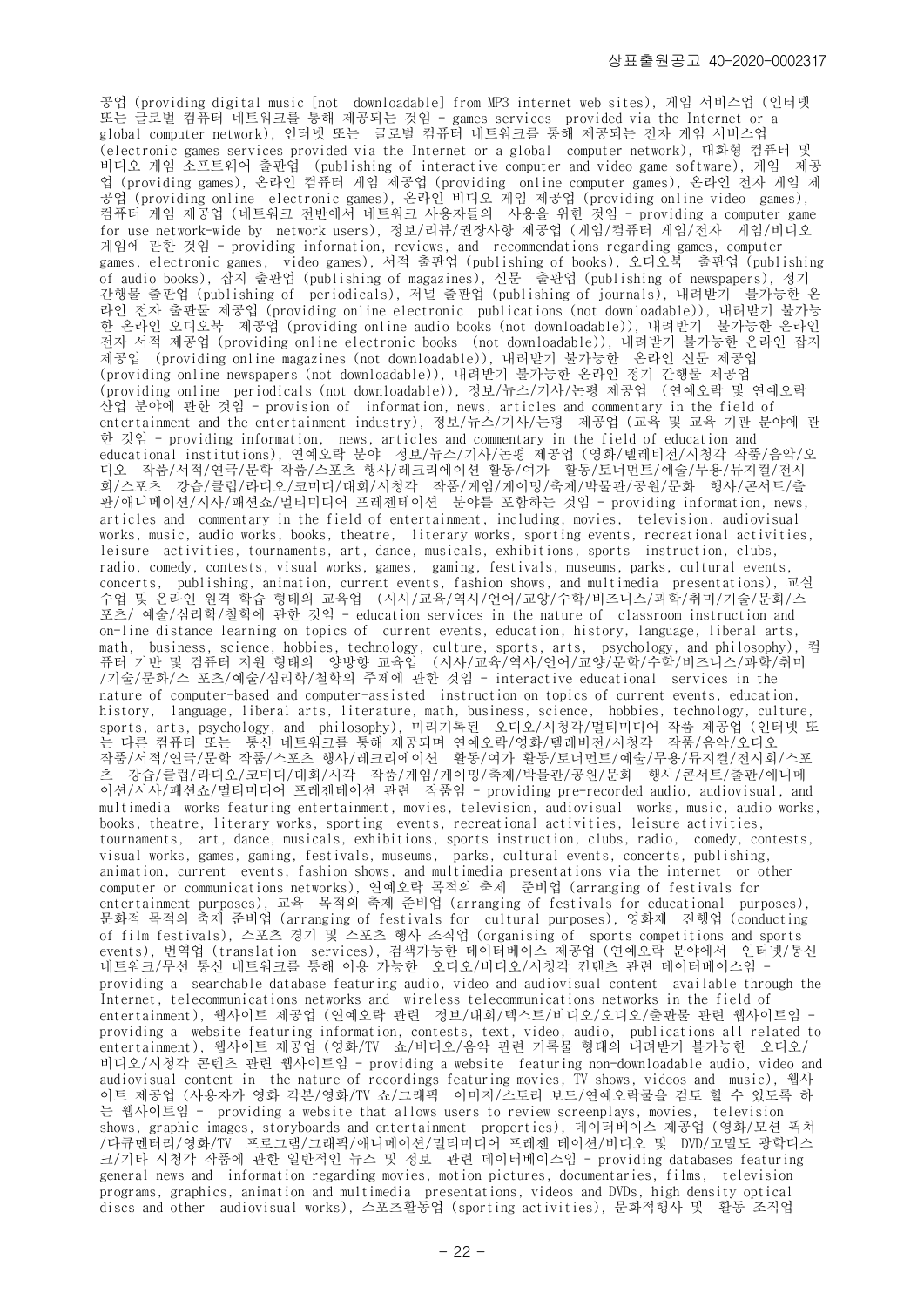(organization of cultural events and activities), 연예오락분야 정보/리뷰/개인화된 권장사항 정보제공업 (providing information, reviews and personalized recommendations in the field of entertainment), 영 화스튜디오제공업 (providing of film studios), 영화스튜디오운영업 (Operation of film studios), 텔레비 전 프로그램 제작업 (production of television programmes), 텔레비전 프로그램 시청 가이드 관련 연예정보 제공업 (provision of entertainment information relating to television programmes viewing guide services), 연예오락서비스업 (즉, 내려받기 불가능한 미리 기록된 시네마 영화/다큐멘터리 영화/모션 픽쳐 /영화/TV 프로그램 제공업임 - entertainment services, namely, providing non-downloadable prerecorded cinema films, documentary films, motion pictures, films and television shows), 연예오락서비스업 (즉, 인터넷/글로벌 컴퓨터/기타 통신 네트워크를 통한 오디오 및 비디오 전송 수단에 의한 내려받기 불가능한 미 리기록된 시네마 영화/다큐멘터리 영화/모션 픽쳐/영화/TV쇼 제공업임 - entertainment services, namely, providing non-downloadable pre-recorded cinema films, documentary films, motion pictures, films and television shows by means of audio and video transmission over the Internet, a global computer and other communications networks), 연예오락서비스업 (주문형 비디오 전송 서비스를 통한 오디오 및 비디오 전 송 수단에 의한 내려받기 불가능한 미리기록된 시네마 영화/다큐멘터리 영화/모션 픽쳐/영화/TV쇼 제공업임 - entertainment services, namely, providing non-downloadable pre-recorded cinema films, documentary films, motion pictures, films and television shows by means of audio and video transmission via video-on-demand transmission services), 연극연출업 (Theatre directing services), 나이트클럽업 (nightclub services [entertainment]), 음악 관련 출판물 출판업 (Publishing of music publications), 음악 교재 온라인 출판업 (Online publishing of music book), 라디오프로그램 제작업 (production of radio programmes), 녹음실 운영업 (recording studio services), 음반녹음업 (disc recording), 전자출판업 (electronic publishing services), 학습지 출판업 (publishing of study books or papers), 카탈로그 출판 업 (publishing of catalogs), 온라인 디지털 출판업 (Online digital publishing services), 전자서적/잡지 온라인출판업 (online publishing of books and journals), 멀티미디어 자료 온라인 출판업 (on-line publishing of multimedia materials), 내려받기 불가능한 온라인 전자서적 출판업 (publishing of on-line electronic books (not downloadable)), 온라인 대화형 게임스토리 제공업 (providing online interactive game stories), 정보/리뷰/권장사항 제공업 (서적/오디오북/전자서적/대화형 스토리/잡지/신문/정기 간행물 출판업에 관한 것임 - providing information, reviews, and recommendations regarding publishing books, audio books, electronic books, interactive stories, magazines, newspapers and periodicals), 연예오락 정보제공업 (즉, 라이브 이벤트 및 우편 발송된 정보를 통한 다양한 주제에 관한 정보 및 대화 교환 기회를 제공함-entertainment and amusement information, namely, providing opportunities for exchange of information and conversation regarding a wide variety of topics by means of live events and mailed information), 정보 및 논평과 같은 연예정보 제공업 (음악/책/영화/모션 픽쳐/텔레비전 프로그램/게임/장난 감/스포츠 용품/전자제품/멀티미디어 프레젠테이션/비디오/DVD/기타 가정용품 및 소비재 분야에 관한 것임 providing entertainment information such as information and commentary in the field of music, books, movies, motion pictures, television programs, games, toys, sporting goods, electronics, multimedia presentations, videos and DVDs, and other household and consumer goods), 온라인 리뷰/평가/권장사항 제 공과 같은 연예정보 제공업 (음악/책/영화/모션 픽쳐/텔레비전 프로그램/게임/장난감/스포츠용품/전자제품/ 멀티미디어 프레젠테이션/비디오/DVD/기타 가정용품 및 소비재에 관한 것임 - providing entertainment information such as on-line reviews, ratings and recommendations of music, books, movies, motion pictures, television programs, games, toys, sporting goods, electronics, multimedia presentations, videos and DVDs, and other household and consumer goods), 연예오락 서비스업 (뉴스 및 논평을 다루는 팟 캐스트/웹캐스트/지속적 프로그램 형태이며, 인터넷 또는 통신 네트워크 상의 다른 컴퓨터를 통해 접속 가능 한 영화/텔레비전 프로그램/시청각 작품/음악/오디오 작품/서적/연극/문학 작품/스포츠 행사/레크리에이션 활동/여가 활동/토너먼트/예술/무용/뮤지컬/전시회/스포츠 강습/클럽/라디오/코미디/대회/시각 작품/게임/게 이밍/축제/박물관/공원/문화 행사/콘서트/출판/애니메이션/시사/패션/멀티미디어 프레젠테이션 분야에 관한 것임 - entertainment services in the nature of podcasts, webcasts, and continuing programs featuring news and commentary in the field of movies, television programs, audiovisual works, music, audio works, books, theatre, literary works, sporting events, recreational activities, leisure activities, tournaments, art, dance, musicals, exhibitions, sports instruction, clubs, radio, comedy, contests, visual works, games, gaming, festivals, museums, parks, cultural events, concerts, publishing, animation, current events, fashion, and multimedia presentations accessible via the internet or other computer on communications networks), 문화축제 조직업 (organization of cultural festivals), 교 육 또는 연예오락에 관한 대회조직업 (organization of competitions [education or entertainment]), 스포 츠대회조직업 (organization of sports competitions), 미인선발대회 조직업 (organising of beauty contests), 컴퓨터게임 대회조직업 (organising of computer game competitions), 연예오락 분야에서 탁월성 을 입증하기 위한 상과 대회를 통한 표창 및 인센티브 시상식 준비업 (arranging award ceremonies for recognition and incentives by the way of awards and contests to demonstrate excellence in the field of entertainment), 검색 가능한 온라인 상업용 데이터베이스 제공업 (영화 각본/음악/영화/TV 쇼/멀티미디어 프레젠테이션/컴퓨터 소프트웨어/오디오 파일 관련 데이터베이스임 - providing a searchable on-line commercial database featuring screenplays, music, movies, television shows, multimedia presentations, computer software, and audio files), 검색 가능한 온라인 상업용 데이터베이스 제공업 (만 화/출판물 관련 데이터베이스임 - providing a searchable on-line commercial database featuring comic books and publications), 검색 가능한 온라인 연예오락 데이터베이스 제공업 (내려받기 불가능한 온라인 디 지털 게임/영화/TV 쇼/음악/기타 디지털 텍스트/오디오/비디오 파일 관련 데이터베이스임 - providing a searchable online entertainment database featuring online non-downloadable digital games, movies, television shows, music and other digital text, audio and video files),

## 제 42 류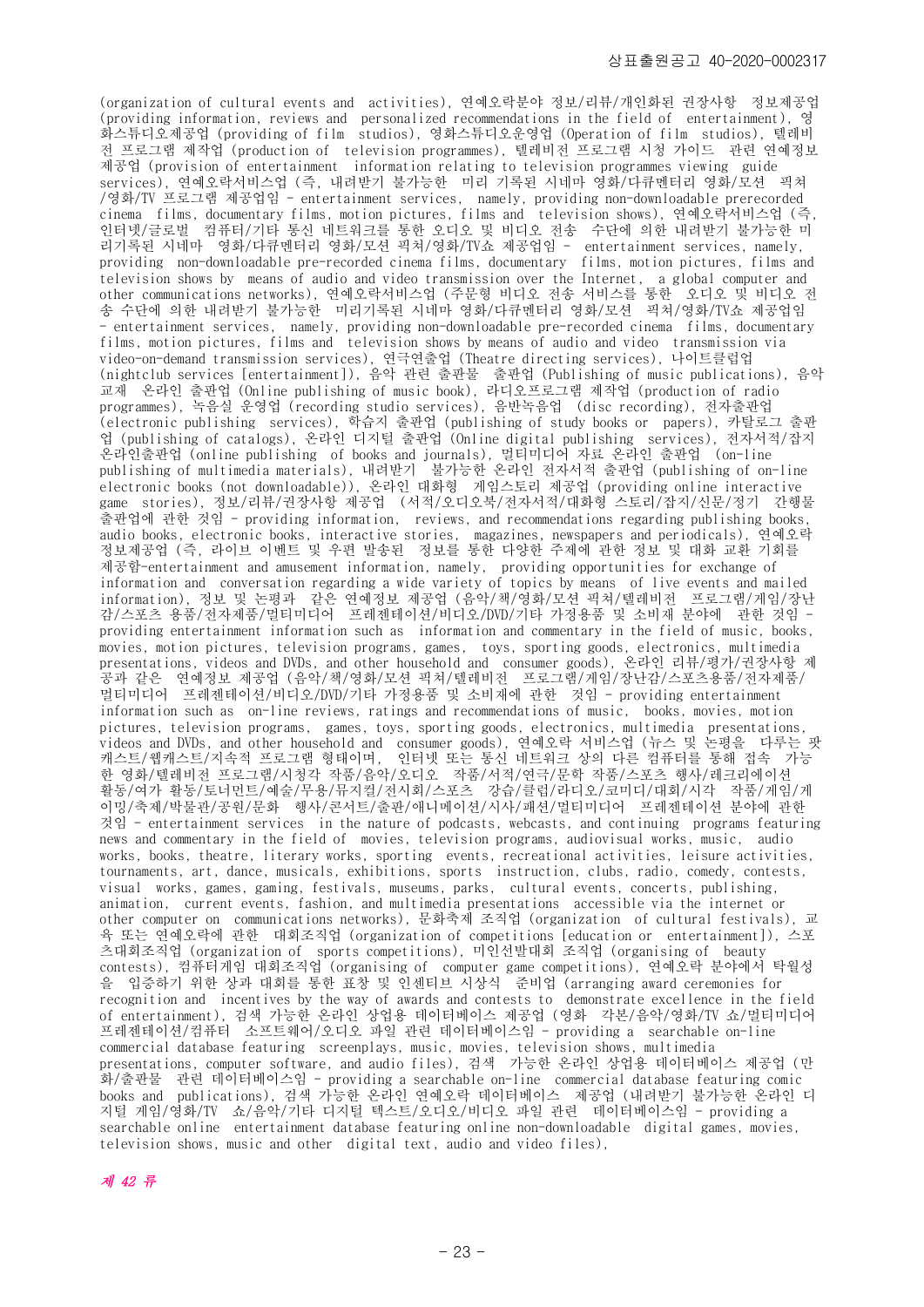서비스형 소프트웨어업 (네트워크 연결 장치 사이의 데이터/정보 공유 및 전달을 위한 가정/상업/자동화 환경 의 모니터링/제어 및 자동화를 위한 네트워크 연결 장치에 사용되는 컴퓨터 소프트웨어에 관한 것임-software as a service (SAAS) services featuring computer software for use with networked devices for monitoring, control and automation in residential, commercial, and automotive environments that allow the sharing and transmission of data and information between such devices), 애플리케이션 서비스제공업 (환경 모니터/제어 및 자동화용 애플리케이션 프로그래밍 인터페이스 소프트웨어 에 관한 것임-application service provider featuring application programming interface (API) software for environmental monitoring, control, and automation), 제 3자에 대한 가변 용량의 컴퓨팅 및 데이터 저 장 설비 대여업 (즉, 클라우드 인프라 스트럭처 내 데이터 보관을 위한 스토리지 서비스 임대업임 - rental of computing and data storage facilities of variable capacity to third parties, namely, rental of storage services for archiving data within a cloud infrastructure),

### 제 45 류

입양 기관업 (adoption agency services), 대체적 분쟁해결 서비스업 (alternative dispute resolution services), 중재서비스업 (arbitration services), 점성술상담업 (astrology consultancy), 베이비시팅업 (babysitting), 장의업(葬儀業) (burial services), 카드점(占)업 (cartomancy services), 사교시중안내업 (chaperoning / escorting in society [chaperoning]), 의복대여업 (clothing rental), 저작권관리업 (copyright management), 화장업(火葬業) (crematorium services), 이성(異性)소개업 (dating services), 사설 탐정서비스업 (detective agency services), 개산책업 (dog walking services), 시체방부보호업 (embalming services), 장례식 서비스 진행업 (conducting funeral ceremonies services), 야회복대여업 (evening dress rental), 화재경보기임대업 (rental of fire alarms), 소화기임대업 (rental of fire extinguishers), 소방업 (fire-fighting), 장의업(葬儀業) (funerary undertaking), 족보 연구업 (genealogical research), 경비업 (guard services), 점성업 (horoscope casting), 빈집거주관리업 (house sitting), 안전을 위한 공장점검업 (inspection of factories for safety purposes), 지식재산권상담업 (intellectual property consultancy), 기모노 드레싱보조업 (kimono dressing assistance), 인터넷 도메인네임 임대업 (leasing of internet domain names), 법률연구조사업 (legal research), 법률서류준비업 (legal document preparation services), 법적 라 이선스관리업 (legal administration of licences), 계약협상 관련 법률대행서비스업 (legal services in relation to the negotiation of contracts for others), 입찰모임응답용 법률자문업 (legal advice in responding to calls for tenders), 제안요청에 따른 법률자문업 (legal advice in responding to requests for proposals [RFPs]), 법률적 감시서비스업 (legal watching services), 지식재산권 라이선싱업 (licensing of intellectual property), 컴퓨터소프트웨어 라이선싱업 (법률서비스) (licensing of computer software [legal services]), 소프트웨어출판 기반의 라이선싱업(법률서비스) (licensing [legal services] in the framework of software publishing), 소송업 (litigation services), 분실물반환서비스업 (lost property return), 결혼중개서비스업 (marriage agency services), 중재서비스업 (mediation), 실종자조사업 (missing person investigations), 도난 및 보안경보 모니터링업 (monitoring of burglar and security alarms), 법률자문목적의 지식재산권 감시업 (monitoring intellectual property rights for legal advisory purposes), 야간경비업 (night guard services), 온라인 소셜네트워킹 서비스업 (on-line social networking services), 자물쇠개봉업 (opening of security locks), 종교모임조직업 (organization of religious meetings), 개인경호업 (personal body guarding), 개인의 경력조사업 (personal background investigations), 개인옷장스타일링상담업 (personal wardrobe styling consultancy), 편지대서업 (personal letter writing), 애완동물돌보기업 (pet sitting), 물리적 보안상담업 (physical security consultancy), 결 혼식 계획 및 준비업 (planning and arranging of wedding ceremonies), 도메인네임등록업(법률서비스) (registration of domain names [legal services]), 특별한 행사를 위한 비둘기 방출업 (releasing doves for special occasions), 종교적 제의식 진행업 (conducting religious ceremonies), 금고대여업 (rental of safes), 수하물 보안검색업 (security screening of baggage), 정신적(종교적)상담업 (spiritual consultancy), 도난품추적업 (tracking of stolen property), 가정 보안 모니터링업 (home security monitoring services), 가정 보안 모니터링과 관련된 컨설팅/ 자문/정보 서비스업 (consultancy, advisory and information services relating to home security monitoring), 주거지 및 상업용지 전자 모니터링 및 보안 서비스업 (electronic monitoring and security services for residential and commercial properties), 안전 및 방범에 관한 정보 제공업 (providing information about safety and crime prevention), 연예오락 및 게임 분야의 소셜 네트워킹 서비스업 (social networking services in the fields of entertainment and gaming), 소셜 네트워킹 서비스업 (사용자가 온라인 게이밍/온라인 게임에 참여할 수 있도록 하는 것임 - social networking services that allow users to participate in online gaming, online games), 소셜 네트워킹 서비스업 (즉, 사용자들이 소셜/멀티 플레이어/협업 게임을 통해 상호 작용할 수 있는 가상 환경 제공업임 - social networking services, namely, providing virtual environments in which users can interact through social, multiplayer and collaborative games), 온라인 소셜 네트워킹 서비스업 (개인간의 사회적 상호 작용 및 사교 소개를 촉진하고, 특정 이해와 배경을 가진 사람들을 찾기 위 한 것임 - online social networking services, namely, facilitating social interaction among individuals, social introductions, and for finding persons with particular interests and backgrounds), 웹사이트를 통한 안전 및 방범에 관한 정보제공업 (providing information about safety and crime prevention via a web site), 개인법률사건 관련 상담업 (consultancy relating to personal legal affairs), 개인패션상담업 (personal fashion consulting services), 결혼생활상담업 (marriage guidance counselling), 인터넷 웹 사이트 포털 접속을 통한 온라인 소셜네트워킹 서비스업 (소셜 네트워킹에 참여하 기 위한 것임-online social networking services through the access to an internet website portal for engaging in social networking), 뉴스/정보/논평과 같은 소셜 네트워킹 서비스분야 온라인 정보제공업 (providing on-line information in the field of social networking service such as news, information and commentary), 온라인 사교소개업 (on-line social introduction services), 연예오락 목적의 인터넷 웹